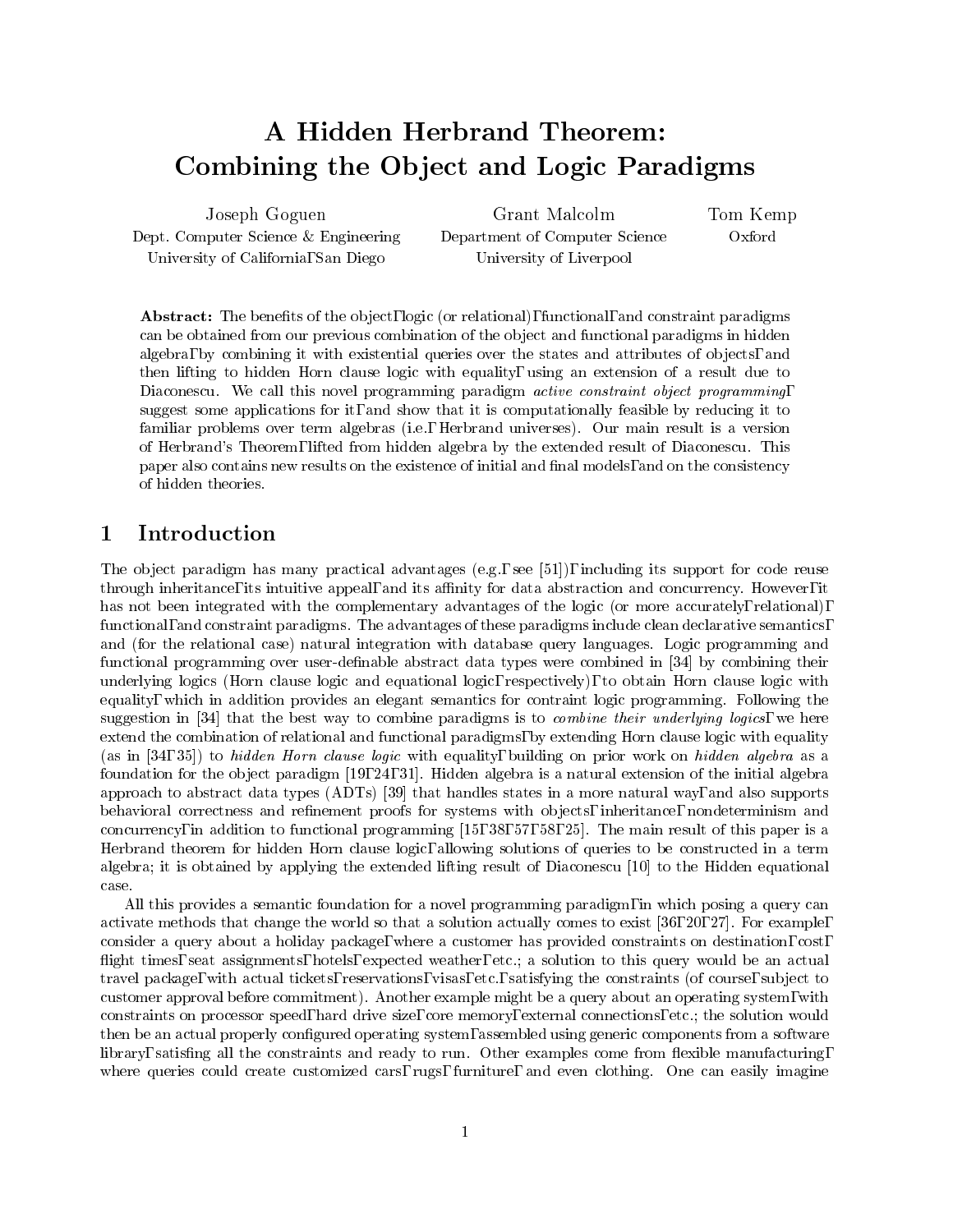many other applications, where answering queries over some domain-specific objectbase actually creates new ob jects that satisfy the given constraints. We call this new paradigm active constraint object programming; it seems particularly well suited to new applications arising in connection with the world wide web and mobile computing.

Whereas classical initial algebra semantics for ADTs [39] requires modelling states in an explicit functional (i.e., visible) style, hidden algebra allows states to be left implicit (i.e., hidden), as in most real programming, including of course imperative languages, but also object oriented languages, for which it is a particularly good match. Hidden algebra differs from classical algebraic approaches in declaring some sorts to be hidden, for modeling states, while others model data in the classical way [39]; states cannot be observed directly, but only indirectly through the visible results of experiments, which consist of applying a sequence of methods and then examining an attribute. Hidden algebra originated in [19], extending earlier work of Goguen and Meseguer on (what they then called) abstract machines [33, 50], mainly through using behavioral satisfaction for equations, an idea introduced by Reichel [54] in the context of partial algebras. Reichel [55] later introduced behavioral equivalence for states, which is also used in hidden algebra.

Goguen [19] showed that hidden algebra with some intuitive restrictions on signature maps forms an institution (in the sense of [22], i.e., a logical system) and used this to model ob jects; combined with results in this paper, this implies that parameterized programming [17, 18, 47], with its powerful generic module facilities, is available for our new paradigm. Two restrictions are that operations should have at most one argument of hidden sort, and that a fixed visible sorted algebra should be part of every model (as discussed in Section 3); however, later work has relaxed these restrictions, while still yielding an institution [15, 58, 38, 57, 25]. Algebraic approaches have the advantage of relatively easy reasoning, because of the many well developed computational techniques available, e.g., term rewriting, unication, and narrowing.

Section 2 is a condensed review of overloaded many sorted algebra, mainly to fix notation and terminology, but also to introduce some lemmas about substitution. Section 3 introduces hidden algebra, including the behavioral satisfaction of conditional equations. This section also characterizes behavioral equivalence in a way that serves as a basis for *coinduction*, a powerful behavioral proof technique, as in work of Goguen and Malcolm [26, 48, 31] and Goguen and Rosu [58, 38, 57, 25]. Section 3 also contains new results on the consistency of hidden theories. Section 4 presents basic results for reasoning about hidden algebraic speci fications, showing that ordinary equational deduction is sound, that behavioral satisfaction of an equation reduces to satisfaction by an initial algebra for certain classes of reachable models, and that the restriction to reachable models is not required for ground equations.

Section 5 treats existential behavioral equational queries, which have the form  $(\exists X)$   $t_1 = t_1, \ldots, t_m = t_m$  $\mathbf{m}$ where the equalities serve as constraints on the possible values for logical variables in the set  $X$ . A solution to such a query in an algebra A consists of values in A for each variable (some of which may range over states) such that each equation is behaviorally satisfied. The classical Herbrand Theorem [41] says that for the models of a set of Horn clauses, existential queries can be answered by examining a particular term model, called the Herbrand universe (see [44, 1] for overviews of logic programming). This result was generalized to Horn clause logic with equality by Goguen and Meseguer [34, 35], showing that it suffices to examine a term model, and moreover, that this model is initial. The advantage of a term model is the well-established techniques for equational computation that are available for it. Our hidden Herbrand Theorem states that if a query is behaviorally satisfied by a certain term algebra, then it is behaviorally satisfied by all hidden algebras, which means any correct implementation of the underlying database and functionality. Section 6 generalizes a result of Diaconescu [10] which allows us to lift the result from hidden algebra to hidden Horn clause logic with equality.

### Acknowledgements

The research reported in this paper was largely conducted between 1994 and 1996, with partial support from the UK Science and Engineering Research Council, the European Union under ESPRIT-2 BRA Working Groups 6071, IS-CORE (Information Systems COrrectness and REusability) and 6112, COMPASS (COM-Prehensive Algebraic Approach to System Specification and development), Fujitsu Laboratories Limited, and a contract under management of the Information Technology Promotion Agency (IPA) of Japan, as part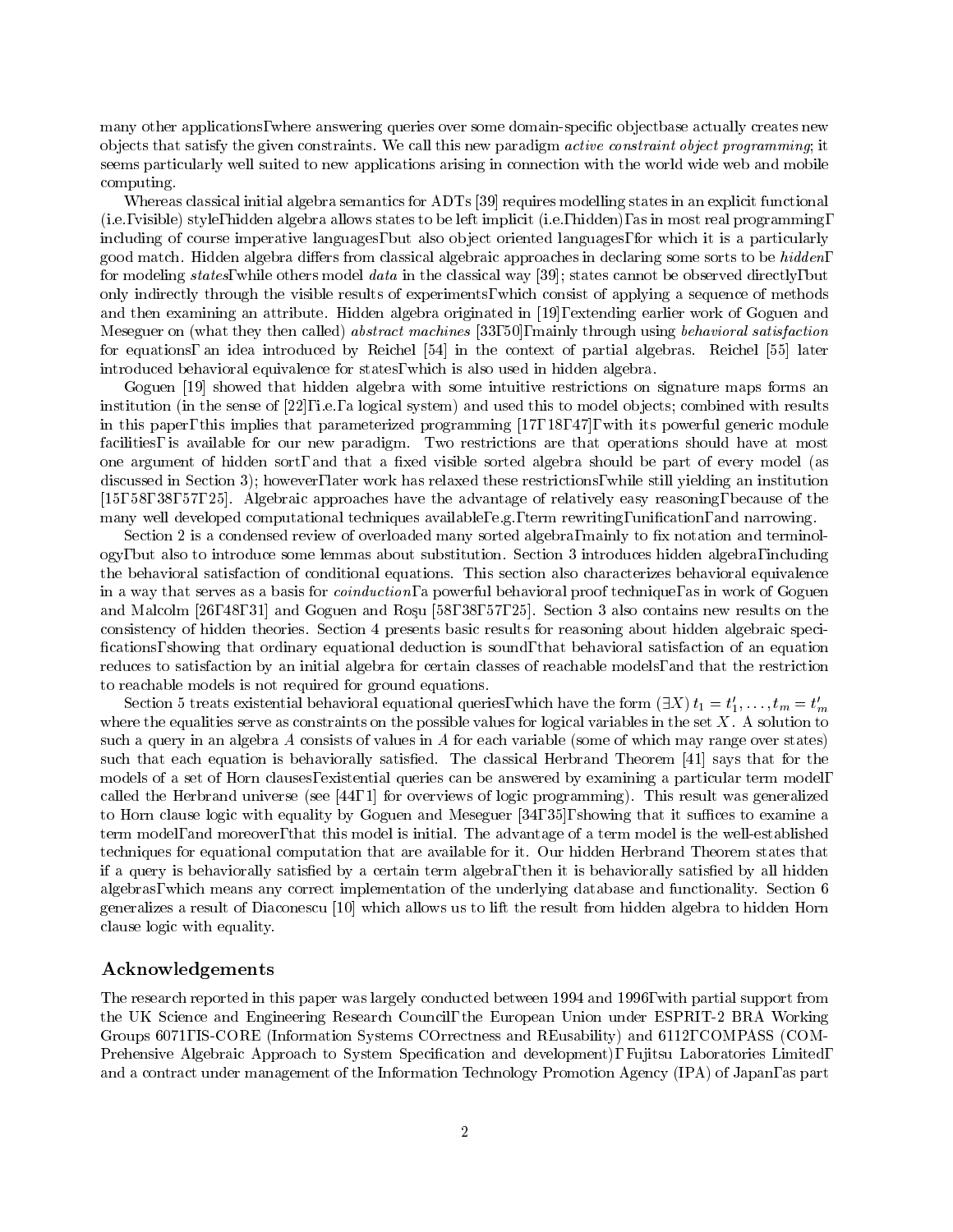of the Industrial Science and Technology Frontier Program `New Models for Software Architectures.' We thank members of the Declarative Group at Oxford University, particularly Razvan Diaconescu, for valuable comments, and Frances Page for work on the original file. The paper was edited at UCSD mostly in May and June 2000, with partial support from National Science Foundation grant CCR-9901002; the main noncosmetic change is a signicant improvement by Grigore Rosu to results on consistency in Section 3.3.1; we greatly thank him for this, as well as for other comments, which have helped to improve the paper.

## 2 Prerequisites, Notation and Preliminaries

We assume familiarity with many sorted algebra, but to establish notation, we will briefly review some main concepts and results. For compatible expositions with more detail, see [28] or [50]; this approach, based on indexed sets, originated in lectures by Joseph Goguen atthe University of Chicago in 1968. Some of the examples in Sections 4.2 and 5 assume basic knowledge of term rewriting, such as confluence and termination. Introductions to term rewriting may be found in [9, 21], among other places. Occasionally it is convenient to express a result or construction in the vocabulary of category theory, but we use only very basic notions like category, functor, and initial ob ject. Readers unfamiliar with these need not worry, because none of our constructions or proofs employ any category theory. We use boldface to denote categories, e.g., C. Given  $\min\{y \colon x \colon x \mapsto \min\{y \colon x \to y \colon y \in \mathbb{R}^d\} \mid \text{where } \min\{x \colon y \mapsto y \colon y \mapsto y \in \mathbb{R}^d\}$ let  $1_A$  denote the identity morphism at an object A. See [2, 43] for introductions to category theory.

An S-indexed (or sorted) set A is a family  $\{A_s \mid s \in S\}$  of sets indexed by the elements of S. An S-indexed (or a family function function function function function  $\mathcal{A}$  is  $\mathcal{A}$  such an  $S-$  sorted function function function function function function  $\mathcal{A}$  is a family function function function function f relation R  $\alpha$  is a family frequency of the sets extending to operations on sets extending to operations on sets extending to operations on sets extending to operations on the contract of the contract of the contract of S-sorted sets, for example  $A \subseteq B$  means that  $A_s \subseteq B_s$  for each  $s \in S$ .

Given a set S, we let  $S^*$  denote the set of all finite sequences of elements from S, and we let  $\lceil \cdot \rceil$  denote the empty sequence of elements from S. Given an S-indexed set A and  $w = s_1...s_n \in S$  , let  $A_w = A_{s_1} \times \cdots \times A_{s_n}$ ; in particular, let  $A_{[]} = \{ \star \}$ , some singleton set.

A signature (5, 2) is an S- $\times$ 5-indexed set  $\Delta = \{\Delta_{w,s} \mid w \in S_-, s \in S\}$ ; we often write just  $\Delta$  instead of  $(S, \Sigma)$ . Notice that this definition permits *overloading*, in that the sets  $\Sigma_{w,s}$  need not be disjoint; this can be useful for application to dynamic binding in the object paradigm. A signature morphism  $\varphi$  from a signature  $(S, \Sigma)$  to a signature  $(S', \Sigma')$  is a pair  $(f, g)$  consisting of a map  $f: S \to S'$  of sorts and an S  $\times$ S-indexed family of maps  $g_{w,s} \colon \mathcal{Z}_{w,s} \to \mathcal{Z}_{f*(w),f(s)}$  on operation symbols, where  $f \colon S \to S$  is the extension of f to strings defined by f  $(|\cdot|) = |$  and f  $(ws) = f(w)/f(s)$ , for w in S and s in S. We write  $\varphi(s)$  for  $f(s), \varphi(w)$  for  $f^*(w)$ , and  $\varphi(\sigma)$  for  $g_{w,s}(\sigma)$  when  $\sigma \in \Delta_{w,s}$ .

A  $\Sigma$ -algebra A consists of an S-indexed set A and a function  $A_{\sigma}: A_w \to A_s$  for each  $\sigma \in \Sigma_{w,s}$ ; the set  $A_s$  is called the **carrier** of A of sort s. A  $\Sigma$ -homomorphism from a  $\Sigma$ -algebra A to another B is an S-indexed function  $f: A \rightarrow B$  such that

$$
f_s(A_{\sigma}(a_1, ..., a_n)) = B_{\sigma}(f_{s_1}(a_1), ..., f_{s_n}(a_n))
$$

for each  $2$  in the single state  $\{1\}$  is an aid  $\{1\}$  for intervals of  $\{1\}$  , when we fixed when we fixed when we fixed with  $\{1\}$ the condition is simply that  $f(A_{\sigma}) = B_{\sigma}$ . Let  $\mathbf{Alg}_{\Sigma}$  denote the category with  $\Sigma$ -algebras as objects and  $\Sigma$ -homomorphisms as morphisms.

Given a subsignature  $\Psi \subseteq \Sigma$ , there is a **reduct** functor,  $\phi : Alg_{\Sigma} \to Alg_{\Psi}$ , traditionally written using postfix notation, that sends a  $\Sigma$ -algebra A to  $A\psi$ , which is A viewed as a  $\Psi$ -algebra by forgetting about any sorts and operations in  $\mathcal{A}$  in  $\mathcal{A}$  is a similar ly, if  $\mathcal{A}$  is a -homomorphism, then  $\mathcal{A}$  $f\vert_{\Psi}: A\vert_{\Psi} \to B\vert_{\Psi}$  is the  $\Psi$ -homomorphism obtained by restricting f to the sorts in  $\Psi$ .

Given a many sorted signature  $\Sigma$  and an S-indexed set (of variable symbols) X (where the sets  $X_s$  are disjoint), we let  $T_{\Sigma}(X)$  denote the (S-indexed) term algebra with operation symbols from  $\Sigma$  and variable symbols from X; it is the free  $\Sigma$ -algebra generated by X, in the sense that if  $\theta: X \to A$  is an assignment, i.e., a (many sorted) function to a  $\Sigma$ -algebra A, then there is a unique extension of  $\theta$  to a  $\Sigma$ -homomorphism  $\sigma$  :  $I_{\Sigma}(\Lambda) \to A$ . (Strictly speaking, the usual term algebra is not free unless each term has a unique parse; however, even if this is not the case, the closely related term algebra with constants annotated by their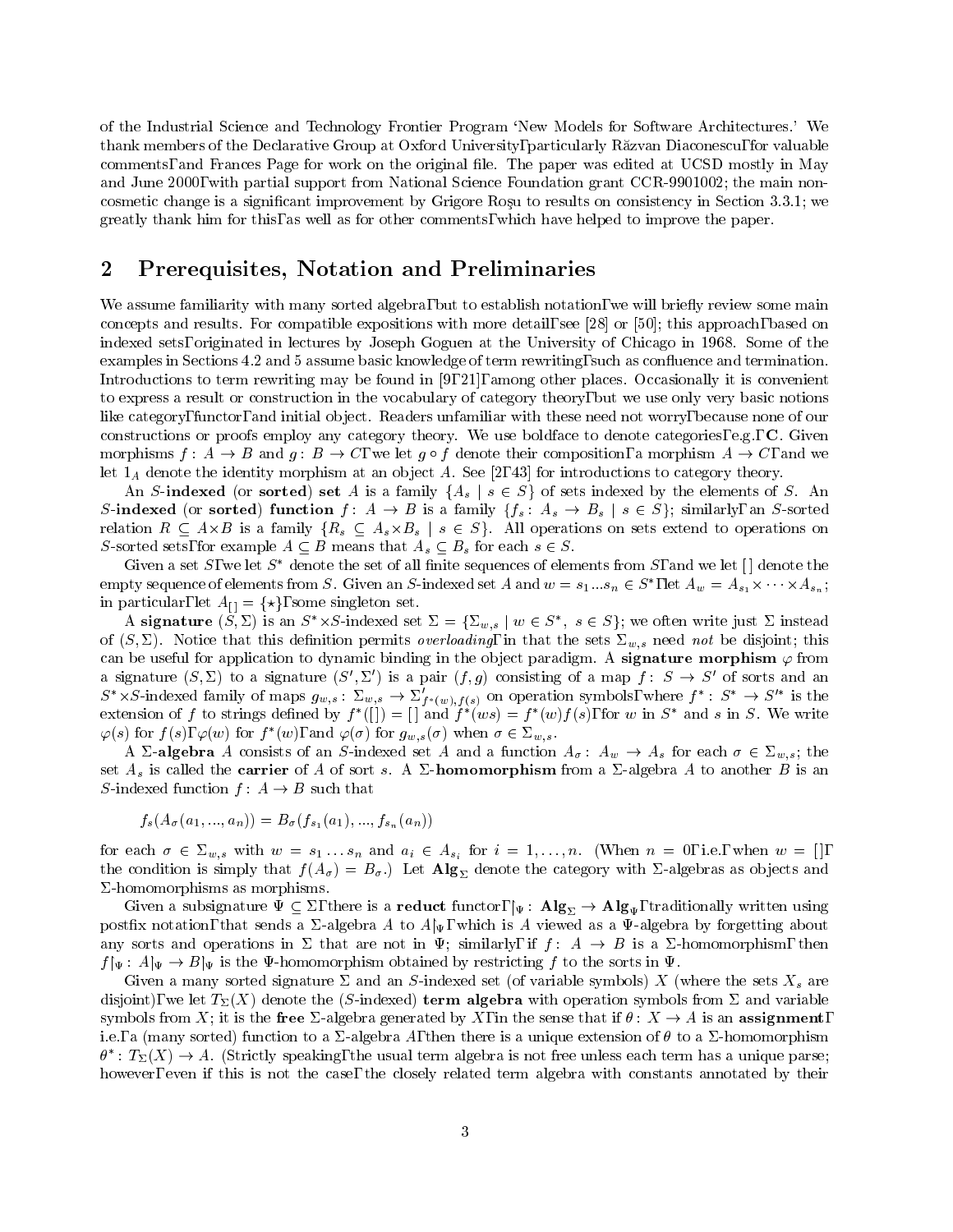sort, is free.) Also, we let  $T_{\Sigma}$  denote the **initial** term  $\Sigma$ -algebra,  $T_{\Sigma}(\emptyset)$ , recalling that there is a unique  $\Sigma$ -homomorphism !<sub>A</sub> :  $T_{\Sigma} \to A$  for any  $\Sigma$ -algebra A (this homomorphism simply interprets any ground term as an element of A). Call  $t \in T_{\Sigma}$  a ground  $\Sigma$ -term. Given a ground  $\Sigma$ -term t, let  $t_A$  denote the element  $!_A(t)$  in A. Call A reachable iff  $!_A$  is surjective, i.e., iff each element of A is 'named' by at least one ground

A special case of free extension is **substitution**, where the target algebra  $A$  is a term algebra, often  $T_{\Sigma}(X)$  itself. We will often use the following property of free extensions:

**Lemma 1:** Given an assignment  $\theta: X \to A$  and a  $\Sigma$ -homomorphism  $f: A \to B$ , then

$$
(f \circ \theta)^* = f \circ \theta^* : T_{\Sigma}(X) \to B
$$

**Proof:** By freeness, there is only one  $\Sigma$ -homomorphism from  $T_{\Sigma}(X)$  to B that extends  $f \circ \theta$ .

A conditional  $\Sigma$ -equation consists of a variable set X, terms t,  $t \in T_{\Sigma}(X)$  for some sort s, and terms  $t_j, t'_j \in T_\Sigma(X)_{s_j}$  for  $j = 1, ..., m$ , by convention written in the form

$$
(\forall X) t = t'
$$
 if  $t_1 = t'_1, ..., t_m = t'_m$ .

The special case where  $m = 0$  is called an (unconditional) equation, written  $(\forall X)$   $t = t$ . A ground equation has  $X = \emptyset$ .

A  $\Sigma$ -algebra A satisfies a conditional equation, written

 $A \models_{\Sigma} (\triangledown A) t = t$  II  $t_1 = t_1, ..., t_m = t_m$ ,

in for all  $\sigma: A \to A$ , we have  $\sigma(\iota) = \sigma(\iota)$  whenever  $\sigma(\iota_j) = \sigma(\iota_j)$  for  $j = 1, ..., m$ . Given a set E of (possibly conditional)  $\Sigma$ -equations, let  $\mathbf{Alg}_{\Sigma,E}$  denote the full subcategory of  $\mathbf{Alg}_{\Sigma}$  with objects the  $\Sigma$ -algebras that satisfy E; we call these  $(\Sigma, E)$ -algebras.

A  $\Sigma$ -congruence on a  $\Sigma$ -algebra A is an S-sorted family of relations,  $\equiv_s$  on  $A_s$ , each of which is an equivalence relation and that also satisfy the **congruence property**, that given  $\sigma \in \Sigma_{s_1...s_n,s}$ , and given  $a_i, a'_i \in A_{s_i}$  for  $i = 1, ..., n$ , then

 $A_{\sigma}(a_1,...,a_n) \equiv_s A_{\sigma}(a_1,...,a_n)$  whenever  $a_{s_i} \equiv_{s_i} a_{s_i}$  for  $i = 1,...,n$ .

The **quotient** of A by a  $\Sigma$ -congruence  $\equiv$ , denoted  $A/\equiv$ , has

 $(A/\equiv)_{s} = A_{s}/\equiv$ .

and inherits a  $\Sigma$ -algebra structure by defining

 $(A/\equiv)_{\sigma}([a_1],\ldots,[a_n]) = [A_{\sigma}(a_1,\ldots,a_n)]$ ,

where  $\alpha$  s1  $\alpha$  is and aix  $\alpha$  and ain  $\alpha$ . The -equivalence class of a. We can denote class of a. We can denote class of a. We can denote class of a. We can denote class of a. We can denote class of a. We can denote  ${\bf q}$  is a second denote the second  ${\bf q}$  . As for  ${\bf q}$  for each  ${\bf p}$  for each element and  ${\bf q}$  is clearly and  ${\bf q}$ surjective.

**Lemma 2:** Let A be a 2-algebra with  $\equiv$  a 2-congruence on A. For (8X)  $t \equiv t$  an unconditional 2-equation, we have

 $A \models_{\Sigma} (\forall \Lambda) t = t$  implies  $A/\models \models_{\Sigma} (\forall \Lambda) t = t$ .

**Proof:** Let q be the quotienting homomorphism  $A \to A/\equiv$ . For any assignment  $\theta: X \to A/\equiv$ , because q is surjective, for every  $s \in S$  and each  $x \in X_s$ , we can choose an element  $a_x \in A_s$  such that  $q_s(a_x) = \theta(x)$ . This defines an assignment  $\theta_q : X \to A$  by  $\theta_q(x) = a_x$ , with the property that  $q \circ \theta_q = \theta$ .

If  $A \models_{\Sigma} (\forall X) t = t$ , then using Lemma 1, we have

$$
\theta^*(t) = (q \circ \theta_q)^*(t) = q(\theta_q^*(t)) = q(\theta_q^*(t')) = (q \circ \theta_q)^*(t') = \theta^*(t')
$$

Decause  $\sigma$  is arbitrary, this shows  $A/\equiv \equiv \sum (V \Lambda) t = t$  as desired.  $\Box$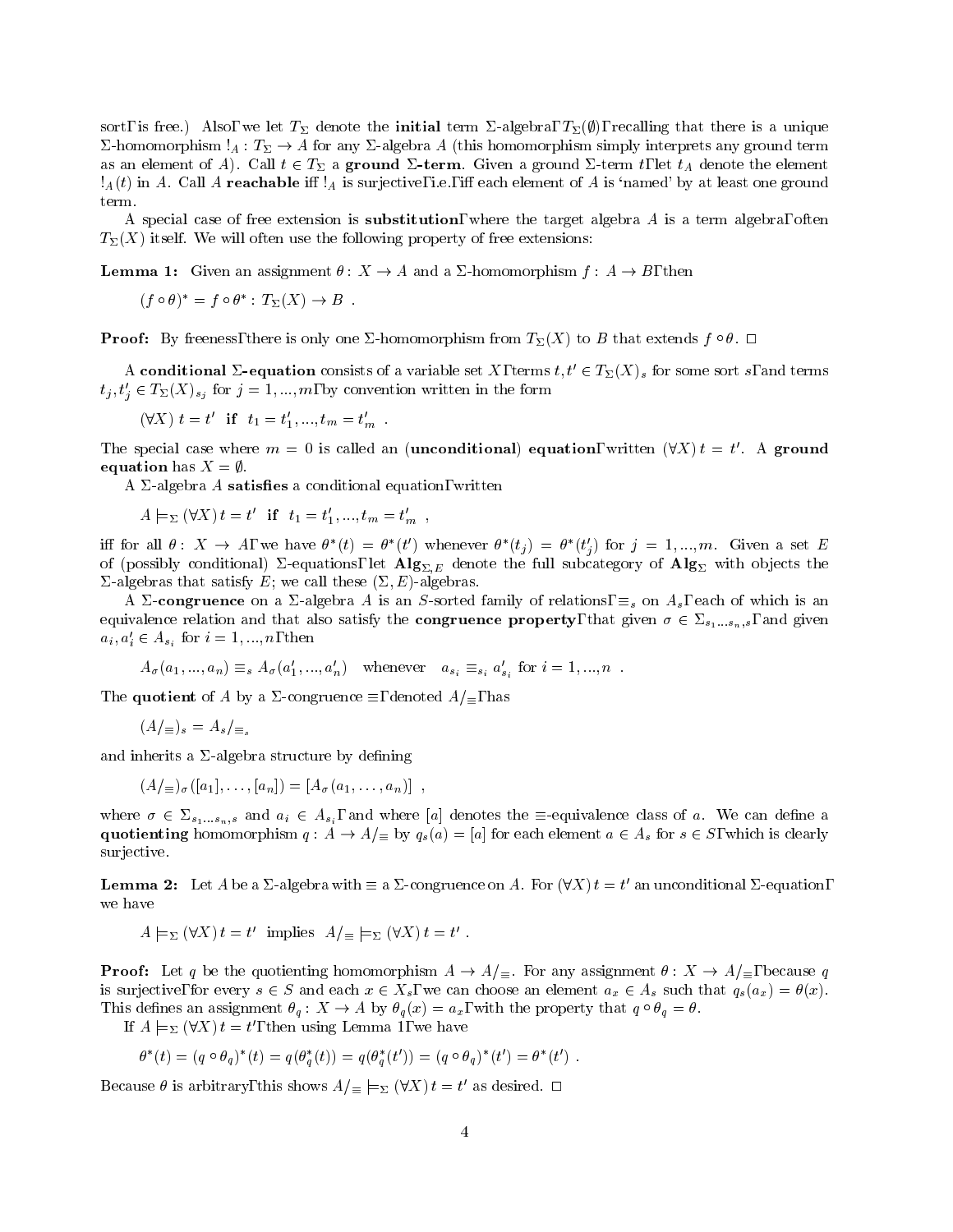We now consider the *logic* of many sorted algebra, that is, rules that can be used to deduce new equations from old equations.

**Definition 3:** Given a set E of (possibly conditional)  $\Sigma$ -equations, we define the (unconditional)  $\Sigma$ equations that are derivable from  $E$  recursively, by the following rules of deduction for many sorted equational logic:

- (0) Base: Each unconditional equation in  $E$  is derivable.
- (1) Reflexivity: Each equation  $(\forall X) t = t$  is derivable.
- (2) Symmetry: If  $(\forall X)$   $t = t$  is derivable, then so is  $(\forall X)$   $t = t$ .
- (5) Transitivity: If  $(\forall A) b \equiv b$  and  $(\forall A) b \equiv b$  are derivable, then so is  $(\forall A) b \equiv b$ .
- (4) Congruence: If  $(\forall X)$   $t_i = t_i$  is derivable, where  $t_i, t_i \in I_{\Sigma}(X)_{s_i}$  for  $i = 1, ..., n$ , then for any  $\sigma \in \mathcal{Z}_{s_1...s_n,s_j}$ the equation  $(\forall X) \sigma(t_1,\ldots,t_n) = \sigma(t_1,\ldots,t_n)$  is also derivable.
- (5) Modus Ponens: Given  $(\forall X)$   $t \equiv t$  and  $t_1 = t_1, \ldots, t_m = t_m$  in E and given a substitution  $\sigma \colon X \to I\Sigma(Y)$ such that  $(8Y \mid \sigma)(t_j) = \sigma(t_j)$  is derivable for  $j = 1, ..., m$ , then  $(8Y \mid \sigma)(t) = \sigma(t_j)$  is also derivable.

Given a set E of  $\Delta$ -equations, let  $E$  all denote the set of all unconditional  $\Delta$ -equations derivable from E using the above rules, and call it the **deductive closure** of E. Also, let  $E^{\bigcirc}$  be the S-sorted set of pairs  $(t, t')$  of ground  $\Sigma$ -terms such that  $(\forall y)$  t = t is derivable from E. Note that  $E \subseteq$  is a  $\Sigma$ -congruence by rules (1)=(4).

The following completeness result for conditional many-sorted algebra was first proved by Goguen and Meseguer  $[33]$ , though the unconditional one-sorted case is well known, going back to Birkhoff  $[3]$  in 1935:

**Theorem 4:** Given a set E of (possibly conditional)  $\Sigma$ -equations, an unconditional  $\Sigma$ -equation is satisfied by every  $(\Sigma, E)$ -algebra iff it is derivable from E using the rules  $(0)$ – $(5)$ .  $\Box$ 

We use the standard notation  $E \models_{\Sigma} e$  to indicate that all  $(\Sigma, E)$ -algebras satisfy the equation e. Goguen and Meseguer [33] use the theorem above to prove the following basic result:

**Theorem 5:** The quotient algebra  $T_{\Sigma}/E_{\Sigma}$  is initial in  $\mathbf{Alg}_{\Sigma,E}$ .  $\Box$ 

Of course, there are many other initial  $(\Sigma, E)$ -algebras, but they are all  $\Sigma$ -isomorphic to this one; this fact expresses the *abstractness* of abstract data types as initial  $(\Sigma, E)$ -algebras [39]. Mathematical expositions usually emphasize the more general existence of free algebras, but this follows easily from Theorem 5. Many interesting results about conditional equations and their algebras appear in the literature for the one sorted case, e.g. [7, 45, 59, 49], but as far as we know, few of these have been considered carefully for the many sorted case.

#### 3 3 Hidden Algebra

Well-designed software often fails to strictly satisfy its specifications, but instead satisfies them only behav*iorally*, in the sense that they *appear* to be true under all possible experiments. Hidden algebra extends prior work on abstract data types and algebraic specification to behavioral satisfaction in a surprisingly simple way that also handles internal states, ob jects, inheritance, concurrency, nondeterminism, and more. The most important results in this theory are powerful coinduction proof rules, which support behavioral correctness and refinement proofs that are considerably simpler than proofs done with more classical methods. For more details, see [15, 38, 57, 58, 25].

Hidden algebra captures the fundamental distinction between basic data types used as values for attributes (integers, Booleans, characters, etc.) and internal states by modeling the former with visible sorts and the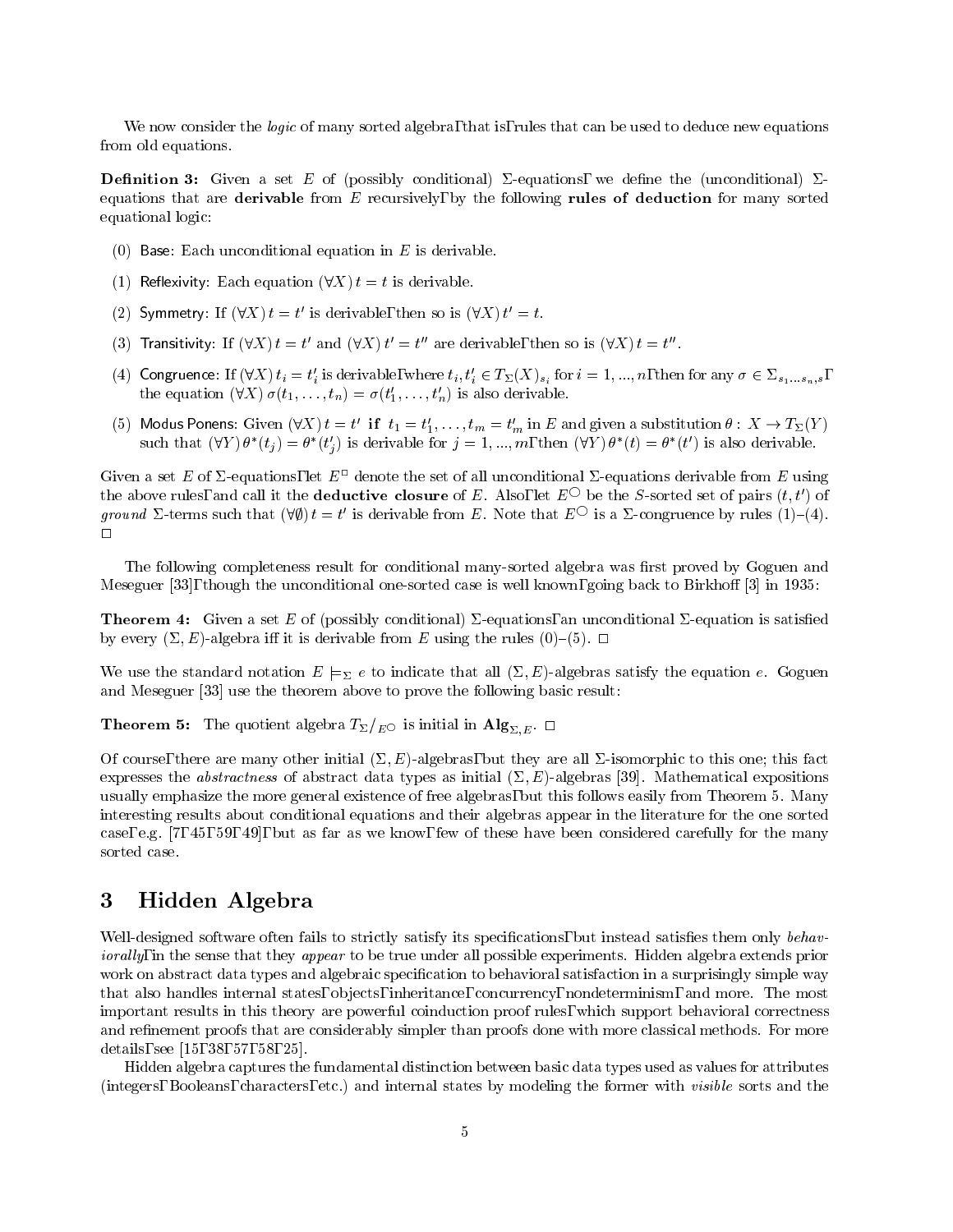latter with *hidden* sorts. The various components of a complex system must share the same representations for basic data, or else they will not be able to communicate; therefore it makes sense to work with a fixed collection of data values, which can be bundled together to form a fixed algebra. Our assumptions and notation for these data values are given in the following:

**Definition 6:** Let D be a fixed algebra, let  $\Psi$  be its signature, let V be its sort set, and assume that  $D_v \subseteq \Psi_{[]v}$  for each  $v \in V$ . We may call  $(V, \Psi, D)$  the **visible data universe** and D the **data algebra**.  $\Box$ 

The assumption  $D_v \subseteq \Psi_{[1,v]}$  just means that we have a distinct name for each ground data value; this is reasonable, and is needed in our construction of a final algebra. It is possible to strengthen the assumption to  $D_v = \Psi_{[1,v]}$ , but the added generality of Definition 6 does no harm. The fixed data universe  $(V, \Psi, D)$ is thought of as containing the basic data types where V contains the names of their sorts,  $\Psi$  contains the (names of) operations for these sorts, and  $D$  provides an appropriate (it need not necessarily be initial) interpretation for these sorts and operations. The examples in this paper assume a data algebra containing at least the natural numbers and Booleans. Signatures for hidden algebra are dened with respect to a given visible data universe:

**Definition 7:** A hidden signature (over  $(V, \Psi, D)$ ) is a pair  $(H, \Sigma)$  such that  $(V \cup H, \Sigma)$  is a many sorted signature with  $\Psi \subseteq \Sigma$  and  $H\cap V = \emptyset$ , and such that the following two conditions hold:

(S1) if  $w \in V$  and  $v \in V$ , then  $\sum_{w,v} = \Psi_{w,v}$ ;

(S2) for each  $\sigma \in \Sigma_{w,s}$ , at most one element of w is in H.

We often abbreviate  $(H, \Sigma)$  to  $\Sigma$ , and write S for  $V \cup H$ .

The elements of V are referred to as **visible sorts**, and elements of H as **hidden sorts**. If  $w \in S$ contains a hidden sort, then  $\sigma \in \Sigma_{w,s}$  is called a **method** if  $s \in H$ , and an **attribute** if  $s \in V$ . If  $w \in V^*$ and s 2 w;s is called a  $\mathbf{G}$  with a called a (generalized) hidden constant. 2 with a constant  $\mathbf{G}$ 

Condition (S1) expresses data encapsulation, in the sense that if  $\mathbf r$  is a module inclusion, then new  $\mathbf r$ operations on old data are disallowed. Condition (S2) says that methods and attributes act on single states, corresponding to the natural locality of states in object oriented programming; it is needed for some results in Section 3.1, as well as for final models to exist [5]; however, many other results of hidden algebra generalize to multiple hidden arguments [15, 58, 38, 57, 25].

**Definition 8:** Given hidden signatures  $\Sigma$  and  $\Sigma'$ , a **hidden signature morphism**  $\Phi: \Sigma \to \Sigma'$  is a signature morphism  $\Phi = (f, g) : \Sigma \to \Sigma'$  such that:

(M1)  $f(v) = v$  for  $v \in V$ ;

(M2)  $f(H) \subseteq H$  (where H is the hidden sort set of 2);

(M3)  $g(\psi) = \psi$  for  $\psi \in \Psi$ ; and

(M4) if  $\sigma \in \Delta_{w',s'}$  and some sort in w lies in  $f(H)$ , then  $\sigma = g(\sigma)$  for some  $\sigma \in \Delta$ .

 $\Box$ 

The first three conditions say that hidden signature morphisms preserve both visibility and hiddenness for both sorts and operations, while the fourth expresses the encapsulation of classes, in the sense that no new methods or attributes can be defined on an imported class. It is not difficult to check that hidden signatures and their morphisms form a category [19].

**Definition 9:** A hidden  $\Sigma$ -algebra is a  $\Sigma$ -algebra A such that  $A|\Psi = D$ . A hidden  $\Sigma$ -homomorphism  $f: A \to A$  is a 2-homomorphism such that  $f | \Psi = 1D$ . Let  $\mathbf{HAlg}_{\Sigma}$  denote the category of all mudden  $\Sigma$ -algebras and their hidden  $\Sigma$ -homomorphisms.  $\square$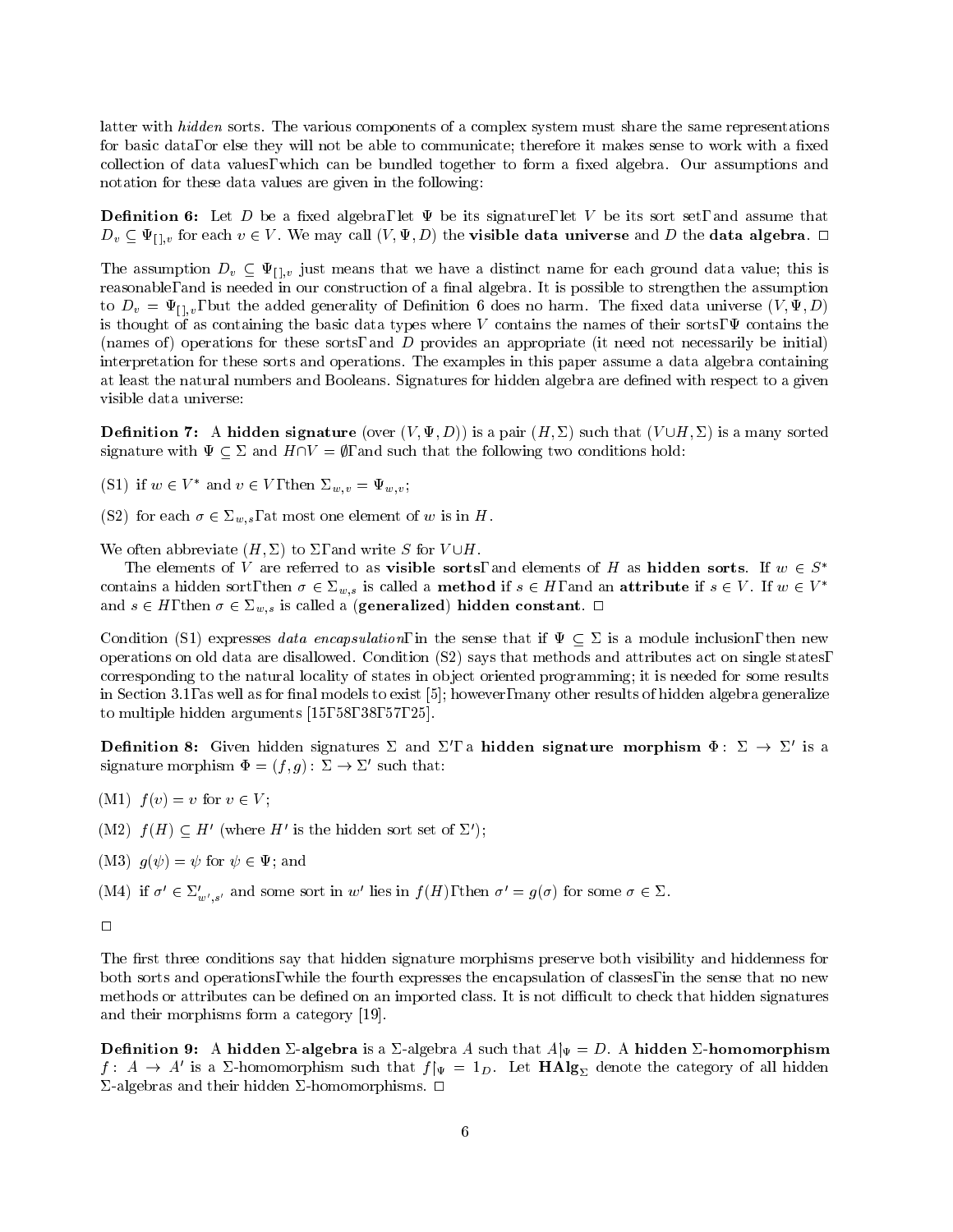Hidden satisfaction can be quite different from satisfaction in many sorted algebra; intuitively, an equation is satisfied in hidden algebra if its left and right sides are indistinguishable by any experiment which produces a visible sorted result. This notion of experiment is made precise by the following notion of context:

**Definition 10:** Given a hidden signature  $(H, \Sigma)$  and a sort  $s \in S$ , a  $\Sigma$ -ground context of sort s is a visible sorted  $\Sigma$ -term having a *single occurrence* of a new variable symbol z of sort s. A general context is a term in  $T_{\Sigma}(X \cup \{z\})_v$  for some set X of variable symbols and v a visible sort. For simplicity, we often use just the word context to refer to a ground context. A general context is appropriate for a term  $t$  iff the sort of t matches the sort of z; we write  $c[t]$  for the result of substituting t for z in the context c. We let  $T_{\Sigma}[z]$  denote the V-indexed set of contexts using the variable z, and sometimes we may write a context c as  $c[z_s]$  to indicate that the sort of the variable z is s.  $\Box$ 

**Definition 11:** A moden 2-algebra A **behaviorally satisfies** a 2-equation (v $\Lambda$ )  $t \equiv t$  in for all appropriate ground contexts  $c \in T_{\Sigma}[z]$ , we have

$$
A \models_{\Sigma} (\forall X) c[t] = c[t'] .
$$

In this case we write  $A \models_{\Sigma} (\forall A) t \equiv t$ , and we often omit  $\Delta$  from  $\models_{\Sigma}$ . Note that this is equivalent to

$$
\theta^*(c[t]) = \theta^*(c[t'])
$$

for all interpretations  $\theta: X \to A$  and all appropriate ground contexts c.

Similarly,  $A$  behaviorally satisfies a conditional equation  $e$  of the form

 $(\nabla \Lambda) t = t$  if  $t_1 = t_1, ..., t_m = t_m$ ,

also written  $A \vDash_{\Sigma} e$ , iff for every interpretation  $\theta: X \to A$ , we have

$$
\theta^*(c[t]) = \theta^*(c[t'])
$$

for all appropriate ground contexts c whenever

$$
\theta^*(c_j[t_j]) = \theta^*(c_j[t'_j])
$$

for  $j = 1, ..., m$ , and for all appropriate ground contexts  $c_j$ .

A hidden (or behavioral) theory (or specification) is a triple  $(H, \Sigma, E)$ , where  $(H, \Sigma)$  is a hidden signature and E is a set of  $\Sigma$ -equations; we may write  $(\Sigma, E)$  for short. A **model** of a hidden theory  $P = (H, \Sigma, E)$  is a hidden  $\Sigma$ -algebra A that behaviorally satisfies each equation in E. Such a model is also called a **hidden**  $(\Sigma, E)$ -algebra, or a hidden P-algebra, and in this case we may write  $A \equiv P$  or  $A \equiv_{\Sigma} E$ . Given any set E of  $\Sigma$ -equations,  $\mathbf{HAlg}_{\Sigma,E}$  denotes the full subcategory of  $\mathbf{HAlg}_{\Sigma}$  with objects hidden  $(\Sigma, E)$ -algebras. Let  $E \models_{\Sigma} e$  mean that  $A \models_{\Sigma} E$  implies  $A \models_{\Sigma} e$  for all hidden  $\Sigma$ -algebras A, where e is a  $\Sigma$ -equation. We will call the relation  $\equiv_{\Sigma}$  behavioral satisfaction, or sometimes hidden satisfaction.  $\square$ 

Notice that we cannot define the behavioral satisfaction of conditional equations in the same simple style used in the first definition for unconditional equations above, because the same interpretation must be used for the conclusion and each condition, whereas the contexts must be allowed to be different for each condition.

A hidden  $(\Sigma, E)$ -algebra A can be seen as a way of implementing objects in the class defined by the specification  $(\Sigma, E)$ ; elements of hidden sort in A are the possible states of such objects in this implementation. The collection of all  $(\Sigma, E)$ -algebras gives all the possible implementations for this class, and is our intended denotation for the specification  $(\Sigma, E)$ . This is usually referred to as *loose* semantics, though more precisely, it is loose semantics over a fixed (or "protected") data universe. This semantics is used throughout this paper, but other approaches are possible, as for example in [38].

**Example 12:** We specify a simple flag object, where intuitively a flag is either up or down, and there are methods to put it up, to put it down, and to reverse its state. We use the notation of OBJ3 (see [40, 30], although here equality for hidden sorts has a very different meaning than in standard  $OBJ$ :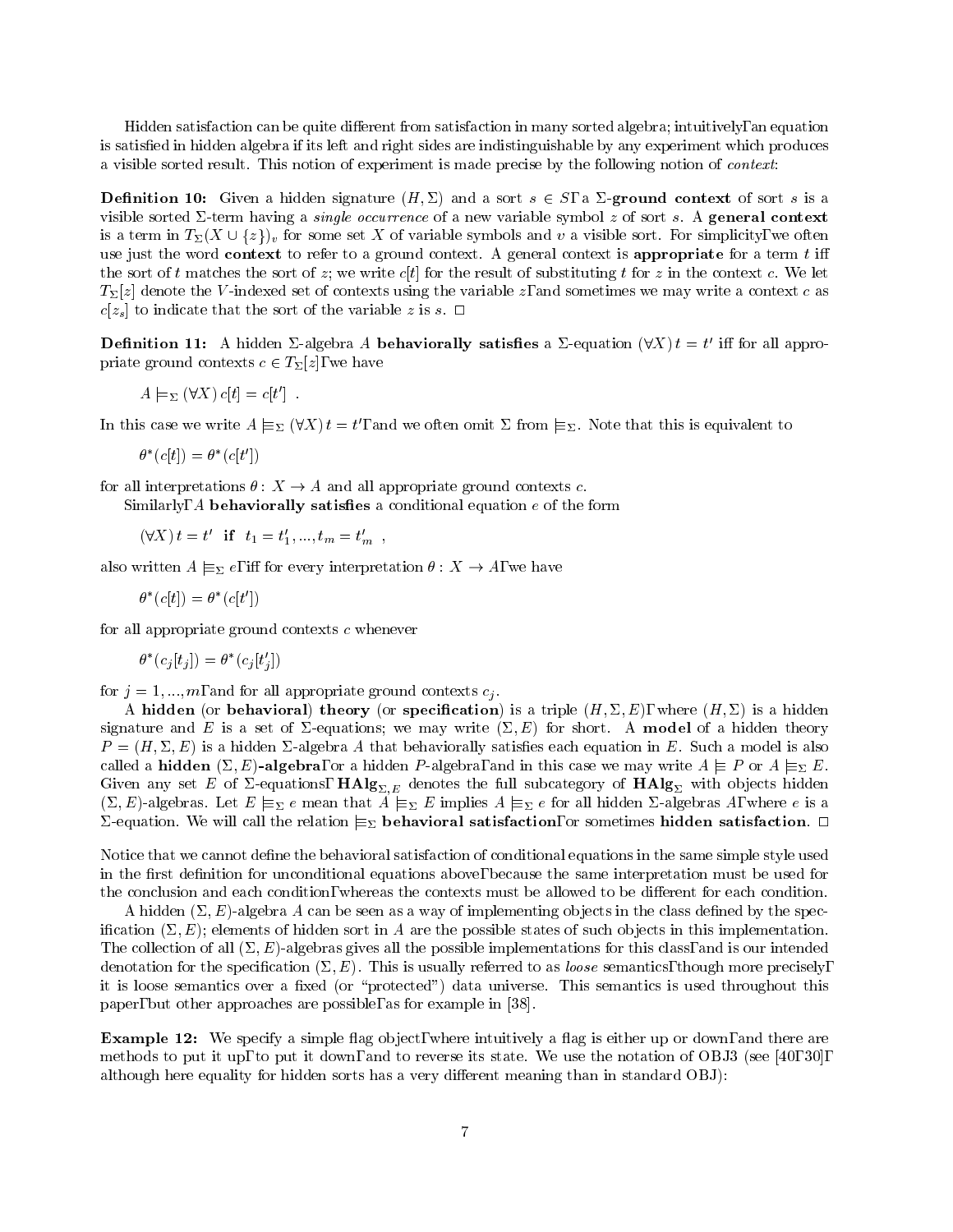```
th FLAG is sort Flag .
   pr DATA .
   ops (up_+) (dn_-) (rev_-) : Flag \rightarrow Flag .
   op up?_ : Flag -> Bool .
   var F : Flag .
   eq up? up F = true.
   eq up? dn F = false .
   eq up? rev F = not up? F .
endth
```
Here FLAG is the name of the module and Flag is the name of the class of flag objects. The line pr DATA indicates the "protecting" importation of a specification for the visible data universe, providing a signature  $(V, \Psi)$  which contains at least the sort Bool with operations true and false, for which we have implicitly chosen some fixed interpretation D, so that we have a fixed data universe  $(V, \Psi, D)$ . The operations up, dn and rev are methods which change the state of flag objects, and up? is an attribute that tells whether or not the flag is up. The three methods and one attribute all have prefix syntax (the underscore '\_' indicates where arguments are placed).

Note that each equation specifies the value of the up? attribute after application of some method. This idiom is especially useful in hidden algebra because it species the value of the attribute for any state of the form  $m(F)$ , where m is any method; an alternative approach such as specifying rev with the equations

eq rev up  $F = dn F$ . eq rev dn  $F = up F$ .

would only determine values for up? rev F when F has the form up F' or dn F'.  $\Box$ 

If  $\Sigma$  is the signature of FLAG, then a model of FLAG is a  $\Sigma$ -algebra whose restriction to  $\Psi$  is D, that provides functions for all the methods and attributes in  $\Sigma$ , and that behaves as if it satisfies the given equations. Elements of such models are possible *states* for Flag objects.

Example 13: The stack example is ubiquitous, and therefore provides a particularly good benchmark for comparing specification formalisms. We assume that the data universe specified in DATA contains at least the natural numbers with sort Nat.

```
th STACK is sort Stack .
  pr DATA .
  op push : Nat Stack -> Stack .
  op top_ : Stack -> Nat .
  op pop_ : Stack -> Stack .
  op empty : -> Stack .
  var S : Stack .
  var N : Nat .
  eq pop push(N,S) = S.
  eq top push(N,S) = N.
  eq pop empty = empty .
  eq top empty = 0.
endth
```
The first line gives the name STACK to this specification, and declares the hidden sort Stack. After that, the data specication DATA is imported, and then the next four lines declare operation symbols for pushing values onto the stack, looking at the value on the top of the stack, popping the top value from the stack, plus a constant for the empty stack. The behaviou of these operations is described by the equations.

The algebras for STACK need only *appear* to satisfy its equations when observed through contexts, which necessarily have top as their head operation. In particular, the common implementation of a stack by a pointer and an array does not actually satisfy the equation

pop  $push(N, S) = S$ ,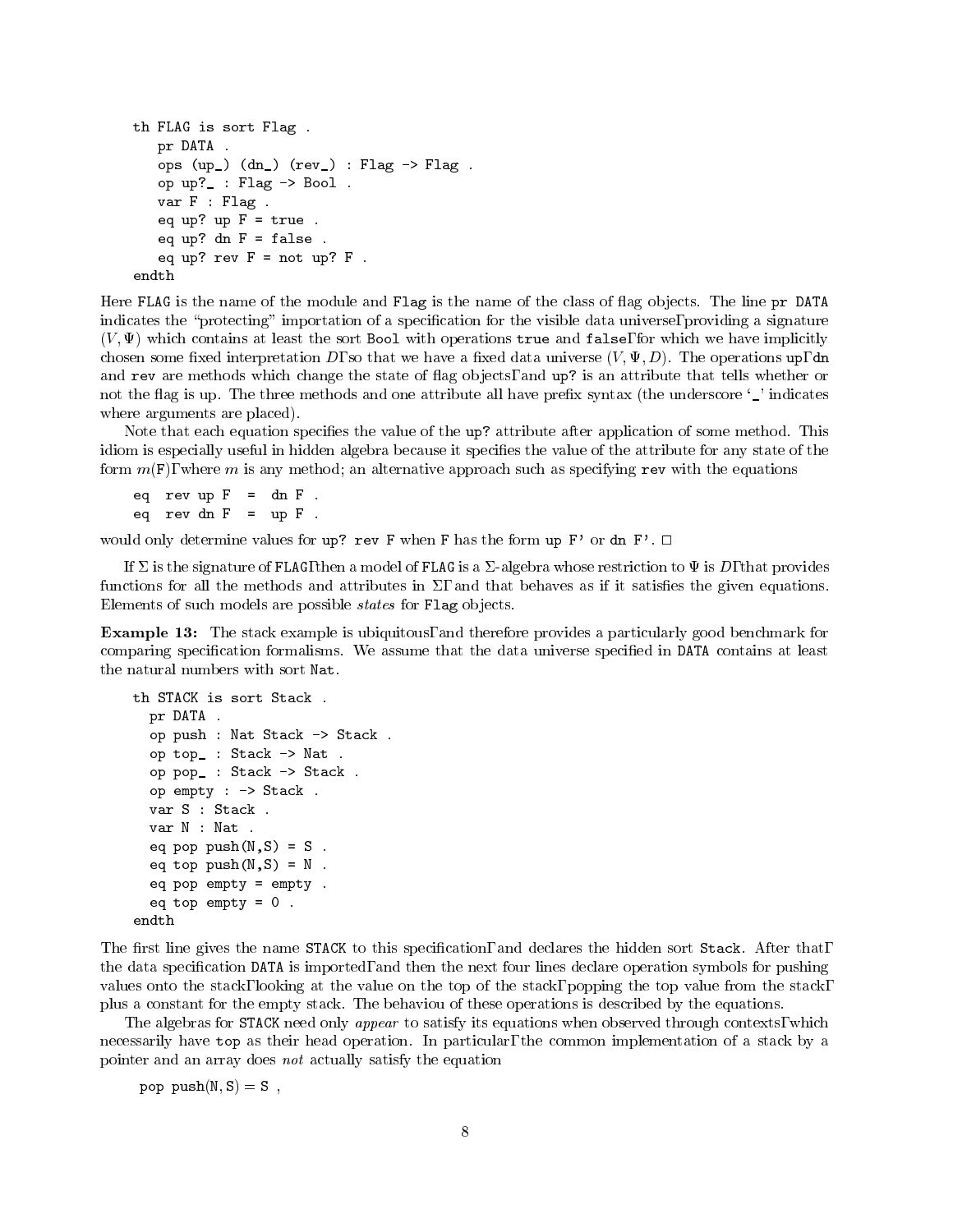but it does satisfy it behaviorally, and is therefore a STACK-algebra. A detailed mechanical correctness proof for this implementation of stack can be found at

http://www.cse.ucsd.edu/groups/tatami/kumo/exs/stack/

It is similar to the hand proof sketched in [29].  $\Box$ 

See  $[31, 29]$  for a more general and comprehensive introduction to hidden algebra; the first paper on this subject [19] showed that equations as sentences, hidden algebras as models, and behavioral satisfaction, give an institution (in the sense of [22]), and in particular, that the Satisfaction Condition holds, which intuitively means that truth is invariant under change of notation; an alternative institution is given in [38]; although the present paper makes no use of institutions, the advantage of making this observation is that all of the machinery of parameterized programming [17, 18] becomes available, including its powerful generic module mechanism based on views.

#### Using More Restricted Contexts  $3.1$

This section shows that hidden satisfaction can be dened using smaller classes of contexts, i.e., using more restricted experiments to distinguish states. In fact, Definition 11 above for hidden satisfaction already uses fewer contexts than the original definition in [19], which defined satisfaction using general contexts. We will show that both of these definitions are equivalent to definitions of behavioral satisfaction that use certain even more restricted contexts:

**Definition 14:** A  $\Sigma(X)$ -term is local iff every proper visible subterm is a  $\Psi(X)$ -term. A  $\Sigma$ -context is local iff every proper visible subterm is in D. We write  $L_{\Sigma}(X)$  for the S-indexed set of local  $\Sigma(X)$ -terms,  $L_{\Sigma}$  for  $L_{\Sigma}(\emptyset)$ , and  $L_{\Sigma}[z]$  for the V-indexed set of local  $\Sigma$ -contexts. An equation is **local** iff its left and right sides are local terms, and its conditions (if any) are visible sorted and use only  $\Psi$ -operations; a set of equations is local iff each one is local.  $\Box$ 

Note that every  $\Psi(X)$ -term is local. The reason for placing a stronger restriction on contexts, that proper visible subterms are in  $D$ , is that that we want to make this set of local contexts as small as possible (cf. Proposition 19 below). Here are some examples over the stack signature:

```
top push(top empty, empty), 1 + top empty
```
are not local terms, whereas

```
top push(0, empty), top push(1 + x, empty)
```
are local terms, and

top push $(1, z)$ , 1 + top z

are a local and non-local context, respectively. Before showing the equivalence of definitions of behavioral satisfaction for (conditional) equations using various kinds of context, we need one more denition and two lemmas.

**Definition 15:** Given a  $\Sigma$ -algebra A and an assignment  $\theta : X \to A$ , any general context c gives rise to a function  $\sigma$   $c\colon$   $A\to A$  defined by interpreting in  $A$  each operation that occurs in the context  $c$ ; that is, for each element a of A, we have  $(\sigma c)(a) = \sigma_a(c)$ , where  $\sigma_a : \Lambda \cup \{z\} \to A$  extends  $\sigma$  by  $\sigma_a(z) = a$ . When c is a ground context, we write  $A_c$  for  $(|_A)^*c$ , where  $|_A$  is the unique S-sorted mapping  $\emptyset \to A$ .  $\Box$ 

**Lemma 16:** Given a  $\Sigma$ -algebra A, a  $\Sigma(X)$ -term t, an appropriate general context c, and an assignment  $\sigma: \ A \to A$ , then  $\sigma$   $(c|t|) = (\sigma \ c)(\sigma \ (t))$ . In particular, if c is ground, then  $\sigma \ (c|t|) = A_c(\sigma \ (t))$ . Moreover, if  $A = I_{\Sigma}$  and c is ground, then  $\theta$   $(c[t]) = c[\theta(t)].$ 

**Proof:** The first assertion is by induction on the structure of contexts c, the second by definition of  $A_c$ , and the third because  $A_c(z) = c|z|$  in this case, since  $\sigma$   $c = c$ .  $\Box$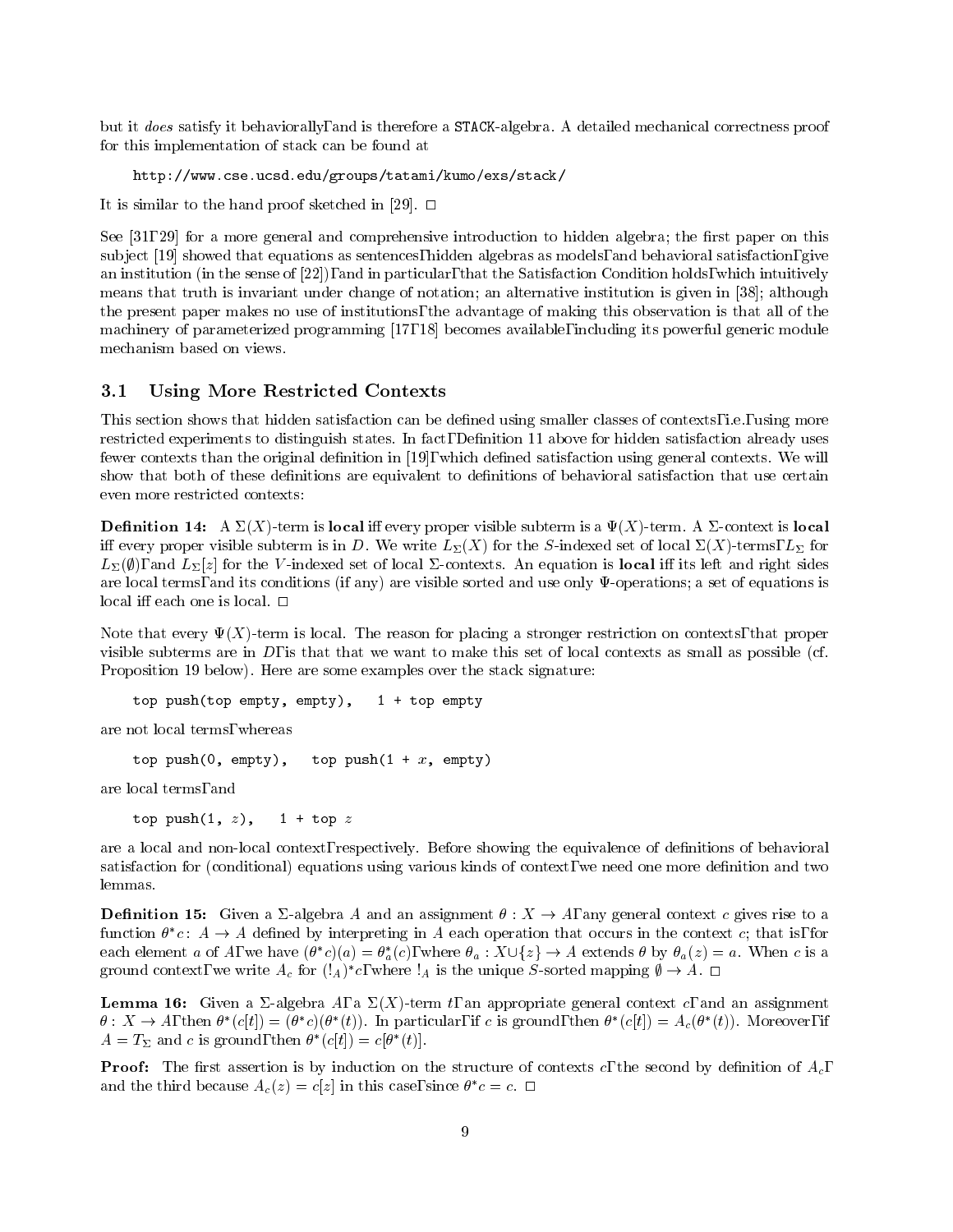**Lemma 17:** For any general context c, hidden algebra A, and assignment  $\theta : X \to A$ , there exists a local ground context *i* such that for every  $a, a \in A$ , if  $A_l(a) = A_l(a)$  then  $(\sigma c)(a) = (\sigma c)(a)$ .

 $\mathcal{L} = \mathcal{L} = \{ \mathcal{L} \mid \mathcal{L} = \mathcal{L} \}$  be a general context, and let  $\mathcal{L} \cup \{ \mathcal{L} \}$  and the smallest subtermination of context subtermination of context subtermination of  $\mathcal{L}$ sort and contains z. Clearly, if  $(\sigma | c_0)(a) = (\sigma | c_0)(a)$  then  $(\sigma | c)(a) = (\sigma | c)(a)$ . If z is of visible sort, then  $c_0 = z$  is local, and we can take l to be  $c_0$ . Otherwise, if z is of hidden sort, it follows from condition (S2) in Definition 7 that every hidden sorted variable from X that occurs in  $c_0$  occurs within a visible sorted subterm of  $c_0$  that does not contain z. Let l be the result of replacing every visible sorted subterm of  $c_0$ that does not contain z with its image under  $\sigma$  ; then  $\iota$  is a ground local context and  $\sigma$   $c_0 = A_l,$  so that if  $A_l(a) = A_l(a)$  then  $(\sigma c_0)(a) = (\sigma c_0)(a)$ , and therefore  $(\sigma c)(a) = (\sigma c)(a)$ .

Now we show that defining behavioral satisfaction with general contexts is equivalent to our earlier definitions with just ground contexts:

**Proposition 18:** A conditional equation  $(\forall X)$   $t = t$  **if**  $t_1 = t_1, \ldots, t_m = t_m$  is behaviorally satisfied by a midden algebra A in for all  $\sigma : A \to A$ , whenever  $\sigma$   $(c_j[\iota_j]) = \sigma$   $(c_j[\iota_i])$  for  $j = 1, \ldots, m$  and for all appropriate general contexts  $c_i$ , then  $\sigma$   $(c|t|) = \sigma$   $(c|t|)$  for all appropriate general contexts  $c$ .

**Proof:** Suppose A behaviorally satisfies the conditional equation above, and let  $\theta : X \to A$  be such that  $\sigma$   $(c_j[\iota_j]) = \sigma$   $(c_j[\iota_j])$  for  $j = 1,\ldots,m$  and all appropriate general contexts  $c_j$ . Then because every ground context is a general context, we have  $\sigma$   $(c_j[\iota_j]) = \sigma$   $(c_j[\iota_j])$  for  $j = 1, \ldots, m$  and all appropriate ground contexts  $c_i$ , so it follows from our assumption that  $\sigma$   $(c[t]) = \sigma$   $(c[t])$  for all ground contexts  $c$ . Let  $c$  be any general context; by Lemma 17 we have a ground context  $\iota$  such that  $\sigma$  ( $c[\iota]$ )  $= \sigma$  ( $c[\iota]$ ) follows from  $\theta^*(l[t]) = \theta^*(l[t'])$ ; this latter follows from the fact that l is a ground context. This shows the 'only if' direction of the proposition; the proof of the other direction is similar.  $\Box$ 

Similar reasoning shows that behavioral satisfaction defined over just local contexts is also equivalent; one key point is that the above proof only requires the context  $l$  given by Lemma 17 to be ground, whereas the lemma states that  $l$  is ground and local. We leave the (straightforward) details to the reader:

**Proposition 19:** A conditional equation  $(\forall x)$   $t = t$  **ii**  $t_1 = t_1, \ldots, t_m = t_m$  is behaviorally satisfied by a moden algebra A in for all  $\sigma : A \to A$ , whenever  $\sigma$   $(c_j[i_j]) = \sigma$   $(c_j[i_j])$  for  $j = 1, \ldots, m$  and for all appropriate local contexts  $c_j$ , then  $\sigma$   $(c[t]) = \sigma$  ( $c[t]$ ) for all appropriate local contexts  $c$ . Moreover, the same holds if only local ground contexts are used.  $\square$ 

It is useful to consider when two elements of an algebra behave the same under all experiments, which is a semantic notion of behavioral equivalence. We give a general denition that will allow us to prove behavioral satisfaction of equations by considering only contexts built from a given subsignature:

**Definition 20:** Given a hidden signature  $\Sigma$  with hidden subsignature  $\Delta \subseteq \Sigma$ , and given a hidden  $\Sigma$ -algebra A, then two elements  $a, a' \in A_s$  are **behaviorally**  $\Delta$ **-equivalent** iff  $A_c(a) = A_c(a')$  for all appropriate local contexts  $c \in L_{\Delta}[z]$  built from operations in  $\Delta$ ; in this case, we write  $a \equiv_{\Delta,s} a$ , or just  $a \equiv_{\Delta} a$  if s is clear. We may call behavioral  $\Sigma$ -equivalence just **behavioral equivalence**. When we want to emphasize that behavioral equivalence is defined on a particular algebra A, we write  $\equiv_A$  instead of  $\equiv_\Sigma$ .  $\Box$ 

**Fact 21:** Given  $\Delta \subseteq \Sigma$  and a hidden  $\Sigma$ -algebra A, then:

- (1) for  $a, a' \in A_v$  with v visible,  $a \equiv_{\Delta} a'$  iff  $a = a'$ ;
- $\overline{a}$  is a -congruence on A. I. a -congruence on A. I. a -congruence on A. I. a -congruence on A. I. a -congruence on A. I. a -congruence on A. I. a -congruence on A. I. a -congruence on A. I. a -congruence on A. I. a

**Proof:** For (1), if  $a = a'$ , then  $A_c(a) = A_c(a')$  for all contexts c. Conversely, if  $a \equiv_{\Delta} a'$ , then we can choose the 'empty' context z for sort v to get  $A_z(a) = A_z(a')$ , that is,  $a = a'$ .

For  $(2)$ ,  $\equiv_{\Delta}$  is clearly an equivalence relation, so we need only show the congruence property, that for each operation  $\sigma \in \Delta$ , whenever  $a_i \equiv_{\Delta} a'_i$  for  $i = 1, \ldots, n$  we have

 $A_{\sigma}(a_1, ..., a_n) = \Delta A_{\sigma}(a_1, ..., a_n)$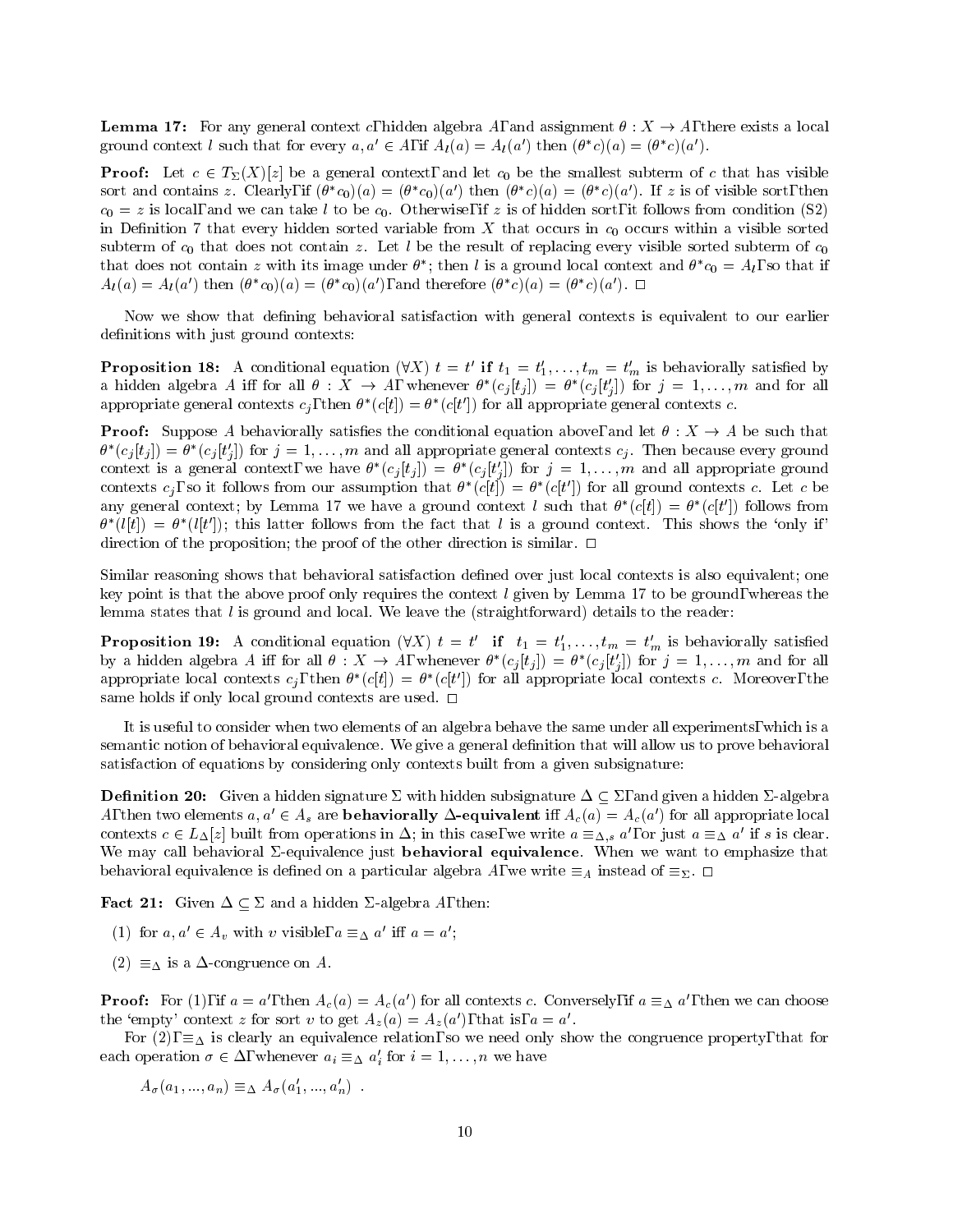If all of the  $a_i$  are visible, then this simply says that applying  $\sigma$  to equal arguments gives equal results, which is obvious. Otherwise, exactly one of the  $a_i$  is of hidden sort; for simplicity, let us assume it is  $a_1$ . Then for  $i = 2, \ldots, n$  we have  $a_i = a_i$ , and for any local  $\Delta$ -context c, we can define the local context  $c = c[\sigma(z, a_2, \ldots, a_n)]$ . Decause  $a_1 \equiv \Delta a_1$ , we have

$$
A_c(A_\sigma(a_1,...,a_n)) = A_{c'}(a_1) = A_{c'}(a'_1) = A_c(A_\sigma(a'_1,...,a'_n)) ,
$$

as desired.  $\square$ 

We will soon show how to use  $\equiv_{\Delta}$  in proving the behavioral satisfaction of equations, but first we state a property needed in later sections.

**Lemma 22:** Given  $\Delta \subseteq \Sigma$  and a hidden  $\Sigma$ -homomorphism  $f: A \rightarrow B$ , then for any  $a, a'$  in  $A, a \equiv_{\Delta} a'$  in A in  $f(a) = \Delta f(a)$  in B.

**Proof:** By definition,  $a \equiv_{\Delta} a$  is equivalent to  $A_c(a) \equiv A_c(a)$  for all  $c \in L_{\Delta}[\mathbb{Z}]$ , which is equivalent to  $f(A_c(a)) = f(A_c(a'))$  for all  $c \in L_{\Delta}[z]$ , because f is the identity on visible sorts. Now because f is a homomorphism, this in turn is equivalent to  $B_c(f(a)) = B_c(f(a'))$  for all  $c \in L_{\Delta}[z]$ , which is by definition  $f(a) = \Delta f(a)$ .  $\Box$ 

Our statement of a fundamental result justifying several key techniques for proving behavioral satisfaction [26, 48, 31] uses the following:

**Definition 23:** Given  $\Delta \subseteq \Sigma$ , a behavioral  $\Delta$ -congruence on a hidden  $\Sigma$ -algebra A is a  $\Delta$ -congruence  $\equiv$  which is equality on visible sorts, i.e., for  $v \in V$  and  $a, a' \in A_v = D_v$ , we have  $a \equiv_v a'$  iff  $a = a'$ .  $\Box$ 

The naturalness of this definition is brought out by reformulating the statement that  $\equiv$  is equality on visible sorts as  $\equiv \downarrow \Psi = 1_D$ , in analogy with the definition of hidden homomorphism. Now the result:

**Theorem 24:** (Principle of Coinduction) Behavioral  $\Delta$ -equivalence is the greatest behavioral  $\Delta$ -congruence<sup>-</sup>.

**Proof:** Fact 21 says that  $\equiv_{\Delta}$  is a behavioral  $\Delta$ -congruence. Suppose that R is a behavioral  $\Delta$ -congruence and that a R<sub>s</sub> a'. Then because R is a  $\Delta$ -congruence, we have  $A_c(a)$  R<sub>v</sub>  $A_c(a')$  for any  $\Delta$ -context c of appropriate sort; because R is equality on visible sorts, this implies that  $A_c(a) = A_c(a')$  for any  $\Delta$ -context c, i.e., that  $a \equiv_{\Delta} a'$  as desired.  $\Box$ 

This implies that two states can be shown  $\Delta$ -equivalent by finding any  $\Delta$ -congruence that relates them. In [29] we call this proof technique **hidden coinduction**. Many specifications have a natural distinction between their 'generators' (or 'constructors') and 'destructors' (or 'selectors'), that can be exploited in coinduction proofs; in the jargon of the object paradigm, these are called 'methods' and 'attributes,' respectively. An example is given below; but first, we spell out how to use subsignatures in coinduction proofs. Note that  $\Delta \subseteq \Sigma$  implies that  $\equiv_{\Sigma} \subseteq \equiv_{\Delta}$  for any hidden  $\Sigma$ -algebra A; moreover, if  $\equiv_{\Delta}$  is preserved by the other operations in the signature, then  $\equiv_{\Delta} = \equiv_{\Sigma}$ .

**Proposition 25:** Given  $\Sigma = \cup \Delta$  and a hidden  $\Sigma$ -algebra A, if  $\equiv_{\Delta}$  is a , -congruence on A, then  $\equiv_{\Delta} = \equiv_{\Sigma}$ on  $A$ .

**Proof:** We have already noted that  $\equiv_{\Delta} \supseteq \equiv_{\Sigma}$ , so it suffices to show  $\equiv_{\Delta} \subseteq \equiv_{\Sigma}$ . Since  $\equiv_{\Delta}$  is a  $\Delta$ -congruence, if it is also a, -congruence, then it is a  $\Sigma$ -congruence because  $\Sigma =$ ,  $\cup \Delta$ . Since Theorem 24 says that  $\equiv_{\Sigma}$ is the greatest behavioral  $\Sigma$ -congruence, we have  $\equiv_{\Delta} \subseteq \equiv_{\Sigma}$  as desired.  $\Box$ 

This result can greatly simplify proofs of behavioral equivalence: instead of checking equality in all  $\Sigma$ contexts, we need only check equality for all  $\Delta$ -contexts. This latter proof obligation can be shown by induction on the structure of  $\Delta$ -contexts; because  $\Delta$  is a subsignature of  $\Sigma$ , there will be fewer cases to consider in the induction steps. But because this kind of "context induction" can be very tedious [16], it is fortunate that it is unnecessary, as illustrated in the following:

 $1$ This beautiful formulation arose in a conversation between Grant Malcolm and Rolf Hennicker in 1996, for the special case where  $\Delta = \Sigma$ .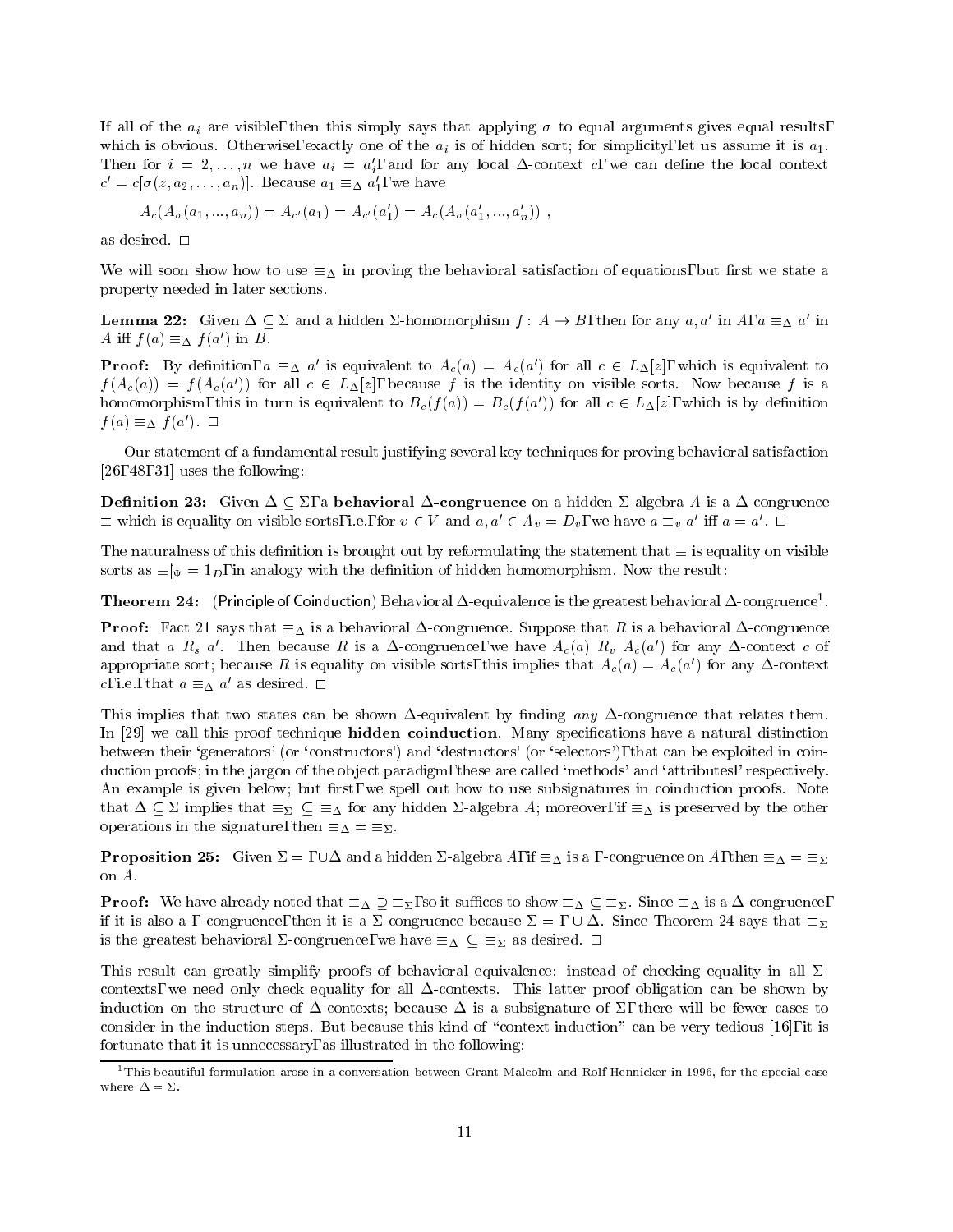**Example 26:** Given the FLAG theory in Example 12, define  $f \simeq f'$  iff up?  $f = \text{up? } f'$  for flags  $f, f'$ , and define  $d \simeq d'$  iff  $d = d'$  for data values d, d'. Then it is easy to check that  $f \simeq f'$  implies up  $f \simeq$  up  $f'$  and dn  $f \simeq$  dn  $f'$  and rev  $f \simeq$  rev  $f'$ , and of course up?  $f \simeq$  up?  $f'$ . So  $\simeq$  is a behavioral congruence.

Therefore to show that every FLAG-algebra satisfies the equation  $(\forall F : Flag)$  rev rev  $F = F$ , we can just show that up? rev rev  $F = up$ ? F, which follows by simple equational reasoning, since up? rev rev  $F =$ not(not(up? F)).

It is easy to do this mechanically using OBJ3. We first set up the proof by opening FLAG and adding the necessary assumptions; here R represents the relation  $\simeq$  (we omit its definition on visible sorts, because this is not used in the proof ):

```
openr FLAG .
op _R_ : Flag Flag -> Bool .
var F1 F2 : Flag .
eq F1 R F2 = (up? F1 == up? F2) .
ops f1 f2 : -> Flag .
close
```
Here are the reductions showing that R is a behavioral congruence:

```
open .
eq up? f1 = up? f2.
red (up f1) R (up f2) . ***> should be: true
red (dn f1) R (dn f2) . ***> should be: true
red (rev f1) R (rev f2) . ***> should be: true
close
```
Finally, we show that all FLAG-algebras behaviorally satisfy the equation

 $(\forall F : Flag)$  rev rev  $F = F$ 

with the following:

```
red (rev rev f1) R f1.
                            ***> should be: true
```
All the above code runs in OBJ3, and gives true for each reduction, provided the following lemma about the Booleans is added somewhere:

eq not not  $B = B$ .

where B is a Boolean variable.  $\Box$ 

### $3.2$

This short section contains some results about behavioral satisfaction that are needed later.

**Lemma 27:** A moden algebra A behaviorally satisfies  $(\forall x)$   $t = t$  **if**  $t_1 = t_1, \ldots, t_m = t_m$  in for every assignment  $\sigma: \ A \to A$ , whenever  $\sigma \ (t_j) = A \ \sigma \ (t_j)$  for  $j = 1, ..., m$ , then  $\sigma \ (t) = A \ \sigma \ (t)$ .

**Proof:** A behaviorally satismes the equation in for every  $\sigma: A \to A$ , whenever  $\sigma$   $(c[\iota_j]) = \sigma$   $(c[\iota_j])$  for all appropriate c and for  $j = 1, \ldots, m$ , then also  $\sigma$   $(c[i]) = \sigma$   $(c[i])$  for all appropriate contexts c. Therefore by Lemma 10, A behaviorally satisfies the equation in for all  $\sigma: \Lambda \to A$ , we have  $\sigma$   $(t) =_A \sigma$  (*t*) whenever  $\sigma$   $(t_j) = A \sigma$   $(t_j)$  for all  $j = 1, \ldots, m$ .

Corollary 28: Given a hidden  $\Sigma$ -algebra A and a conditional  $\Sigma$ -equation all of whose terms have visible sort, then  $A$  satisfies the equation iff it behaviorally satisfies the equation.

**Proof:** This follows from Lemma 27 and (1) of Fact 21.  $\Box$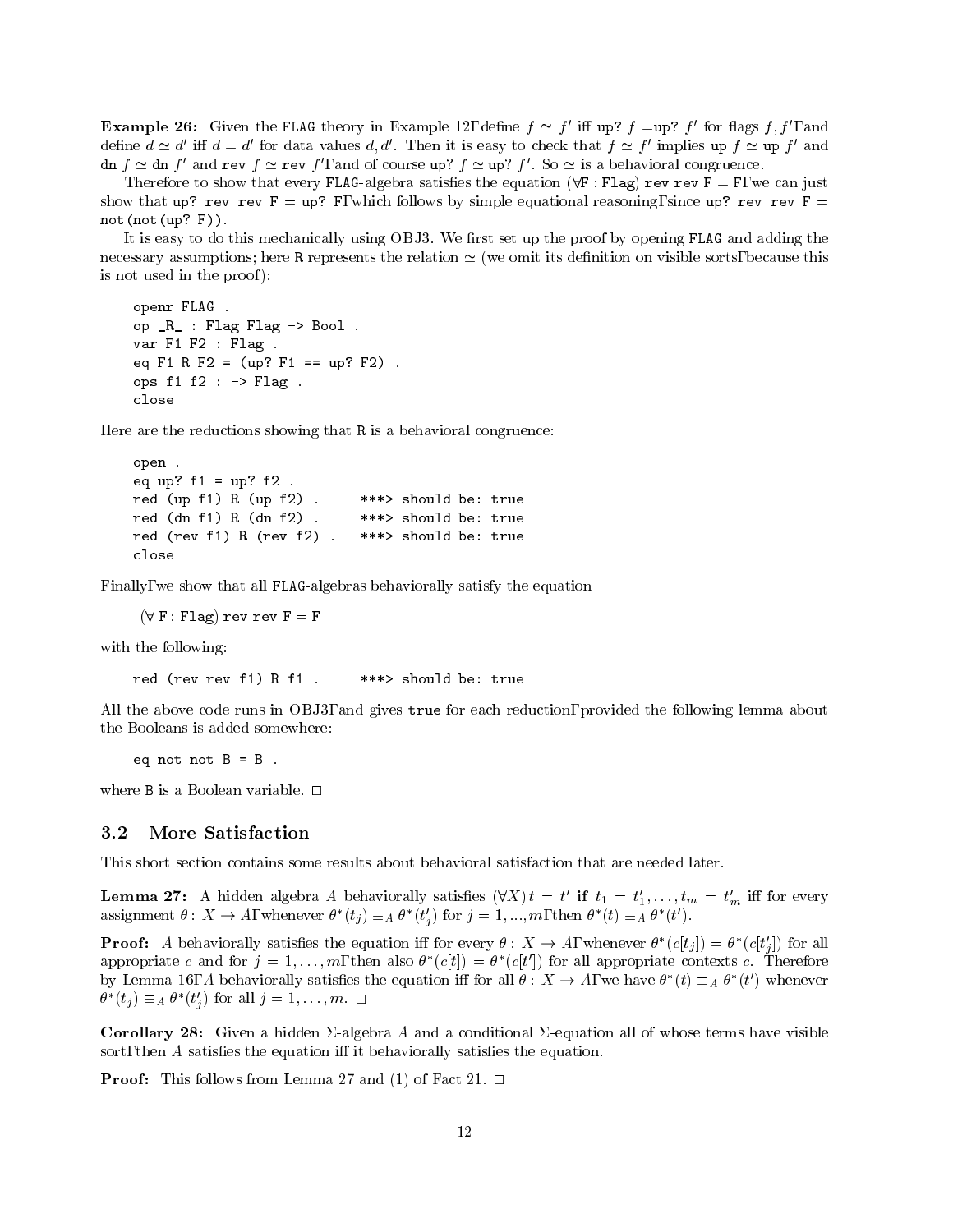**Corollary 29:** If a hidden  $\Sigma$ -algebra A satisfies a conditional  $\Sigma$ -equation all of whose conditions have visible sort, then it behaviorally satisfies that equation.

**Proof:** Suppose A satisfies an equation  $(\forall X)$   $t = t$  **if**  $t_1 = t_1, \ldots, t_m = t_m$ , where each  $t_i$  and  $t_i$  is of visible sort. If  $\sigma : A \to A$  is such that  $\sigma$   $(t_i) =_A \sigma$   $(t_i)$  for  $i = 1, \ldots, m$ , then because behavioral equivalence is equality on visible sorts, we have  $\sigma$   $(t_i) = \sigma$   $(t_i)$ , so  $\sigma$   $(t) = \sigma$   $(t)$  and therefore  $\sigma$   $(t) = A \sigma$   $(t)$ , which shows that A behaviorally satisfies the equation.  $\Box$ 

The following shows that Corollary 29 fails for conditional equations with hidden sorted conditions:

**Example 30:** Let  $\Sigma$  be the hidden signature with: hidden sort h and visible sort v; four constants a, b, c, d of sort h; and a function symbol  $f : h \to v$ . Also, let  $D_v$  be  $\{0,1\}$ ; and let A be the  $\Sigma$ -algebra with hidden carrier containing distinct constants  $A_a$ ,  $A_b$ ,  $A_c$ ,  $A_d$  satisfying the equations

eq  $f(a) = 0$ . eq  $f(b) = 1$ . eq  $f(c) = f(d)$ .

Then  $A$  vacuously satisfies the conditional equation

 $(\forall \emptyset)$   $a = b$  if  $c = d$ ,

because  $A_c \neq A_d$ . However, A does not behaviorally satisfy this equation, because  $c \equiv_A d$  but  $a \neq_A b$ .  $\Box$ 

## 3.3 Existence of Models

Unlike classical algebraic specification for abstract data values, where any specification has models (both initial and final), it is very easy to write behavioral theories that have no models. This is because adding equations reduces the class of models, and if the equations confuse data items, then there are no models; in this sense, the fixed data algebra  $D$  acts as a constraint on the possible models. Example 30 showed that not all hidden specifications have models, because if the conditional equation is added to the specification, then any model must behaviorally satisfy  $a = b$ , which implies  $0 = 1$ , a contradiction, since 0, 1 are distinct elements of  $D$ . This section gives sufficient conditions for a theory to have at least one model, and also gives conditions for the existence of initial and final models.

### 3.3.1 Consistency

We first consider some examples that bring out the difficulties of showing consistency of hidden theories. after which we introduce some further definitions, give a necessary condition for consistency, and then some sufficient conditions. We seek conditions that are as syntactic as possible, so as to facilitate automatic verification of consistency. We thank Grigore Rosu for help with debugging and improving results in [32] for this section; however, he is not responsible for the current proof of Theorem 40, nor for any errors there or elsewhere.

**Example 31:** Consider a hidden theory having only one hidden sort h and one equation  $(\forall \emptyset)$   $0 = 1$ , where the data algebra consists of the two element set  $\{0,1\}$  with no operations. This hidden theory clearly has no models. But notice that if the equation is replaced by  $(\forall x : h)$  0 = 1 where x is a variable of hidden sort h, then because there are no hidden constants of sort  $h$ , it would admit exactly one model, namely that with the carrier of sort h empty.  $\Box$ 

A lesson of the above example is that to avoid inconsistency, one must avoid data conflicts. Since hidden models with empty carriers have no practical value, we exclude them in the following:

**Definition 32:** A hidden theory is **consistent** iff it has a model with all carriers non-empty.  $\Box$ 

Sometimes inconsistency can involve properties of  $D$ , not just direct data conflicts. One simple example is the equation  $(\forall \emptyset)$  0 + 0 = 1. This motivates the following: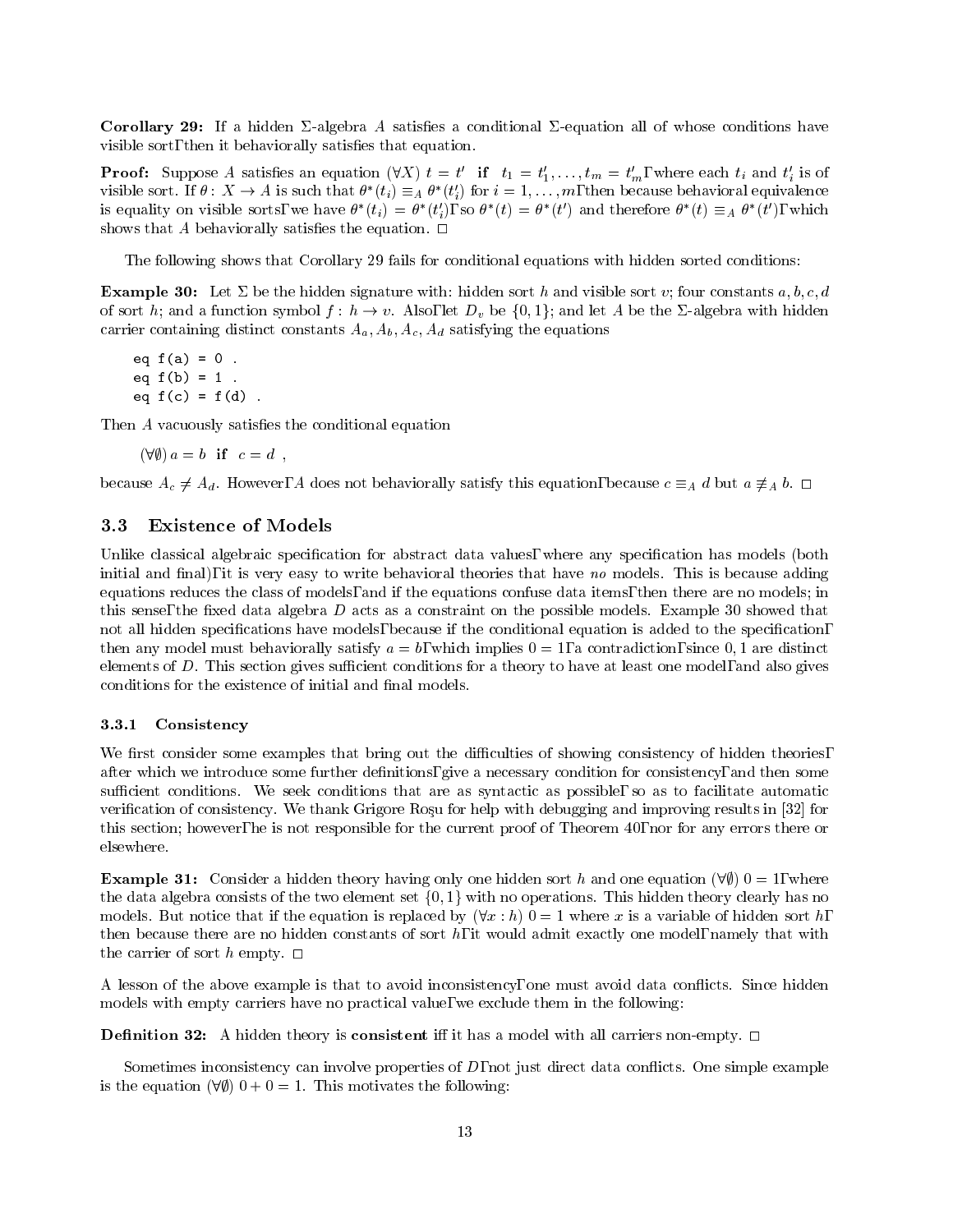**Definition 33:** Let  $D^*$  denote the set of all ground  $\Psi$ -equations of the form  $(\forall \emptyset)$   $t = d$  that are satisfied by D with  $a \in D$ . Then a set of 2-equations E is D-safe in for any  $a, a \in D$ , if  $E \cup D^ \models_{\Sigma}$  (VV)  $a = a$ then  $d = d'$ .  $\Box$ 

**ract 34:** If e is a v-equation, then  $D^{\circ} \models_{\Psi} e$  in  $D \models_{\Psi} e$ .

**Proof:** Since  $D \models D^{\sim}$ , the forward direction is clear. For the converse, it sumices to establish the result for ground equations, where it is true by the definition of  $\nu$  .  $\Box$ 

For the rest of this section suppose that  $P = (\Sigma, E)$  is a hidden theory over a data algebra D with no empty carriers. The following gives a natural necessary condition for consistency:

**Proposition 35:** If  $P$  is consistent then  $E$  is  $D$ -safe.

**Proof:** Let M be a model of P with all carriers non-empty. For the sake of contradiction, suppose there are distinct  $u, u \in D$  such that  $E \cup D$   $\models_{\Sigma} (V \Lambda)$   $u = u$ . Decause ordinary equational deduction is sound for behavioral satisfaction (by Proposition 58 below), we get  $E \cup D^- \models_{\Sigma}$  (VA)  $a \equiv a$  , and because  $M \models_{\Sigma} L \cup D$ , we then get  $M \models_{\Sigma} (V A) U = u$ , which is a contradiction because  $u \neq u$  and no carriers of M are empty.  $\square$ 

However D-safety is not a sufficient condition for consistency, because conflicts more subtle than in Example 31 can arise:

**Example 36:** Consider the hidden theory with  $D$  the natural numbers with addition, with one hidden sort h, one hidden constant c, one attribute  $a : h \to v$ , and just one equation in E,  $(\forall \emptyset)$   $1 + a(c) = a(c)$ . This theory is inconsistent because there is no natural number n for the value of  $a(c)$  such that  $1+n = n$ . However, E is D-safe because there are no distinct natural numbers  $n, m \in D$  such that  $E \cup D^ \models_{\Sigma}$  (VV)  $n = m$ . To show this, it suffices to find a  $\Sigma$ -model M (which need not protect D) which satisfies E and  $D^*$  but does not satisfy  $(\forall \emptyset)$   $n = m$  for any distinct n, m. We let M have the natural numbers plus a new element  $\infty$  as its carrier of sort v, with  $n + \infty = \infty$  for any n and  $\infty + \infty = \infty$ , and with a one-element set  $\{*\}$  as its carrier of sort h, with c interpreted as  $*$  and  $a(c)$  as  $\infty$ .  $\Box$ 

The above example shows that using operations in  $\Psi$  (such as addition) on top of attributes in equations is dangerous, because it can induce conflicts on data. The following example shows that data conflicts can appear even when the equations are D-safe and involve no operations in  $\Psi$ .

**Example 37:** Consider a hidden theory over the data algebra having carrier  $\{0,1\}$  of sort v with no operations, having one hidden sort h and one hidden constant x of sort h, two attributes a : h ! <sup>v</sup> and  $b: h \, v \to v$ , and having three equations in E,  $(\forall \emptyset) b(x, a(x)) = 0$ ,  $(\forall \emptyset) b(x, 0) = 1$ , and  $(\forall \emptyset) b(x, 1) = 1$ . This theory is inconsistent because if a hidden model existed, then because  $a(x)$  must be either 0 or 1, the first equation and either the second or the third, would imply that the equation  $(\forall \emptyset)$   $0 = 1$  is satisfied by that model. Notice also that it is not the case that  $E \cup D^{\circ} \models_{\Sigma} (V\psi)$   $0 \equiv 1$  because as in Example 30, there are models satisfying  $E \cup D^*$  where  $0 \neq 1$ .  $\Box$ 

Examples 36 and 37 suggest that it may be difficult to state consistency criteria for equations with non-local terms even if they are D-safe, as in the previous two examples. We will soon see (Theorem 40) that D safety plus locality of equations is sufficient for consistency when the equations are non-conditional; in fact, Theorem 40 covers even conditional equations whose conditions contain only  $\Psi$ -terms. But first, we briefly consider some difficulties that can arise with conditional equations.

**Example 38:** Consider the hidden theory with one visible sort v, one hidden sort h, D the set  $\{0, 1\}$ , one attribute  $a: n \to v$ , four hidden constants  $x, x, y, y$ , and the equations (VV)  $a(x) = 0$ , (VV)  $a(x) = 1$ ,  $(\forall \emptyset)$   $a(y) = a(y')$ , and  $(\forall \emptyset)$   $x = x'$  if  $y = y'$ . This theory is inconsistent, because if it had a model A then  $A_y \equiv A_{y'}$  (since there is only one experiment,  $a(z)$ ), therefore the condition is satisfied, and so  $A_x$  is behaviorally equivalent to  $A_{x'}$ ; but this would imply that  $A_{x}, A_{x'}$  give the same value under the experiment  $a(z)$ , so that  $0 = 1$ . It is easy to check that these equations are D-safe and involve only local terms.  $\Box$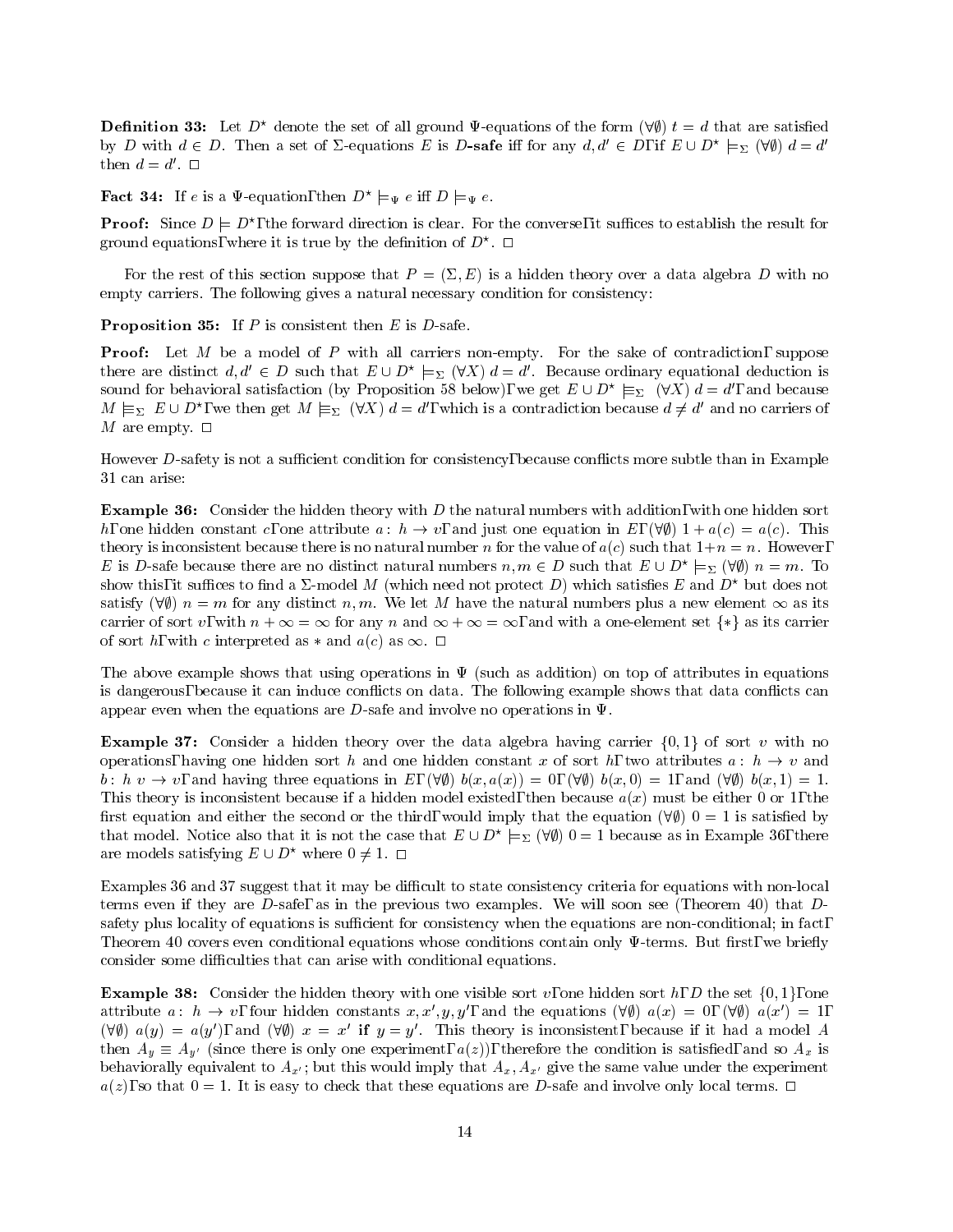One may suspect that the inconsistency above occurred because of the hidden condition of the equation. The next example shows that inconsistencies can appear even if the conditions are visible and the terms in equations are local.

**Example 39:** Consider a hidden theory with one visible sort v and one hidden sort h,  $D = \{0, 1\}$ , one hidden constant x, one attribute  $a: h \to v$ , and two conditional equations,  $(\forall \emptyset)$   $a(x) = 0$  if  $a(x) = 1$  and  $(\forall \emptyset)$   $a(x) = 1$  if  $a(x) = 0$ . Because one of the two conditions must be satisfied in any model, it follows that  $0 = 1$ , so that this theory is inconsistent. It can also be shown that the equations are D-safe; we encourage the reader to find an appropriate model for this purpose.  $\Box$ 

Examples 38 and 39 indicate difficulties with conditional equations where the conditions contain operations not in  $\Psi$ , and the last four examples together motivate the following, recalling that locality implies that all the conditions in equations are visible:

**Theorem 40:** A hidden specification  $P = (H, \Sigma, E)$  is consistent if E is D-safe and local.

**Proof:** We demonstrate the consistency of P by exhibiting a model M for P. Without loss of generality, we may assume that  $\Sigma$  contains a constant of each hidden sort, because if it didn't, we could add such constants to obtain a larger signature over which E is still D-safe and local, so that a model of it also yields a (reduct) model of the original  $\Sigma$  with all carriers non-empty, as is required for consistency.

Letting  $d_v$  be some arbitrary but fixed element in  $D_v$  for each visible sort v, we define M as follows:

- $M|\Psi = D;$
- for each hidden sort h, let  $M_h = L_{\Sigma,h}$ , the local ground terms of sort h;
- for each method  $\sigma : h \, w \to h$ , define  $M_{\sigma} : M_h \times D_w \to M_{h'}$  by  $M_{\sigma}(i, a) = \sigma(i, a)$  for  $i \in M_h$  and  $\alpha$  and  $\alpha$  is the M(line is local if it local intervals) is local if it is local if it is local if it is local if it is local if it is local if it is local intervals in the interval interval in the interval interval in
- for each contribute  $\cdots$  in the set of  $\cdots$  and  $\cdots$  in  $\cdots$  ,  $\cdots$  ,  $\cdots$  ,  $\cdots$  ,  $\cdots$  ,  $\cdots$  ,  $\cdots$  ,  $\cdots$  ,  $\cdots$  ,  $\cdots$  ,  $\cdots$  ,  $\cdots$  ,  $\cdots$  ,  $\cdots$  ,  $\cdots$  ,  $\cdots$  ,  $\cdots$  ,  $\cdots$  ,  $\cdots$  ,  $\cdots$  ,  $\$

$$
M_{\sigma}(l,d) = \begin{cases} d' & \text{when there is some } d' \in D \text{ such that } E \cup D^* \models_{\Sigma} (\forall \emptyset) \sigma(l,d) = d' \\ d_v & \text{otherwise.} \end{cases}
$$

Since E is D-safe, if any d' as above exists, then it is unique. Thus M is a well-defined hidden  $\Sigma$ -algebra.

We first show that for any local terms  $\iota$  and  $\iota$  of visible sort  $v$ ,

$$
M_l = M_{l'} \quad \text{if} \quad E \cup D^* \models (\forall \emptyset) \ l = l' \tag{1}
$$

We prove this by the following case analysis, assuming  $E \cup D^{\circ} \models (\forall \psi) \ i \equiv i$ :

- If and a are both **y**-terms, then  $M_l = D_l = D_{l'} = M_{l'}$ .
- If l is not a  $\Psi$ -term, then  $l = \sigma(t, d)$  for some  $\sigma: h w \to v$ , with t a local term of hidden sort h and d 2 Dw (actually, d may consist of  $\alpha$  may consist of  $\alpha$  are concerned with equality under the concerned with equality under the concerned with equality under the concerned with equality under the concerned with eq equations in  $D$  , we may safely consider  $\Psi$ -terms to be equal to their values in  $D$ ). If  $\iota$  is a  $\Psi$ -term, then there is  $a^{\top} \in D_v$  with  $D^{\top} \models (\forall \ell) | \ell = a^{\top} (1,e_i, a^{\top} \equiv D\ell' \equiv M\ell')$ . It follows that  $E \cup D^{\top} \models (\forall \ell) \sigma(\ell, a) = a$ , so by the definition of M we have  $M_l = M_{\sigma}(t, a) = a_{l} = M_{l'}$ .
- If neither *l* nor *l* are **y**-terms, then we have  $\iota = \sigma(\iota, u)$  and  $\iota = \sigma(\iota, u)$  for some  $\sigma, \sigma$ , etc. For any  $a \in D_v$  we have  $E \cup D \models (\forall \psi) \; \sigma(t, u) \equiv a \; \; \text{ in } \; E \cup D \; \models (\forall \psi) \; \sigma(t, u) \equiv a \; \text{ in now follows from }$ the definition of M that if there is some such  $a_-,$  then  $M_l = M_\sigma(t,a) = a_- = M_{\sigma'}(t\ ,a_-) = M_{l'},$  and if there is no such  $a_-,$  then  $M_l = a_v = M_{l'}$ .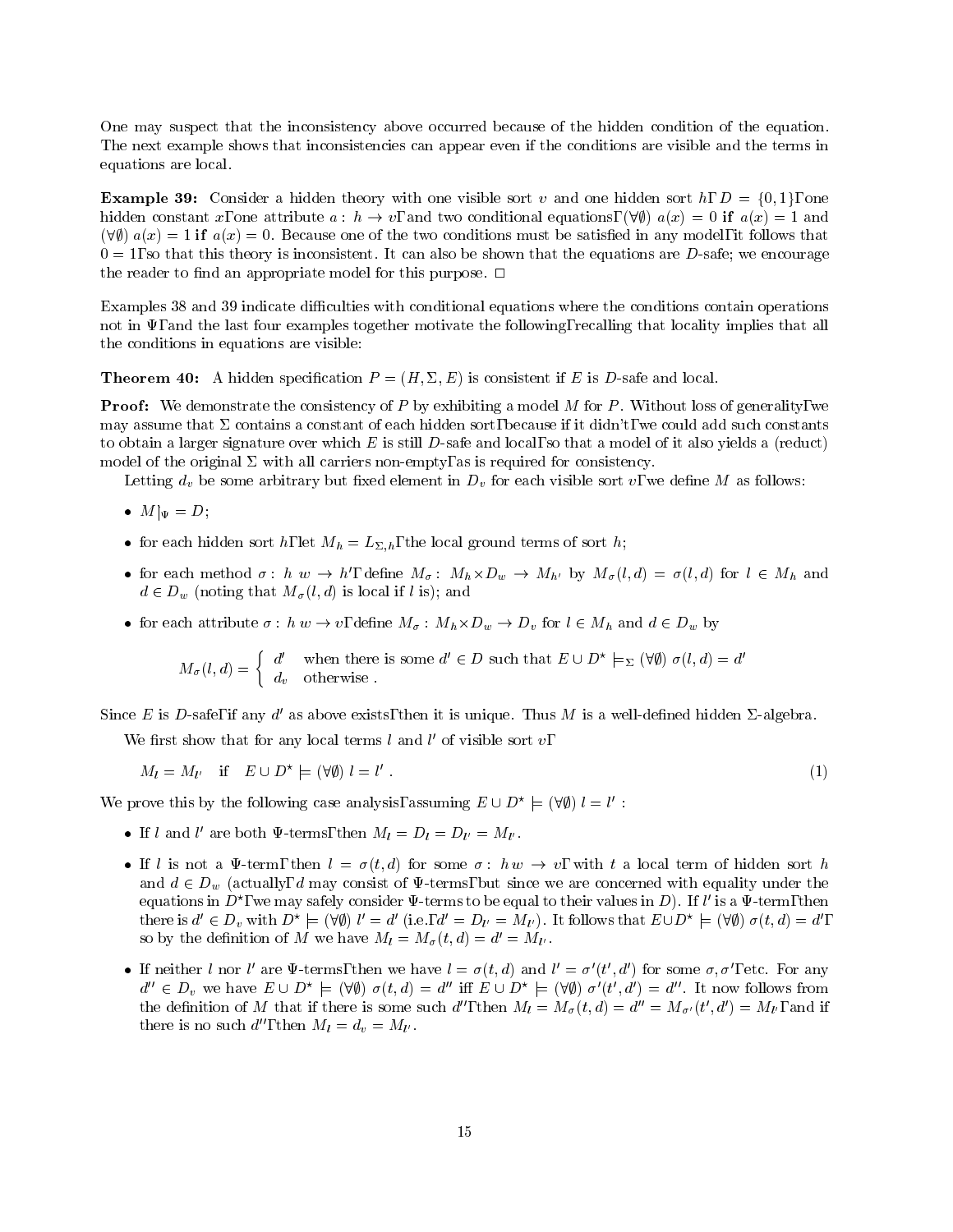

To show that M behaviorally satisfies all equations in E, consider  $e \in E$  of the form  $(\forall X)$   $t = t$  if  $t_1 =$  $t_1,\ldots,t_m = t_m$  and let  $\sigma: \Lambda \to M$  be such that  $\sigma$   $(t_i) = \sigma$   $(t_i)$  for  $i = 1,\ldots,m$  (the hypothesis in Definition 11 reduces to this because all the  $t_i, t'_i$  are  $\Psi(X)$ -terms). We will show  $M \equiv e$  by showing that  $\sigma$  (c[t])  $\equiv \sigma$  (c[t]) for any appropriate local ground context c (see Proposition 19).

Let  $\alpha$  be the unique  $\Sigma$ -morphism  $T_{\Sigma} \to M$ , noting that it maps  $t \in T_{\Sigma}$  to  $M_t$  (i.e.,  $\alpha(t) = M_t$  for  $t \in T_{\Sigma}$ ), and in particular, maps  $t \in T_{\Psi}$  to  $D_t$ . Then  $\alpha$  is surjective because  $M_l = l$  if  $l \in M$  (as can be shown by induction on the structure of local ground terms). Hence there exists  $\varphi : X \to T_{\Sigma}$  such that  $\theta = \alpha \circ \varphi$ ; in ract, we can actually choose  $\varphi(x) = \theta(x)$ , since  $M \subseteq I_{\Sigma}$ . Therefore  $\theta^* = \alpha \circ \varphi^*$ , and in fact,  $\theta^*(t) = \varphi^*(t)$ , from which it follows that  $\varphi^-(t)$  is always local, and that  $M_{\varphi^*(t)} = \theta^-(t)$  if the local. Now

$$
D \models_{\Sigma} (\forall \emptyset) \varphi^*(t_i) = \varphi^*(t_i')
$$

for  $i = 1, \ldots, m$ , because  $\theta$   $(i_i) = \theta$   $(i_j)$  by assumption. Therefore by Fact 34,

$$
D^{\star} \models_{\Sigma} (\forall \emptyset) \ \varphi^*(t_i) = \varphi^*(t_i')
$$

for  $i = 1, \ldots, m$ , so that also

$$
E \cup D^* \models_{\Sigma} (\forall \emptyset) \varphi^*(t_i) = \varphi^*(t_i')
$$

and therefore

$$
E \cup D^* \models_{\Sigma} (\forall \emptyset) \varphi^*(t) = \varphi^*(t'),
$$

by applying  $e \in E$ . Hence, for any appropriate local ground context c,

 $E \cup D^{\sim} \models_{\Sigma} (\forall \Psi) c[\varphi](t)] = c[\varphi](t)$ ],

so that by Lemma 16,

$$
E \cup D^* \models_{\Sigma} (\forall \emptyset) \varphi^*(c[t]) = \varphi^*(c[t']) ,
$$

which by condition (1) implies  $M_{\varphi^*(c[t])} = M_{\varphi^*(c[t'])}$ , which gives  $\sigma$  ( $c[t]$ ) =  $\sigma$  ( $c[t]$ ), as desired.  $\Box$ 

Although all the examples in this paper satisfy the hypotheses of Theorem 40 for consistency, unfortunately this is not machine checkable because D-safety is a semantic condition. Therefore we would like to have good machine checkable sufficient conditions for  $D$ -safety. One such is given in Proposition 42 below, but first we need the following:

**Definition 41:** A  $\Sigma$ -term rewriting system R is D-confluent iff  $R \cup R_{D^*}$  is confluent, where  $R_{D^*} = \{t \rightarrow$  $a \mid D \models_{\Psi} (vv)$   $i = a$  is the **y**-rewriting system associated to  $D^{\sim}$ .  $\Box$ 

So a  $\Sigma$ -term rewriting system is D-confluent iff it is confluent modulo evaluations of ground  $\Psi$ -terms in D. D-confluence seems very natural for reasoning over a fixed data universe, and we believe that confluence criteria like orthogonality can be adapted to it.

**Proposition 42:** If E can be oriented as a D-confluent  $\Sigma$ -term rewriting system with no rule having some d 2 D as its left side, then E is D-safet.

**Proof:** For the sake of contradiction, suppose E is not D-safe, i.e. that there are distinct  $d, d' \in D$  such that  $E \cup D^{\sim} \models_{\Sigma} (\forall \Lambda)$   $a = a$  . Since E can be oriented as a D-connuent 2-term rewriting system, say  $\pi_E$ , completeness of equational reasoning implies  $d (\to \cup \leftarrow)^* d'$ , where  $\to$  is the rewriting relation induced by the  $\Sigma$ -term rewriting system  $R_E \cup R_{D^*}$  and  $\leftarrow$  is its converse. Since  $R_E \cup R_{D^*}$  is confluent, we get  $a \ (\rightarrow \ ; \leftarrow \ )\ a\ ,$  a contradiction since there is no rule having  $a$  or  $a$  -as left side in  $\pi_E,$  and the only rules in  $R_{D^*}$  having d or d' as their left sides are  $d \to d$  and  $d' \to d'$ .  $\Box$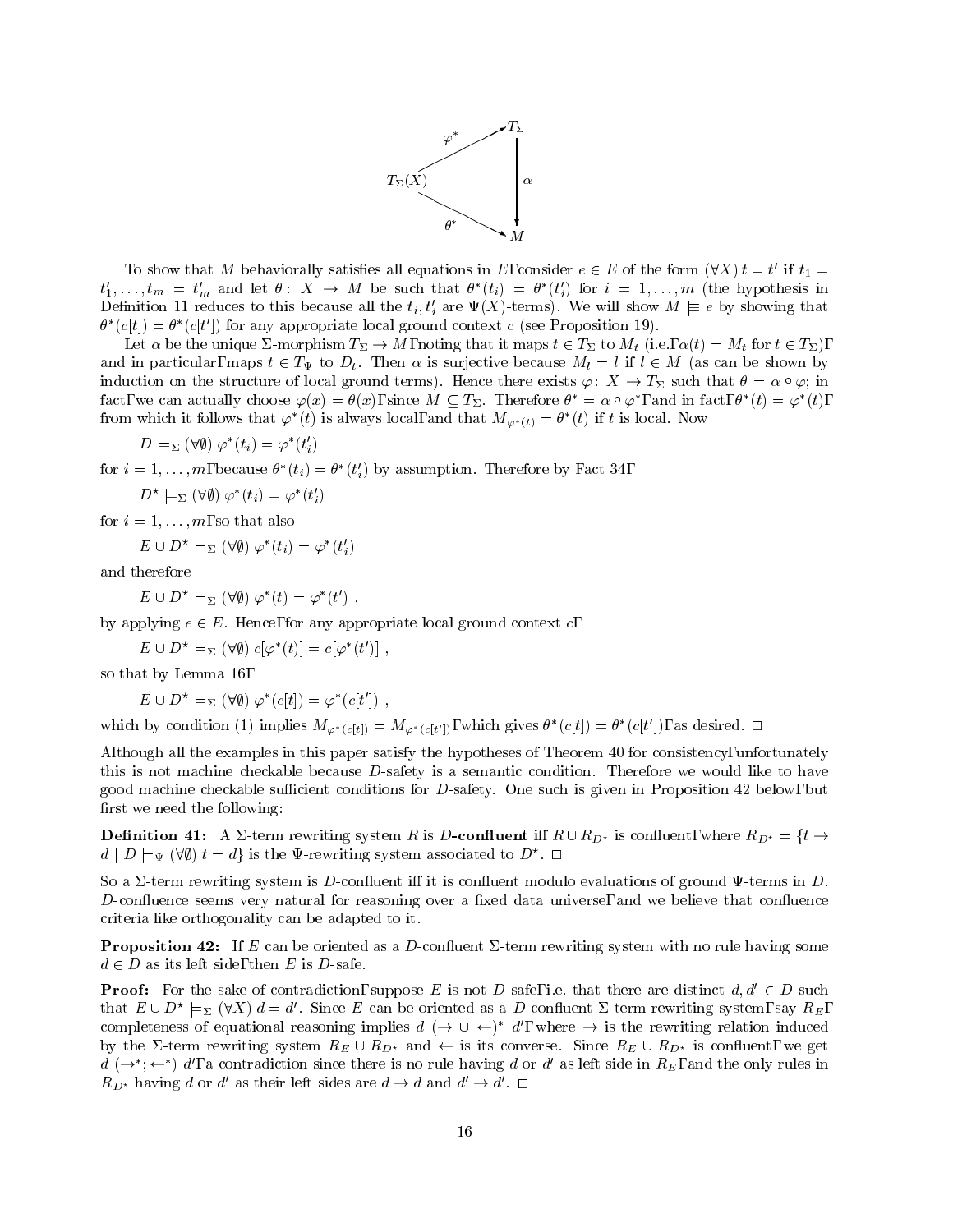### 3.3.2 Initial and Final Models

We turn now to necessary and sufficient conditions for the existence of initial and final models for hidden theories. We give the constructions here, while subsequent sections examine their logical properties.

**Definition 43:** Given a hidden theory  $P = (H, \Sigma, E)$ , a ground  $\Sigma$ -term t is **defined** iff for every context c (of appropriate sort), there is some  $d \in D$  such that  $E \equiv c[t] = d$ ; otherwise, we say t is **undefined**. P is **lexic** iff all ground  $\Sigma$ -terms are defined.  $\square$ 

We note that  $L_{\Sigma}$  is "almost" a hidden  $\Sigma$ -algebra, in that  $L_{\Sigma,v} = D_v$  for  $v \in V$ , and that any  $\Psi$ -homomorphism  $f: T_{\Sigma}|_V \to D$  gives rise to a hidden algebra that we denote  $L_f$ , with  $L_{f,h} = L_{\Sigma,h}$  for  $h \in H$ , having methods interpreted the obvious way as term building operations, and having attributes  $\sigma \in \Sigma_{w,v}$ interpreted by

$$
L_{f,\sigma}(\overline{x}) = f(\sigma(\overline{x}))
$$

for arguments  $\overline{x} \in L_{f,w}$ . In particular, every hidden  $\Sigma$ -algebra A gives rise to a  $\Sigma$ -homomorphism  $T_{\Sigma} \to A$ interpreting visible terms as data values, which in turn produces an  $f$  as above by restricting to  $V$ . Very similar considerations apply to  $L_A$  in the following:

**Definition 44:** For any hidden  $\Sigma$ -algebra A, write  $L_A$  for the hidden  $\Sigma$ -algebra  $L_f$  induced by the homomorphism  $f: T_{\Sigma} \to A$ , and  $l_A$  for the hidden  $\Sigma$ -homomorphism  $L_A \to A$  defined by  $l_A(t) = f(t)$ .  $\Box$ 

Because  $l_A$  is the  $\Sigma$ -homomorphism f restricted to local terms, we have

**Fact 45:**  $l_A$  is the unique hidden homomorphism  $L_A \rightarrow A$ .  $\Box$ 

For lexic theories, all the models  $L_A$  are identical, which is a key step in proving the following:

**Theorem 46:** (Hidden Initiality) A hidden theory P has an initial model  $I_P$  iff P is consistent and lexic.

**Proof:** If a hidden theory  $(\Sigma, E)$  is consistent and lexic, then for every visible ground term t there is a unique  $d_t$  in D with  $E \equiv (\forall \emptyset)$   $t=d_t$ . Moreover, for any hidden model A of E, the homomorphism  $f: T_{\Sigma} \to A$  necessarily agrees with the mapping  $t \mapsto d_t$ , and since it is this mapping that defines  $L_A$ , it follows that  $L_A = L_B$  for any two models A and B. Because E is consistent, there is at least one model, say A, so we have  $L_A$  and a unique hidden homomorphism  $l_A: L_A \rightarrow A$ . By Lemma 50 below,  $L_A$  behaviorally satisfies all the equations that A does, so that  $L_A \equiv E$ . Moreover, for any model B, there is a unique hidden homomorphism  $l_B: L_A = L_B \rightarrow B$ . Therefore we can take  $I_P = L_A$  as the initial hidden algebra.

Conversely, if there is an initial model, then  $E$  is consistent. For every visible term  $t$ , there is a data value  $f(t)$  given by the homomorphism f from  $T_{\Sigma}$  to the initial model. Moreover, for any other model A with homomorphism  $g: T_{\Sigma} \to A$ , it follows that  $g(t) = h(f(t)) = f(t)$ , where h is the unique hidden  $\Sigma$ homomorphism from the initial model to A, which shows that  $A \equiv (\forall \emptyset) t = f(t)$ , and since A is an arbitrary model, we conclude that every ground term t is defined by a data value  $f(t)$  with  $E \equiv (\forall \emptyset) t = f(t)$ .  $\Box$ 

Initial models are less important for the hidden paradigm than they are for initial algebra semantics [39] or the more general initial model semantics [34]. Final algebras come closer to that role, in that they capture many abstract properties of the state space. We will show that final models exist exactly when initial models do, provided each equation contains at most one hidden variable; however, final models are less common in the recent more general hidden framework where operations may have more than one hidden argument, which has motivated ways to obtain similar results without using final models [38, 58, 25].

**Definition 47:** Let  $\Sigma^{\circ}$  denote the signature obtained from  $\Sigma$  by forgetting all generalized constants in  $\Sigma$ ; i.e.,  $\Sigma_{w,s} = \emptyset$  if  $w \in V$  and  $s \in H$ , and  $\Sigma_{w,s} = \Sigma_{w,s}$  otherwise. For a hidden 2-algebra A, we will write A for the reduct  $A|_{\Sigma^\diamond}$ . Now let  $F_{\Sigma^\diamond}$  be the hidden  $\Sigma$  -algebra defined by the following "magical formula"

$$
F_{\Sigma^{\circ},h} = \prod_{v \in V} [L_{\Sigma}[z_h]_v \to D_v]
$$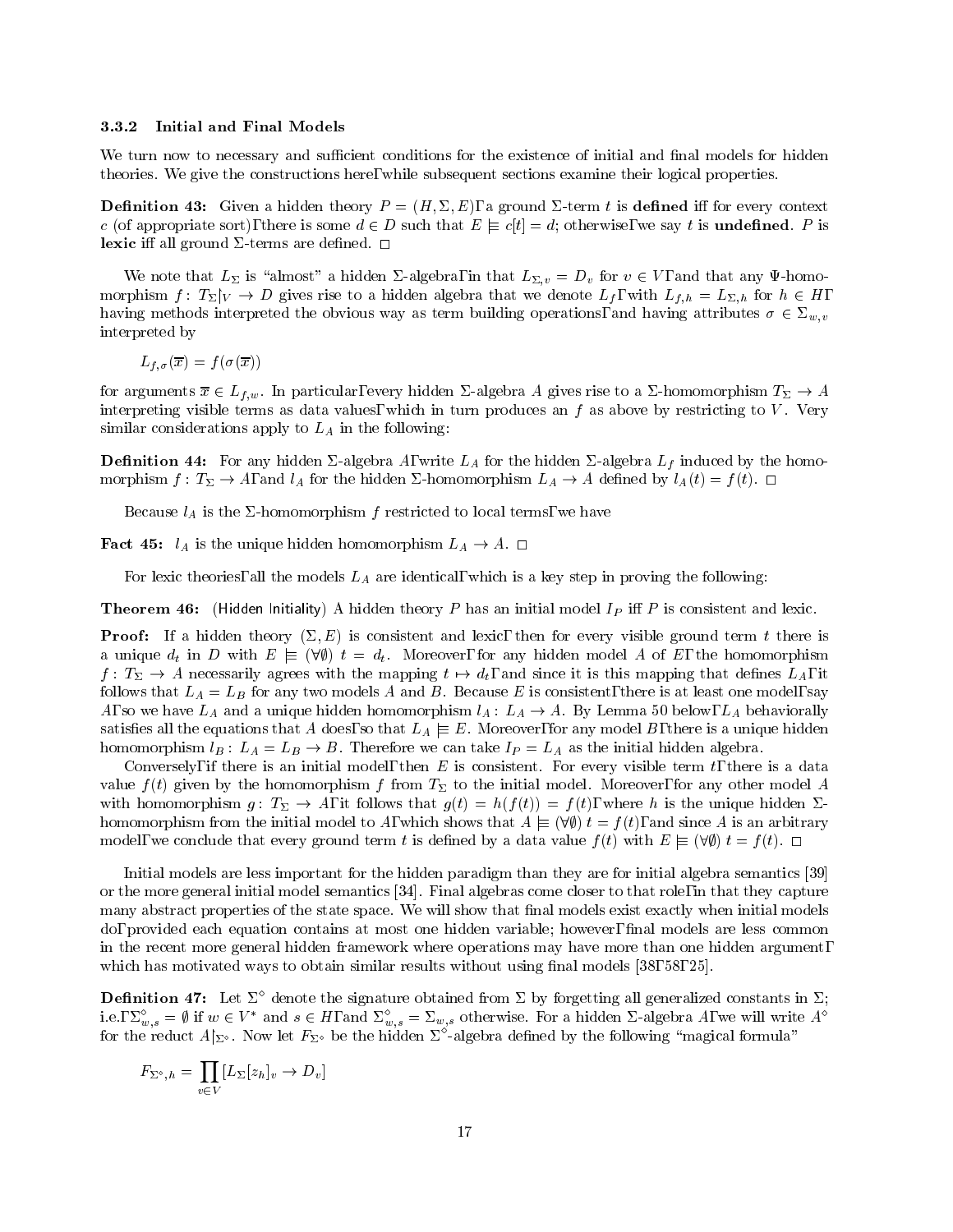for hidden sorts  $h \in H$ . As with all hidden signatures in this paper, the methods and attributes of  $\Sigma^{\diamond}$  have only one argument of hidden sort; for simplicity, we assume that this is always the first argument.  $F_{\Sigma}$ interprets the operations of  $\Sigma^{\diamond}$  as follows:

- For methods 2 hw;h0 , <sup>p</sup> 2 F ;h, <sup>d</sup> <sup>2</sup> Dw, and <sup>c</sup> <sup>2</sup> L[zh0 ]v , let (F ) (p; d)(c) = pv (c[(zh0 ; d)]).
- For attribution  $2 \le \frac{m}{2}$  is properly in the  $2 \le \frac{m}{2}$  in the  $2 \le \frac{m}{2}$ . The  $\frac{m}{2}$  is  $\frac{m}{2}$  in the  $\frac{m}{2}$

 $\Box$ 

**Proposition 48:**  $F_{\Sigma}$  is a final nidden  $\Sigma$  -algebra.

**Proof:** Given a midden 2 -algebra A, the unique hidden homomorphism  $A^* \to F_{\Sigma}$  takes  $a \in A_h$  to the family (over  $v \in V$ ) of mappings  $L_{\Sigma}[z_h]_v \to D_v$  sending  $c \in L_{\Sigma}[z_h]_v$  to  $A_c(a)$ .  $\Box$ 

The unique homomorphism  $A^{\circ} \to F_{\Sigma}$  taking a hidden state to all its observable behaviors can be thought of as evaluating all attributes for all states that can be reached from the given state. It can also be shown that two elements of a hidden algebra are behaviorally equivalent iff their images in the final algebra are equal [46]. This prepares us for

**Theorem 49:** If the equations in a hidden theory  $P = (H, \Sigma, E)$  have at most one variable of hidden sort, then  $P$  has a final model, denoted  $F_P$ , iff it is consistent and lexic.

**Proof:** Suppose P is consistent and lexic, and for any P-algebra A let  $\varphi: A^{\diamond} \to F_{\Sigma^{\diamond}}$  be the unique hidden  $\vartriangle$  -nomomorphism to the final algebra  $F_{\Sigma^{\diamond}},$  made a hidden  $\vartriangle$ -algebra by interpreting generalized constants  $\sigma\in \Sigma_{w,h}$  by  $(F_{\Sigma^\diamond})_\sigma(a)=\varphi(A_\sigma(a))$  for all  $a\in D_w;$  note that  $\varphi$  is a hidden  $\Sigma$ -homomorphism. Let  $F_A$  be the image of  $\varphi$ , i.e., factor  $\varphi$  as the composition of surjective  $\varphi_0 : A^{\circ} \to F_A$  and inclusive  $\varphi_1 : F_A \hookrightarrow F_{\Sigma^{\circ}}$ . Because  $\varphi_0$  is surjective, Lemma 54 below implies that  $F_A \models E$ . Now let  $F_P$  be the greatest subalgebra of  $F_{\Sigma}$  that behaviorally satisfies E; in fact,  $F_P$  is the union of all the images  $F_A$  for each hidden P-algebra A. For any equation in  $E$  with variables  $X$ , because at most one variable in  $X$  is of hidden sort, any assignment : X  $\mathbf{A}$  , and assignment in a formulation  $\mathbf{A}$  for any P  $\mathbf{A}$  for any P  $\mathbf{A}$  -algebra  $\mathbf{A}$ already noted that  $F_A$  is a subalgebra of  $F_{\Sigma}$  that behaviorally satisfies E; therefore it is contained in  $F_P$ , which shows that the domain of  $\varphi$  lies in  $F_P$ , which is therefore final. This concludes the 'if' direction of the proof. The converse is like that of Theorem 46.  $\Box$ 

## 4 Hidden Algebras and Hidden Proofs

This section gives some basic results in hidden model theory, including the soundness of equational reasoning for proving behavioral satisfaction, as well as some more sophisticated proof techniques. We start with a very basic property of hidden homomorphisms:

**Lemma 50:** Given a hidden homomorphism  $f : A \rightarrow B$  and an equation e, then  $B \models e$  implies  $A \models e$ .

**Proof:** Let e be of the form  $(\forall X)$   $t = t$  if  $t_1 = t_1, \ldots, t_m = t_m$  and let  $\theta: X \rightarrow A$  be such that  $\sigma$   $(t_j) = A$   $\sigma$   $(t_j)$  for  $j = 1, \ldots, m$ . Then by Lemmas 1 and 22, we have  $(J \circ \sigma)$   $(t_j) = B$   $(J \circ \sigma)$   $(t_j)$ , so if  $B \models e$  then  $(f \circ \theta)$   $(t) \equiv_B (f \circ \theta)$   $(t)$ . Again by Lemmas 1 and 22, this implies that  $\theta$   $(t) \equiv_A \theta$   $(t)$ , which proves that  $A \equiv e$  if  $B \equiv e$ .  $\Box$ 

**Proposition 51:** For any hidden theory  $P$ :

- $(1)$  an initial P-algebra behaviorally satisfies an equation iff some P-algebra behaviorally satisfies it;
- $(2)$  a final P-algebra behaviorally satisfies an equation iff all P-algebras behaviorally satisfy it.

**Proof:** Immediate from Lemma 50.  $\Box$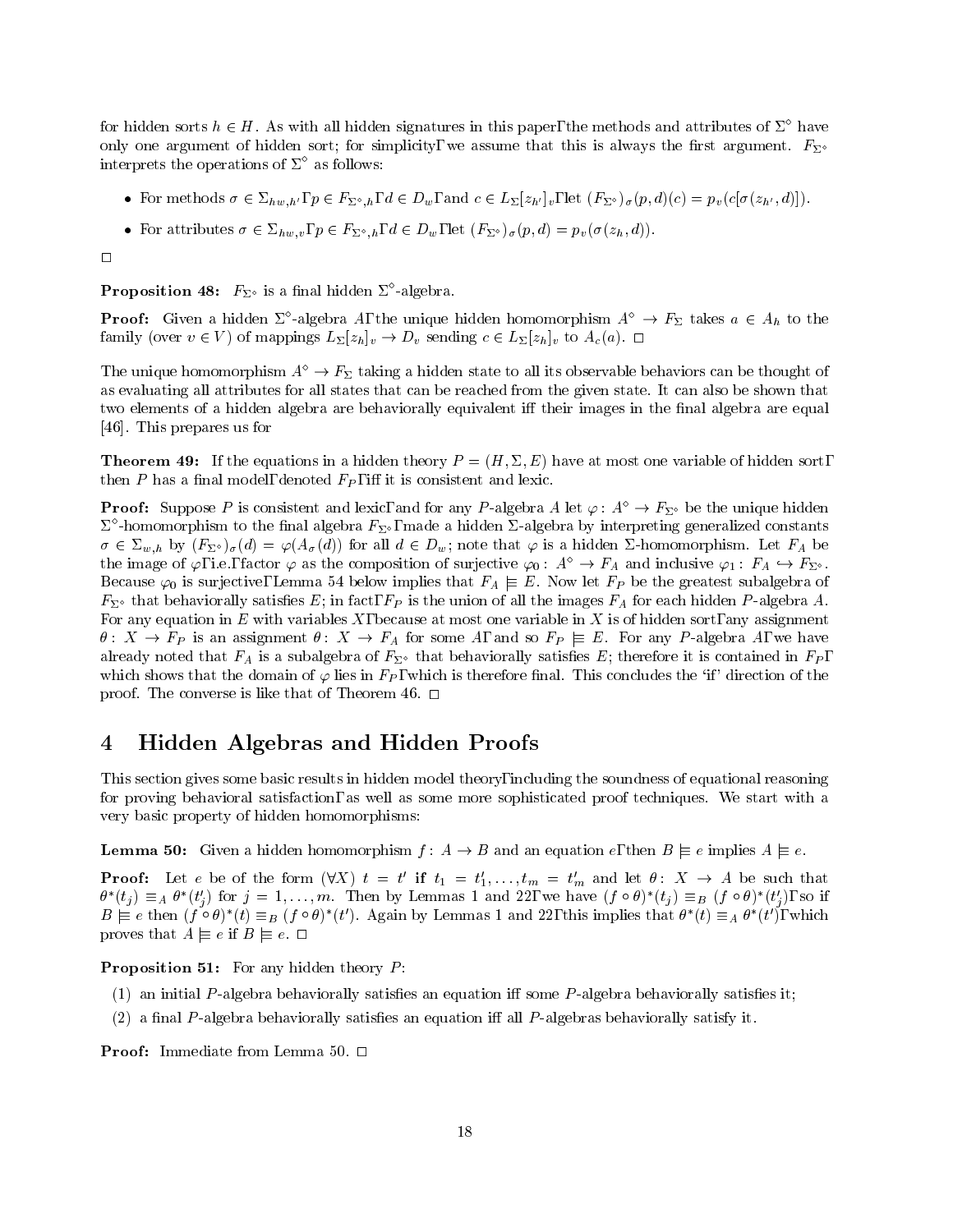Lemma 50 states that satisfaction of equations propagates backwards along hidden homomorphisms; we now show that satisfaction also propagates forwards for ground equations, as well as along surjective homomorphisms.

**Lemma 52:** Given a hidden homomorphism  $f: A \rightarrow B$  and a ground equation e, if  $A \equiv e$  then  $B \equiv e$ .

**Proof:** Suppose e has the form  $(v\psi)$   $t = t$  if  $t_1 = t_1, \ldots, t_m = t_m$  and that  $A = e$ , i.e., if  $g(t_j) = A g(t_j)$  for  $j = 1, \ldots, m$ , then  $g(t) = A g(t)$ , where g is the unique homomorphism from  $T_{\Sigma}$  to A. If  $n(t_j) = B n(t_j)$  for  $j = 1, \ldots, m$ , where h is the unique homomorphism  $T_{\Sigma} \to D$ , then  $f(g(t_j)) = B f(g(t_j))$ , because  $h = f \circ g$ ; by Lemma 22 this implies  $g(t_j) = A g(t_j)$  for  $j = 1, \ldots, m$ , and because  $A \models e$  we get  $g(t) = A g(t)$ . Now by Lemma 22 again,  $f(g(t)) = B f(g(t))$ , i.e.,  $h(t) = B h(t)$ , which shows that  $B \models e$ .

Corollary 53: If  $P = (\Sigma, E)$  is a hidden theory with initial hidden algebra  $I_P$ , and if e is a ground  $\Sigma$ -equation, then  $I_P \models e$  iff all P-algebras behaviorally satisfy  $e \square$ 

**Lemma 54:** Given a surjective hidden homomorphism  $f : A \rightarrow B$  and an equation e, if  $A \equiv e$  then  $B \equiv e$ .

**Proof:** Let  $e$  be  $(\forall X)$   $t \equiv t$  if  $t_1 \equiv t_1, \ldots, t_m \equiv t_m$  and let  $\sigma: X \to D$  be such that  $\sigma$   $(t_j) = B$   $\sigma$   $(t_j)$ for  $j = 1, \ldots, m$ . Decause f is surjective, there is some  $\eta \colon \Lambda \to A$  such that  $\sigma = j \circ \eta$ ; then  $j(\eta \mid (i_j)) = B$  $f(\eta)(i_j)$  and so by Lemma 22,  $\eta(i_j) = A \eta(i_j)$  for  $j = 1, \ldots, m$ . Since  $A \models e$ , this implies  $\eta(i) = A \eta(i_j)$ , and so by Lemma 22  $f(\eta_-(t)) = B f(\eta_-(t))$ , i.e.,  $\sigma_-(t) = B \sigma_-(t)$ , so that  $D = e$ .  $\Box$ 

**Corollary 55:** If  $P = (\Sigma, E)$  is a hidden theory with initial hidden algebra  $I_P$  and e is a  $\Sigma$ -equation, then  $I_P \equiv e$  iff all reachable hidden P-algebras behaviorally satisfy e.

**Proof:** A P-algebra A is reachable iff the unique homomorphism  $h: T_{\Sigma} \to A$  is surjective; such an h factors through the unique hidden homomorphism  $I_P \rightarrow A$ , which is therefore also surjective, and now the 'only if' implication follows from Lemma 54. The 'if' direction follows from the fact that  $I_P$  is reachable.  $\Box$ 

An immediate corollary to this and Proposition 51 is that for consistent, lexic hidden theories, the behavior of all reachable algebras is the same:

**Corollary 56:** If  $P = (\Sigma, E)$  is a consistent, lexic hidden theory, and if e is a  $\Sigma$ -equation behaviorally satisfied by some P-algebra, then all reachable hidden P-algebras behaviorally satisfy  $e$ .  $\Box$ 

## 4.1 Proving Behavioral Satisfaction

This section presents some techniques for proving behavioral satisfaction, particularly hidden coinduction. The next section gives a sample coinduction proof, but we begin by showing soundness of perhaps the most elementary technique for proving behavioral satisfaction, which is ordinary equational reasoning. But first:

**Lemma 57:** Given a hidden  $\Sigma$ -algebra A and a (possibly conditional)  $\Sigma$ -equation e, then  $A|_{\Xi_{\Sigma}}$   $\models$  e iff A junior control of the control of the control of the control of the control of the control of the control of

**Proof:** This is immediate from Lemma 27.  $\Box$ 

**Proposition 58:** If an unconditional  $\Sigma$ -equation e is derivable with ordinary equational reasoning from a set of equations E, then all hidden  $(\Sigma, E)$ -algebras behaviorally satisfy  $e. \square$ 

This follows from the more general result below, because if  $(\forall X)$   $t = t$  is derivable from E, then so are all the equations (VA)  $c[t] = c[t]$  for appropriate contexts  $c$ , by the congruence rule of equational deduction.

**Proposition 59:** If for every appropriate context c, the  $\mathbb{Z}$ -equation (VA) c[t] = c[t] is derivable by ordinary equational deduction from a set of equations E, then every hidden  $(\Sigma, E)$ -algebra behaviorally satisfies  $(\forall A) \; t = t$ .

**Proof:** If  $(\forall A)$   $c[t] = c[t]$  is derivable from E for all c, then  $E = (\forall A)$   $c[t] = c[t]$  for all c, so that for any muden  $(z, E)$ -algebra A, if  $A/\equiv_{\Sigma} \models E$  then  $A/\equiv_{\Sigma} \models (\forall A)$  c[t] = c[t] for each c, which means that  $A \models (8X)$  c[t]  $\equiv c[t]$ , i.e., that  $A \models (8X)$  c[t]  $\equiv c[t]$  for an c, since c is visible, which implies that  $A \models (\forall \Lambda) \; t \equiv t$ .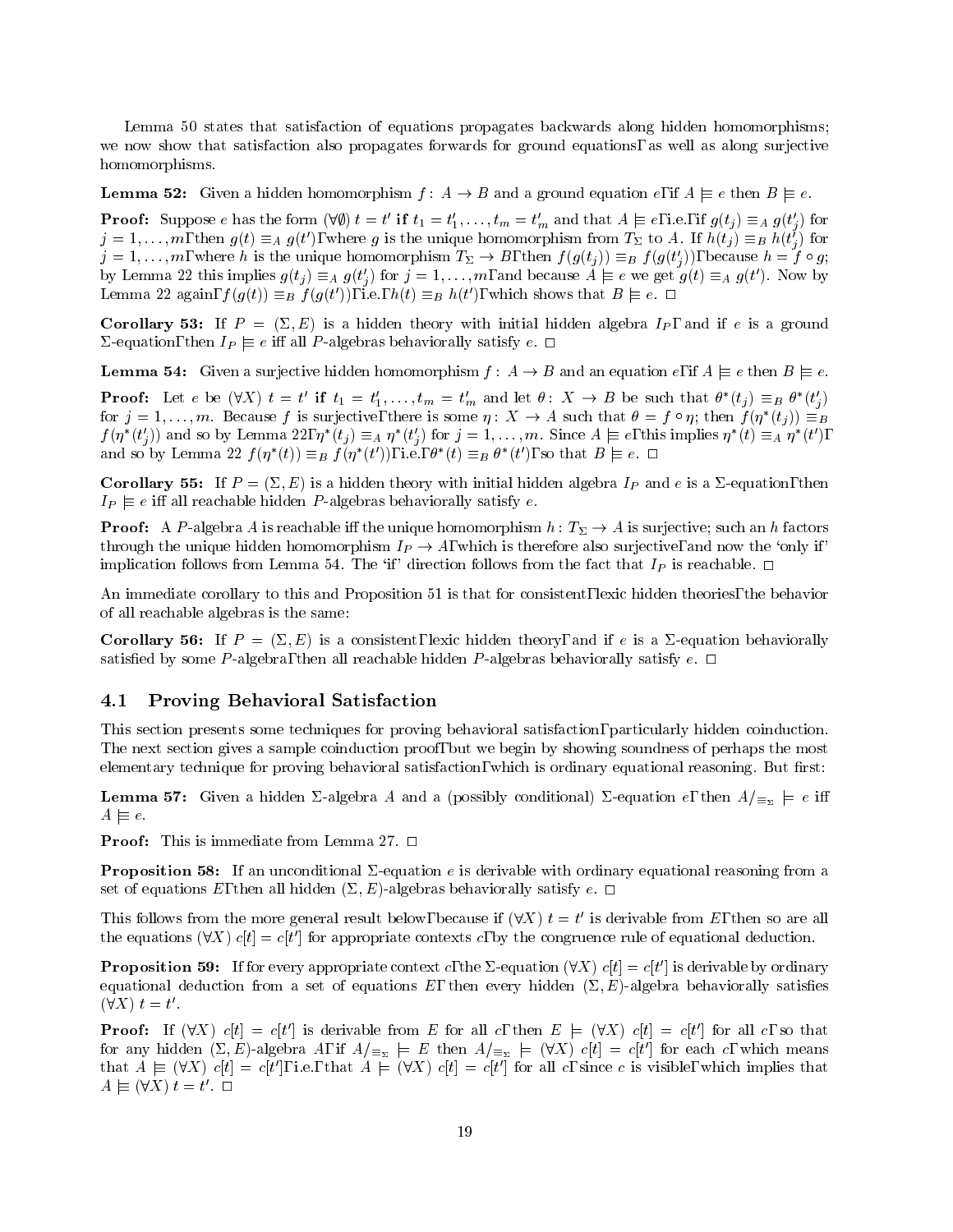However, ordinary equational reasoning is not complete for behavioral satisfaction: there are many hidden theories where many equations not derivable by equational deduction are behaviorally satisfied by all models (e.g., see Example 26). Proposition 59 justies using induction over the structure of contexts to prove behavioral satisfaction; however this can be very complex, as illustrated by experiences reported in [16]. In fact, there cannot be any complete finite inference rule set for hidden satisfaction [5]. Results in Section 3.1 show that it is possible to restrict attention to contexts built from certain subsignatures  $\Delta \subseteq \Sigma$ . The proof in Example 26 can be thought of as a trivial induction on contexts: there is only one possible context, namely up?  $z$ . However, it is also an example of *hidden coinduction* [31], which involves showing that two elements are behaviorally equivalent by finding some behavioral congruence that relates them. This technique is justified by Theorem 24. Hidden coinduction proofs have three steps: first, a "candidate relation" is proposed; second, this relation is shown to be a behavioral congruence; and third, it is shown that the relation relates the two elements to be shown behaviorally equivalent. Example 26 actually illustrates a more general form of hidden coinduction proof, since the declarations

op \_R\_ : Flag Flag -> Bool . var F1 F2 : Flag . eq F1 R F2 = (up? F1 == up? F2) .

define a candidate relation for all FLAG-models. The reductions in the example use rewriting to show that this candidate relation is a behavioral congruence. Since Proposition 58 shows that equational deduction is sound, it follows that the candidate really is a behavioral congruence for all FLAG-models. Thus, one useful technique for finding candidate relations for coinductive proofs is to use behavioral  $\Delta$ -equivalence for some subsignature  $\Delta$ ; another technique is given in Proposition 61 below. But first we introduce:

**Notation 60:** Suppose  $\Sigma = \psi \cup \Delta$  where  $\psi$  contains no visible operations (i.e., no attributes), and let  $R\subseteq A\times A$  be a relation on a  $\vartriangle$ -algebra A such that  $R$  is the equality relation on visible sorts. Then let  $R$ denote the least behavioral, -congruence extending both R and  $\equiv_{\Sigma}$ .  $\Box$ 

This assumes that the least behavioral , congruence extending  $R$  exists; in fact, we can take  $R^+$  to be the least, -congruence extending  $R$ , because since, contains no visible operations, the least, -congruence extending random relations relations and the equality relations on visible  $\mu$  relation on visible equality relation on visible equality relation on visible equality relation on visible equality relation on visible equal sorts. This means that the least, -congruence extending  $R$  is in fact a behavioral, -congruence.

Coinduction proofs can be considered to generalize the bisimilarity proofs used in process algebra [46]: since bisimilarity is the greatest bisimulation [52, 53], one can prove that two states are bisimilar by exhibiting any bisimulation that relates them. Similarly, behavioral equivalence of two states can be shown by exhibiting any behavioral congruence that relates them. A common technique for bisimilarity proofs is to extend some relation that relates the two states to a bisimulation. A similar technique works for the more general method of coinduction, and the next subsection uses Proposition 61 below for this purpose.

Proposition 61: Let = [ and <sup>R</sup> A-A be as in Notation 60 above. If

- (1)  $(A_\delta(a, a), A_\delta(a, a)) \in R_s^*$  for every  $o \in \Delta_{hw,s}$ ,  $(a, a) \in R_h$  and  $a \in D_w$ , and if
- $(2)$   $(A_\delta \setminus A_\gamma(a,e),a), A_\delta \setminus A_\gamma(a,e),a)) \in R_s$  for every  $o \in \Delta_{hw,s}, \gamma \in R$ ,  $h'w',h$ ,  $(a,a) \in R_{h'}, a \in D_w$  and  $\sim$  2  $\mu$ ,  $\sim$

then  $R^{\Gamma} \subseteq \equiv_{\Sigma}$ .

**Proof:** Let  $\Delta R^{\Gamma}$  be the following relation,

 $\{(a, a) \in R^{\dagger} \mid (A_{\delta}(a, a), A_{\delta}(a, a)) \in R_s^{\dagger} \text{ for every } o \in \Delta_{hw,s} \text{ and } a \in D_w \}$ .

It is straightforward to show that  $\Delta R^+$  is an equivalence relation. It extends  $\equiv_\Sigma,$  because if  $a\equiv_\Sigma a$  , then  $A_\delta(a, a) \equiv_{\Sigma} A_\delta(a, a),$  so  $(A_\delta(a, a), A_\delta(a, a)) \in R^+$  and therefore  $(a, a) \in \Delta R^+$ . Moreover, (1) says that  $\Delta R^+$  extends R, and (2) implies it is a , -congruence. Since  $R^+$  is the least , -congruence extending R and  $\equiv_{\Sigma}$ , we have  $R^2 \subseteq \Delta R^2$ , and therefore  $R^2 \equiv \Delta R^2$ . This means that  $R^2$  is a  $\Delta$ -congruence, because by definition of  $\Delta R^*$ , if  $(a,a) \in R_h^*$  then  $(A_\delta(a,a),A_\delta(a,a)) \in R_s^*$  for each  $\delta$  in  $\Delta$ . Therefore  $R^*$  is a behavioral  $\Sigma$ -congruence, and so  $R_{\Gamma} \subseteq \equiv_{\Sigma}$  follows by Theorem 24.  $\Box$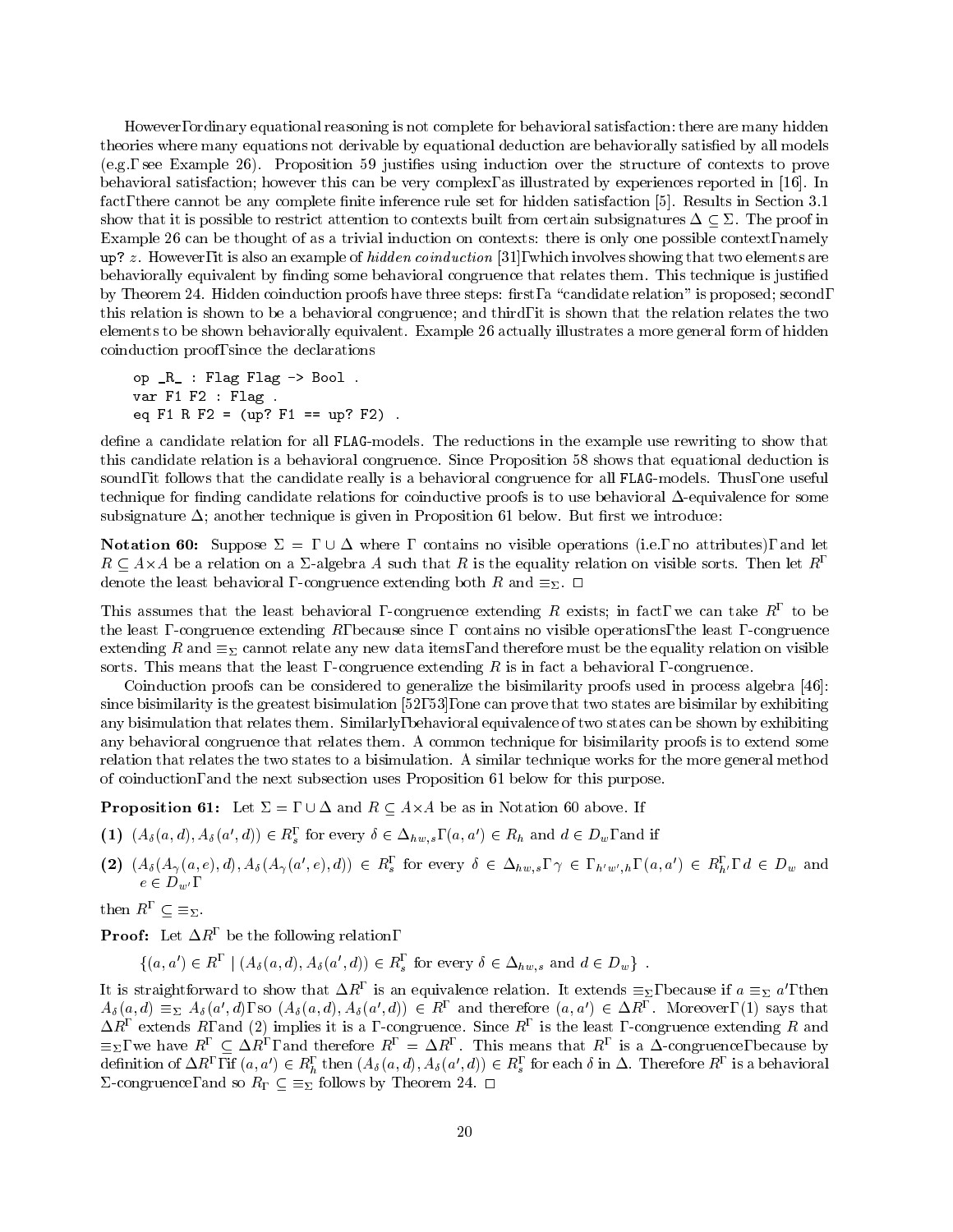#### 4.2 An Example

This section uses the above results to prove behavioral properties of the following hidden specification:

```
th STACK2 is sort Stack .
 pr DATA .
  op push : Nat Stack -> Stack .
  op empty : -> Stack .
  op empty' : -> Stack .
  op pop_ : Stack -> Stack .
  op top_ : Stack -> Nat .
  var S : Stack . var N : Nat .
  eq pop push(N,S) = S.
  eq top push(N,S) = N.
  eq pop empty = empty .
  eq pop empty' = empty' .
  eq top empty = 0.
  eq top empty' = 0.
endth
```
This is the same as the STACK specification in Example 13, except that there is a new hidden constant empty' with two new equations. The signature  $\Psi$  of data values is the signature of DATA, which we assume specifies at least the natural numbers, with a constant for each natural number, and we also assume that the fixed -algebra contains at least the usual algebra of natural numbers with the usual operations.

Proposition 62: STACK2 is consistent and lexic.

Proof: Since the equations of STACK2 are local, Theorem 40 says we need only check the conditions of Proposition 42, plus lexicality. We give only a sketch; standard techniques can be used to show D-confluence. For lexicality, a straightforward inductive argument shows that every term of sort Stack has a normal form which is a local term built from push, empty, empty', and terms of sort Nat, and we suppose that the equations of NAT are such as to guarantee that these have data values as normal forms. Therefore applying top to a term of sort Stack always yields a data value.  $\Box$ 

Now suppose we want to know if the equation

```
pop push(N,pop S) = pop pop push(N,S)
```
is behaviorally satisfied by all STACK2-algebras. This equation is derivable from the equations in STACK2 and the rules of inference in Definition 3 as follows:

```
pop push(N, S) = S is derivable by rule (0), so
pop pop push(N,S) = pop S is derivable by rule (4) and
pop S = pop pop push(N, S) is derivable by rule (2);
pop S = pop S is derivable by rule (1), and
pop push(N,pop S) = pop S is derivable by rule (5) so
pop push(N, pop S) = pop pop push(N, S) by rule (3).
```
Therefore Proposition 58 tells us that all STACK2-algebras behaviorally satisfy the equation. An easier way to show satisfaction of this equation is to use term rewriting, which shows that the normal forms of both sides of this equation are the same, namely pop S, as follows (using OBJ3)

red pop  $push(N, pop S) == pop pop push(N, S)$ .

so that, again by Proposition 58, the equation is behaviorally satisfied by all reachable STACK2-algebras. In contrast, the following equation is less easy to prove behaviorally satisfied,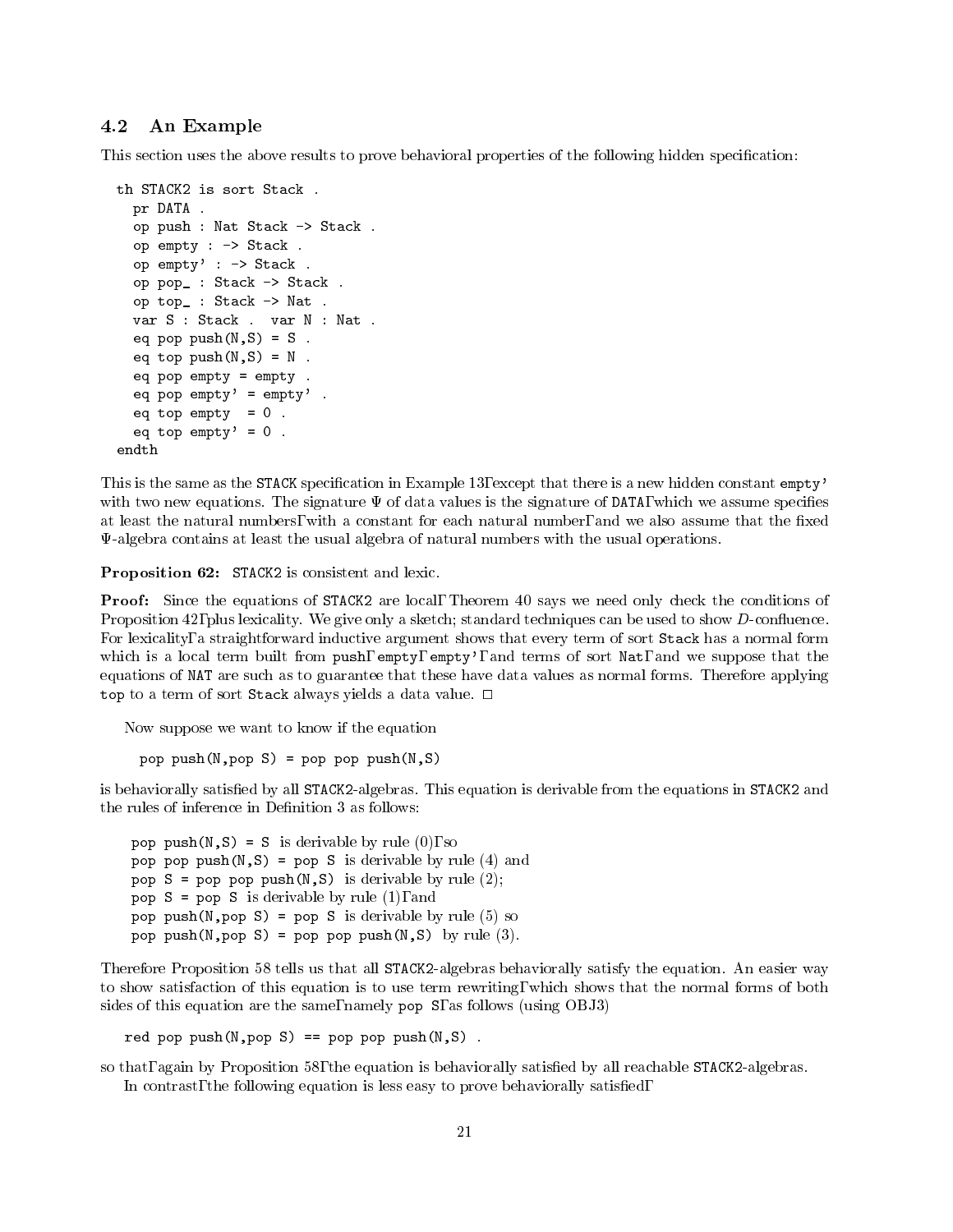$(\forall \emptyset)$  empty = empty',

because empty and empty' are already in normal form, and are unequal, so that we cannot use equational deduction. We could use Proposition 59 and induction on contexts to show satisfaction in all models, by proving the family of equations  $c[empty] = c[empty]$ , where c is a context built from operator symbols in the signature of STACK2. But Proposition 61 gives a much more elegant proof. Essentially, we take the equation to be proved as coinduction hypothesis, i.e., we let R be the relation relating empty and empty'. and show that the least behavioral, -congruence extending this relation and  $\equiv_{\Sigma}$  satisfies the conditions of Proposition 61, where, contains just push, empty and empty', and  $\Delta$  contains top and pop, as in Section 3.1. In fact, we show that any such, -congruence satisfies the conditions of Proposition 61. Here is how the proof would look in OBJ3. First we declare  $R^+$  to be a , -congruence that extends the relation  $R$ , where  $R$  relates only empty and empty':

```
th PROOF is pr STACK2 .
  op R^{\Gamma} : Stack Stack -> Bool [comm] .
  var S S' S'' : Stack .
  var N : Nat .
  eq S R^{\Gamma} S = true.
  cq S R^{\Gamma} S'' = true if S R^{\Gamma} S' and S' R^{\Gamma} S''.
  cq push(N,S) R^{\Gamma} push(N,S') = true if S R^{\Gamma} S'.
  eq empty R^{\Gamma} empty' = true .
endth
```
Note that we do not explicitly assume that  $K^-$  extends  $\pm_\Sigma,$  since behavioral equivalence is denoted by equality in the specification STACK2. This means that a proof using equational deduction will be sound only when  $K^-$  extends  $\equiv_\Sigma,$  which is why that requirement is included in the conditions to Proposition 61. For example, we can show that condition (1) of Proposition 61 is met with the following reductions:

```
red pop empty R^{\Gamma} pop empty' .
red top empty == top empty' .
```
The first reduction uses the equation pop  $empty = empty$ , which need be only behaviorally satisfied by a  $S$ TRUNZ-model; the assumption that  $R^+$  extends behavioral  $\vartriangle$ -equivalence means that these reductions really do prove that condition  $(1)$  is satisfied. To complete the proof, we show condition  $(2)$  of Proposition 61:

```
open PROOF .
ops s s' : -> Stack .
op n : -> Nat.eq s R^{\Gamma} s' = true.
red pop push(n,s) R^{\Gamma} pop push(n,s').
red top push(n,s) == top push(n,s').
close
```
The theory PROOF says that  $R_{\perp}$  is *some*, -congruence that extends  $R_{\perp}$  but the reductions are valid for any model of PROOF, so they are valid for all models that interpret  $R^{\Gamma}$  as the least such congruence, which is what we need. We use equational logic not to prove properties of all hidden STACK2-models, but rather to prove properties of congruences  $K^+$ . In this case, we have shown that all models satisfy the conditions of Proposition 61; the details of these proofs are `hidden' by the use of OBJ reductions, but are very straightforward and can easily be reconstructed by the interested reader, or printed with OBJ3's trace facility. Note that the use of hidden constants to eliminate universal quantifiers over hidden variables relies on a "Theorem of Hidden Constants," as proved in [58].

#### 5 5 Hidden Queries

Suppose we want to know if every ob ject of some class (regardless of how that class is implemented) can be put into a state that satisfies certain constraints; for example, we might ask "can the elements of a certain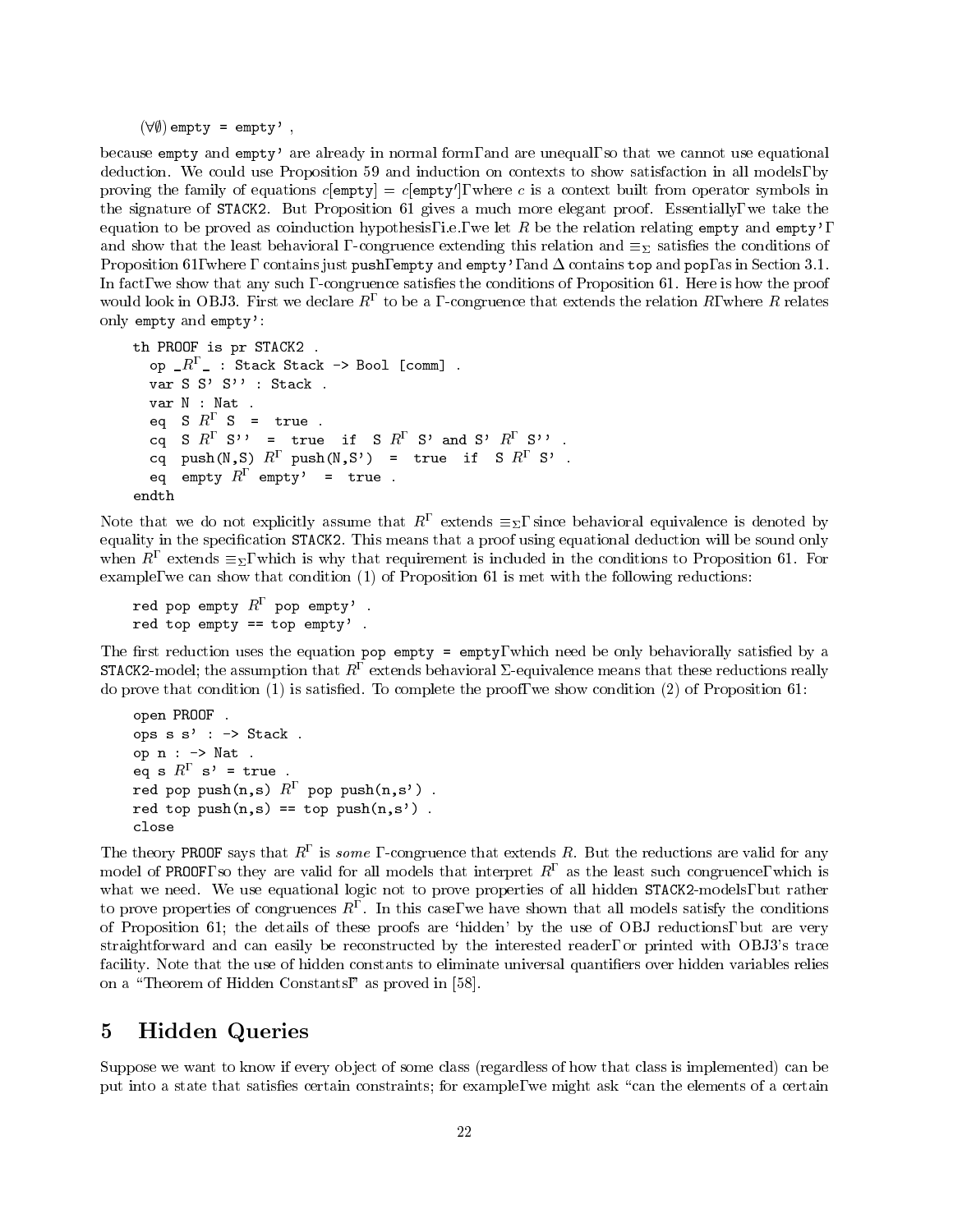stack be put in increasing order?" In general, such queries could involve several objects. Our approach to the semantics of the ob ject paradigm suggests that we formalize this situation by regarding the constraints as behavioral equations (more generally, Section 6 shows how to use first order predicates in constraints), and grouping them together in an *existential query* with an explicit declaration of the logical variables for which we seek values. A *solution* to the query will consist of values for the logical variables such that the equations are behaviorally satisfied by every hidden  $P$ -algebra.

To make this computationally feasible, we would like to find a term algebra that is "representative" for all other P -algebras, in the sense that a solution to a query in this algebra systematically translates to a solution in any other. Our "hidden Herbrand Theorem" says that this is possible in many interesting cases; in fact, we can use the initial P -algebra, just as in the ordinary Horn clause case [35]. By Theorem 46, this requires a consistent, lexic theory. However, we also show that even without these restrictions, equational deduction, and therefore techniques such as narrowing and paramodulation, are sound for arbitrary hidden theories. (Please recall that we start with hidden equational theories, but later extend to theories over hidden Horn clause logic with equality.)

**Definition 63:** Given a hidden signature  $\Sigma$ , an (existential)  $\Sigma$ -query is a sentence q of the form

$$
(\exists X)\, t_1=t_1',\ldots,t_m=t_m'
$$

where  $t_j, t'_j \in T_\Sigma(X)_{s_j}$  for  $j = 1, ..., m$ . A hidden  $\Sigma$ -algebra A **behaviorally satisfies** q, written  $A \models_{\Sigma} q$ , in there is an assignment  $\sigma: \Lambda \to A$  such that  $\sigma|(c_j|t_j|) = \sigma|(c_j|t_j|)$  for an appropriate contexts  $c_j$ , for  $j = 1, ..., m$ . Call such an assignment a **solution** (or **witness**) for the query.  $\Box$ 

Note that  $X$  can contain both visible and hidden variables. From the definition of behavioral equivalence we have the following:

**Fact 64:** Given an existential query q of the form  $(3\lambda) t_1 = t_1, \ldots, t_m = t_m$  and a 2-algebra A, then A behaviorally satisfies q with solution  $\sigma: \Lambda \to A$  in  $\sigma$   $(\iota_j) =_{\Sigma} \sigma$   $(\iota_j)$  for  $j = 1, ..., m$ .  $\Box$ 

**Lemma 65:** Given a  $\Sigma$ -query and a  $\Sigma$ -algebra A, if A satisfies the query, then A behaviorally satisfies it.

**Proof:** If A satisfies the query  $( \exists \Lambda) t_1 = t_1, \ldots, t_m = t_m$ , then there is some  $\sigma : \Lambda \to A$  such that  $\sigma$   $(t_j)$  =  $\sigma$   $(t_j)$  for  $j = 1,...,m$ . This implies that  $\sigma$   $(t_j)$  =  $_A$   $\sigma$   $(t_j)$ , so that  $\sigma$  also behaviorally solves the query, by Fact 64.  $\Box$ 

Example 66: In the setting of Example 13, the behavioral query

$$
(\exists S, S') \text{ push}(3, S) = \text{pop}(S')
$$

asks whether there are two stacks that are related in the indicated way, for any possible way of implementing STACK. One solution to this query is

$$
S = \text{empty} S' = \text{push}(0, \text{push}(3, \text{empty}))
$$

and of course there are also many others.  $\Box$ 

The solution for this example can be found in the initial term algebra using narrowing, as in the language Eqlog  $[34, 11]$ . Then the unique homomorphism from it to any other algebra which satisfies STACK gives corresponding values in each of these algebras. However, it is not obvious that this technique can guarantee the behavioral satisfaction of the query in all algebras which behaviorally satisfy STACK. The results given below show that techniques such as term rewriting, narrowing and coinduction can indeed solve queries over all  $(\Sigma, E)$ -algebras.

**Lemma 67:** Given a hidden homomorphism  $h : A \rightarrow B$  and a query q, if  $A \equiv q$  then  $B \equiv q$ .

**Proof:** Suppose q is of the form  $(2\lambda) t_1 = t_1, \ldots, t_m = t_m$ , and  $A \models q$  with solution  $\sigma \colon A \to A$ . Then by Lemma 22,  $h \circ \theta: X \to B$  is a solution in B.  $\Box$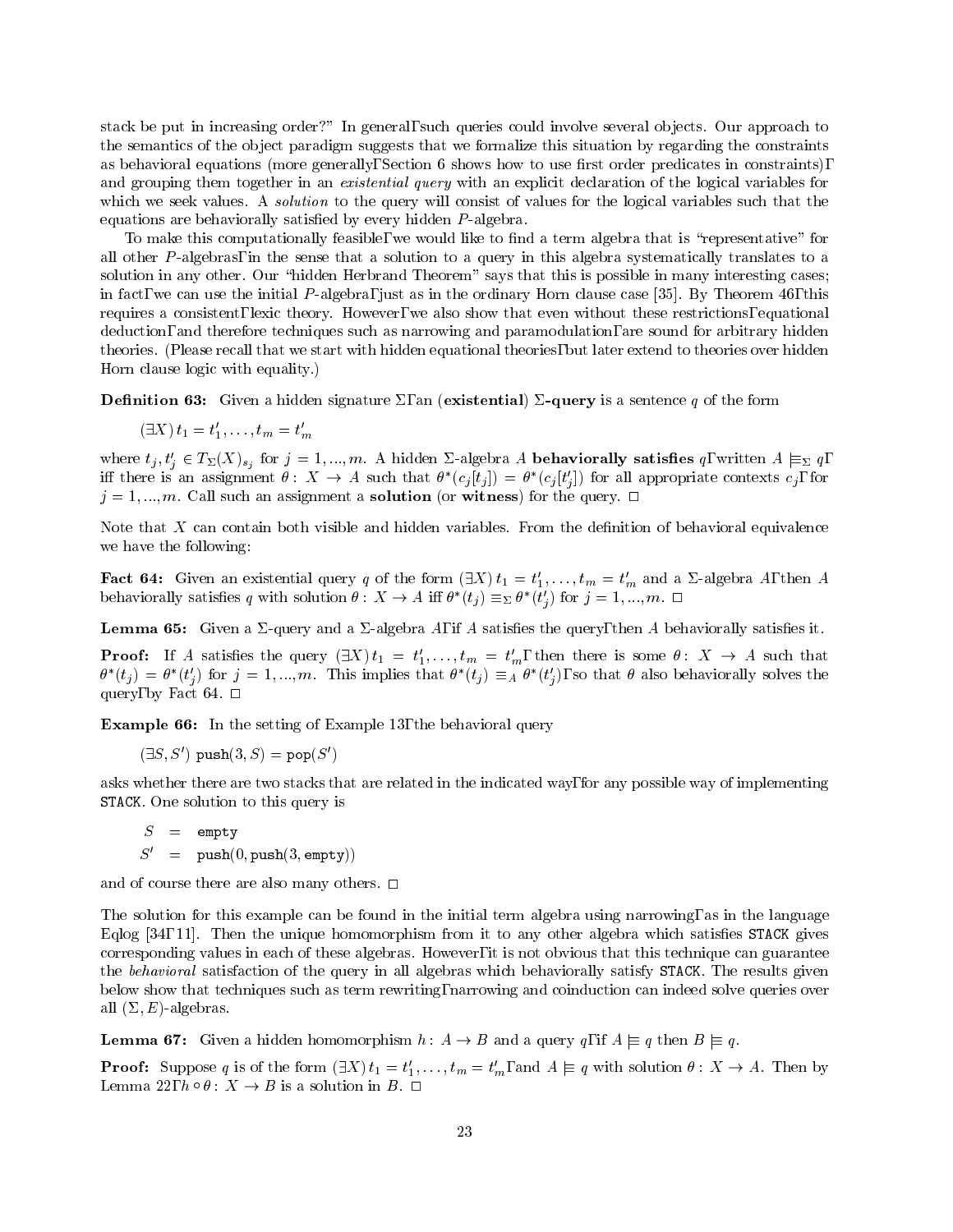**Theorem 68:** Given a hidden theory  $P$ :

- $(1)$  an initial P-algebra behaviorally satisfies a query iff all P-algebras behaviorally satisfy it; and
- $(2)$  a final P-algebra behaviorally satisfies a query iff some P-algebra behaviorally satisfies it.

**Proof:** Immediate from Lemma 67.  $\Box$ 

Goguen and Meseguer [35, 34] gave a Herbrand theorem for Horn clause logic with equality, which states that an existential query is satisfied by the initial model of a specification iff it is satisfied by all models of that specication. Theorems 69 and 72 below give a Herbrand Theorem for hidden algebra, and a proof that techniques based on equational deduction are sound for arbitrary hidden theories. Section 6 generalizes this to hidden Horn clause logic with equality.

**Theorem 69:** (Hidden Herbrand Theorem) Given a consistent, lexic hidden theory P and a  $\Sigma$ -query q, then  $I_P \equiv q$  iff every P-algebra behaviorally satisfies q.

**Proof:**  $I_P$  exists by Theorem 46, and the result now follows directly from Theorem 68.  $\Box$ 

A weaker, but still useful corollary is

**Proposition 70:** Given a consistent, lexic hidden theory P and a query q, if  $I_P$  satisfies q then all Palgebras behaviorally satisfy q.

**Proof:** If  $I_P$  satisfies q then it behaviorally satisfies q by Lemma 65, so all P-algebras behaviorally satisfy q by Theorem 69.  $\Box$ 

Corresponding to Proposition 59 we have the following, which justifies equational techniques in finding solutions to queries:

**Theorem 71:** Let q be a 2-query of the form  $(\exists \lambda)$   $t_1 = t_1, \ldots, t_m = t_m$ . For a set E of 2-equations, and an assignment  $v: A \to I_{\Sigma}$ , if  $E \models (\forall v) \ v \ (c[t_i]) = v \ (c[t_i])$  for all appropriate c and for  $i = 1, \ldots, m$ , then q is behaviorally satisfied by every hidden  $(\Sigma, E)$ -algebra.

**Proof:** If A is a midden  $(L, E)$ -algebra, then  $A/\equiv_{\Sigma} \models E$ , so  $A/\equiv_{\Sigma} \models (V\psi) \theta$   $(c[t_i]) = \theta$   $(c[t_i])$  for each vanid appropriate c, which means that  $A(\sigma_-(t_i)) = \Sigma^T A(\sigma_-(t_i))$ , and so  $A \models (\forall \Psi) \sigma_-(t_i) = \sigma_-(t_i)$  as desired.  $\Box$ 

There is also a weaker form without contexts, corresponding to Proposition 58:

**Theorem 72:** Let q be a 2-query of the form  $(\exists \lambda)$   $t_1 = t_1, \ldots, t_m = t_m$ . For a set E of 2-equations, and an assignment  $\sigma: \Lambda \to I_{\Sigma}$ , if  $E \models (\forall \psi) \sigma (t_i) \equiv \sigma (t_i)$  for  $i = 1, \ldots, m$ , then q is behaviorally satisfied by every hidden  $(\Sigma, E)$ -algebra.  $\square$ 

The following illustrates the use of narrowing (e.g., see [9]) to solve queries. Narrowing can help discover if a query is satised by a term algebra, but it does not directly tell about behavioral satisfaction.

**Example 73:** We again use the STACK2 specification in Section 4.2. Consider the query

 $(\exists S : Stack)$  top  $S = 3$ .

Using Theorem 72, we can obtain a solution by narrowing each side of the equation until we reach an equation  $t = t$  such that t unifies with t; composing all the substitutions needed during this process gives us a solution. Thus, top S unifies with the left hand side of the equation top push(N,S') = N (with variables suitably renamed) with the substitution  $S \mapsto \text{push}(N,S')$ , so that top S narrows to N which cannot be narrowed further. We then unify N with 3, and to obtain a ground solution, we unify S' with empty. In this way obtain the solution

 $S = push(3, empty)$ .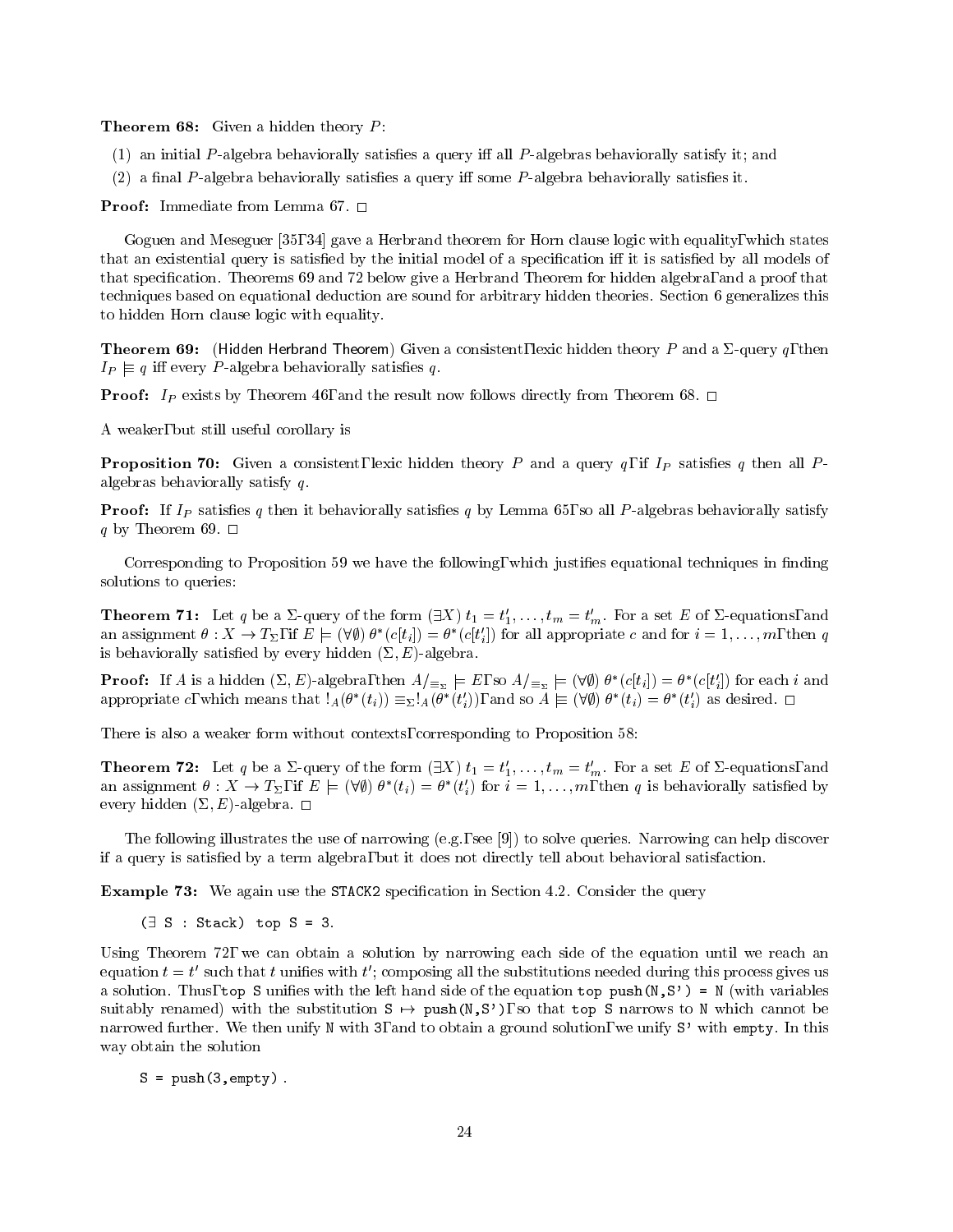(There are many other solutions.) This solution behaviorally satisfies the query for all STACK2-algebras. Moreover, from the proof of Theorem 72, it is clear that the expression given above provides a solution in any model.

Now consider the query:

 $(\exists S : \text{Stack})$  pop  $S = \text{empty}$ , pop  $S = \text{empty}'$ .

Again, using narrowing we can try to find a solution for the first equation then apply the substitutions thus obtained to the second equation. Next, we look for a solution to this instance of the second equation. If this latter step fails then we must find another solution for the first equation and repeat the process.

We note that pop S unifies with the left hand side of the equation pop empty = empty, and so narrows to empty. This immediately gives us a solution  $S = \text{empty to the first equation}$ . Applying this substitution to pop  $S = \text{empty}'$  yields the equation pop  $\text{empty} = \text{empty}'$ . Reducing the left hand side, we end up with the goal empty = empty' which, as shown in Section 4.2, can be proved by coinduction. Therefore, we get the ground solution  $S = \text{empty}$ . Note that for this query, we rely on Theorem 71 to show that this is a solution for all hidden STACK2-algebras.  $\Box$ 

## 6 Hidden Horn Clause Logic

The queries considered so far have all used equations as constraints. In relational programming languages such as Prolog and Eqlog [34], the sentences are Horn clauses with predicate symbols, which are interpreted as relations in models. This section shows that by generalizing a theorem of Diaconescu [10], we can lift our previous results to hidden Horn clause logic with equality.

Recall (e.g., from [22]) that a (**many sorted) first order signature (with equality**) is a triple  $(S, \Sigma, \Pi)$ such that  $(S, \vartriangle)$  is a many sorted signature and 11 is an  $S$  -indexed family of sets of **predicate** or **relation** symbols. We shall often write  $(\Sigma, \Pi)$  for  $(S, \Sigma, \Pi)$ , leaving the sort set implicit. For every sort  $s \in S$ , there is a distinguished **equality** symbol  $= \in \Pi_{ss}$ . A **morphism**  $(f, g, k)$  :  $(S, \Sigma, \Pi) \rightarrow (S', \Sigma', \Pi')$  between two  $\max$  order signatures consists of a signature morphism  $(f,g)$  together with an  $S$  -indexed family of maps  $k_w: \Pi_w \to \Pi_{f^+(w)}$  on predicate symbols, where f + is f = restricted to non-empty strings. A model M of a first order signature  $(S, \Sigma, \Pi)$  is a  $\Sigma$ -algebra together with an interpretation  $M_{\pi} \subseteq M_w$  for each predicate symbol  $\pi \in \Pi_w$ , with the equality symbol always interpreted as true identity. A **morphism**  $n$ : M  $\rightarrow$  M between  $(S, \Sigma, \Pi)$ -models M and M' is a  $\Sigma$ -homomorphism such that for any predicate symbol  $\pi \in \Pi_{s_1...s_n}$ , if  $(m_1,\ldots,m_n) \in M_\pi$ , then  $(h_{s_1}(m_1),\ldots,h_{s_n}(m_n)) \in M'_\pi$ .

For a first order signature  $(\Sigma, \Pi)$ , let  $\mathbf{Mod}_{\Sigma,\Pi}$  denote the category of  $(\Sigma, \Pi)$ -models and morphisms. If  $(S, \Sigma, \Pi) \subseteq (S, \Sigma, \Pi)$  is an inclusion of first order signatures, then there is a forgetful (reduct) functor  $\sum_{i=1}^{n}$  :  $\mathbf{Mod}_{\Sigma,\Pi} \to \mathbf{Mod}_{\Sigma',\Pi'}$  which maps any  $(\Sigma,\Pi)$ -model M to the  $(\Sigma',\Pi')$ -model  $M|_{\Sigma',\Pi'}$  whose carriers are the V-sorted carriers of M, with operations the  $\Sigma'$ -operations on M, and relations the  $\Pi'$ -relations on M.  $\mu$  h  $n: M \to M$  is a morphism of (2,  $\mu$ )-models, then  $n_{\Sigma',\Pi'}$  is the (2),  $\mu$  )-morphism obtained by restricting h to the sorts in  $\Sigma'$ .

Given a many sorted first order signature  $(\Sigma, \Pi)$  and an S-indexed set X of variables with the sets  $X_s$ disjoint, we can build the  $(\Sigma,\Pi)$ -term model  $T_{\Sigma,\Pi}(X)$  with carriers and operations those of  $T_{\Sigma}(X)$ , and with  $T_{\Sigma,\Pi}(X)_{\pi} = \emptyset$  for every  $\pi \in \Pi$  except when  $\pi$  is the distinguished equality predicate symbol, which is interpreted as equality in  $T_{\Sigma}(X)$ . An assignment  $\theta: X \to M$  is an S-sorted mapping from an S-indexed set of variables  $\Lambda$  to a (2, 11)-model  $M$ ; it extends uniquely to a morphism  $\sigma$  :  $I\Sigma,\Pi(\Lambda) \to M$  . For a ground  $\Sigma$ -term t, we let  $M_t$  denote the element  $!_M(t)$  of M, where  $!_M: T_{\Sigma,\Pi}(\emptyset) \to M$  is the extension to a morphism of the unique assignment  $\emptyset \to M$ .

**Definition 74:** Given a first order signature  $(\Sigma, \Pi)$ , a  $\Pi(X)$ -atom is a term of the form  $\pi(t_1, \ldots, t_n)$ , for a predicate symbol in straight  $s_n$  and time  $s$  ,  $\Delta \chi$  ,  $s_i$  . Given a ( $\pi$ ) for an assignment in  $\pi$  ,  $\chi$  and  $\chi$ satisfies an atom  $B = \pi(t_1, \ldots, t_n)$  in  $(\sigma_1(t_1), \ldots, \sigma_n(t_n)) \in M_\pi$ , in which case we write  $\sigma \models_X B$ .  $\Box$ 

**Definition 75:** A  $(\Sigma, \Pi)$ -**Horn clause** is an expression of the form

 $(\forall X) B$  if  $B_1,\ldots,B_m$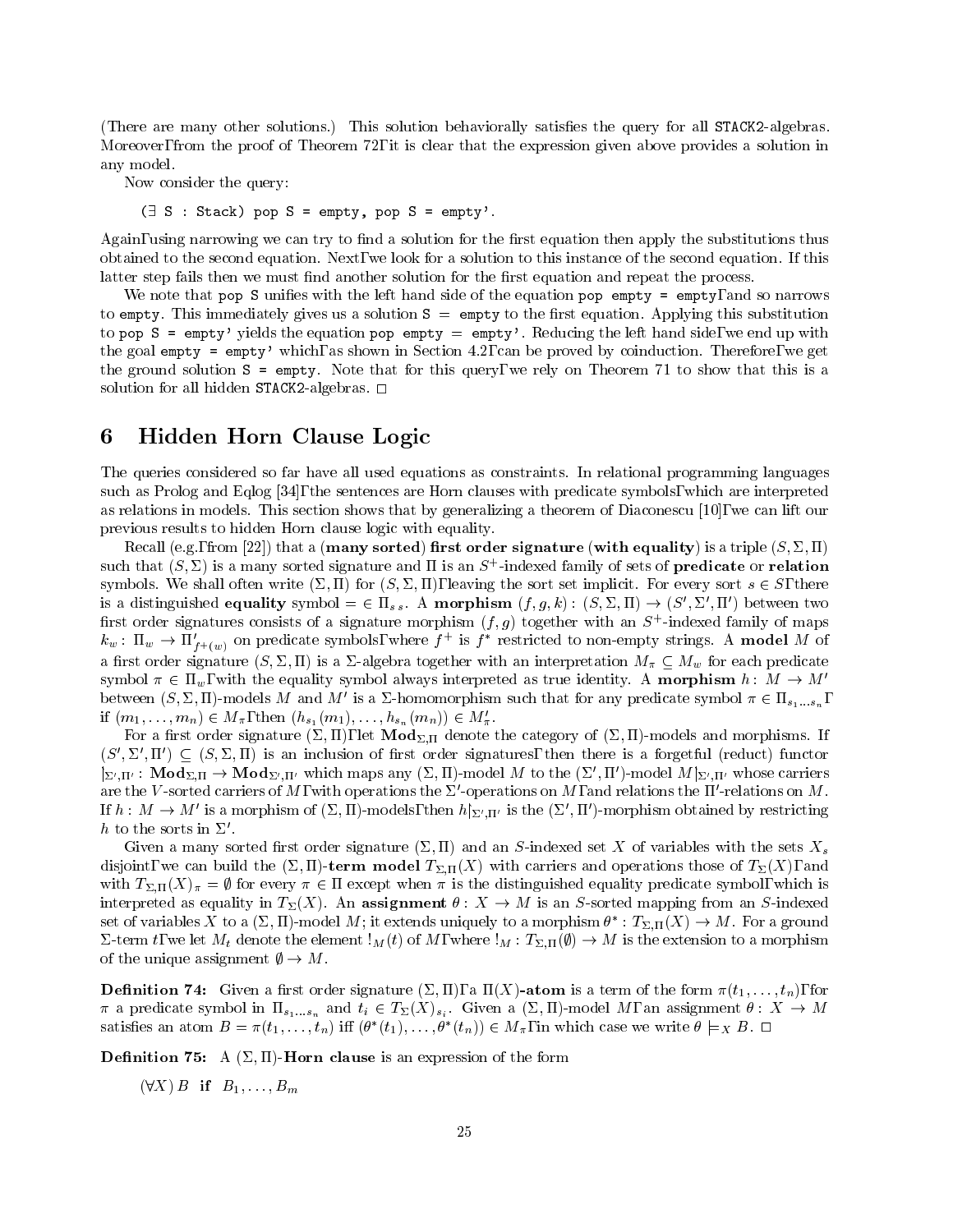where  $B, B_1, \ldots, B_m$  are all  $\Pi(X)$ -atoms. A Horn clause of the above form is said to be unconditional iff  $m = 0$ , and in that case it is written  $(\forall X)$  B.

Given a  $(\Sigma, \Pi)$ -Horn clause e of the form  $(\forall X)$  B if  $B_1, \ldots, B_m$ , and a  $(\Sigma, \Pi)$ -model M, we say that M satisfies e, written  $M \models_{\Sigma,\Pi} e$ , iff for every assignment  $\theta: X \to M$ , we have  $\theta \models_X B$  whenever  $\theta \models_X B_j$  for  $j=1,\ldots,m.$ 

For a set C of  $(\Sigma, \Pi)$ -Horn clauses, let  $\mathbf{Mod}_{\Sigma,\Pi,C}$  denote the full subcategory of  $\mathbf{Mod}_{\Sigma,\Pi}$  whose objects are all models which satisfy each clause in  $C$ .  $\Box$ 

**Definition 76:** A  $(\Sigma, \Pi)$ -query is an expression of the form

 $(\exists X) B_1,\ldots,B_m$ 

where the  $B_j$  are  $\Pi(X)$ -atoms. If q is such a query, then a  $(\Sigma, \Pi)$ -model M **satisfies** q, written  $M \models_{\Sigma,\Pi} q$ , iff there is an assignment  $\theta: X \to M$  such that  $\theta \models_X B_j$  for  $j = 1, \ldots, m$ .  $\Box$ 

As with equational logic, these concepts have hidden counterparts. We fix a universe  $(V, \Psi, \Upsilon, D)$  of data values, where  $(V, \Psi, \Upsilon)$  is a first order signature and D is a  $(V, \Psi, \Upsilon)$ -model.

**Definition 77:** A hidden first order signature (over  $(V, \Psi, \Upsilon, D)$ ) is a first order signature  $(\Sigma, \Pi)$  where  $\Sigma$  is a hidden (equational) signature,  $\Upsilon \subseteq \Pi$ , and

 $(51)$  H<sub>w</sub>  $\subseteq$  I<sub>w</sub> for  $w \in V$  ;

 $(52)$  if  $\pi \in \Pi_w$  for  $w \in S^+$ , then w has at most one element in  $H$ .

$$
\Box
$$

For convenience, assume that for any  $\pi \in \Pi_w$  with a hidden sorted argument, that argument is its first.

**Definition 78:** For a hidden first order signature  $(\Sigma, \Pi)$ , a hidden  $(\Sigma, \Pi)$ -model is a  $(\Sigma, \Pi)$ -model M such that  $M|\psi|_{\mathcal{X}} = D$ . A morphism  $h: M \to M'$  between hidden  $(\Sigma, \Pi)$ -models is a morphism of many sorted models such that  $h|\psi,\gamma|=1$  D. We let  ${\bf HMod}_{\Sigma,\Pi,\Psi,\gamma}$  denote the category of all hidden  $(\Sigma,{\rm H})$ -models and their morphisms. We may write  $HMod_{\Sigma,\Pi}$  when the other elements of the signature are clear from the

The notion of behavioral equivalence extends to Horn clause logic by requiring that no atoms distinguish equivalent states:

**Definition 79:** Given a hidden first order signature  $(\Sigma, \Pi)$ , a  $(\Sigma, \Pi)$ -model M and  $m, m' \in M_s$  for some  $s \in S$ , then m and m are **behaviorally equivalent**, written  $m \equiv_{M,s} m$  , or just  $m \equiv_M m$  , in either  $s \in V$ and  $m = m'$ , or  $s \in H$  and

- $m \equiv_{\Sigma} m'$ , as in hidden equational logic, and
- for every predicate symbol  $\pi \in \Pi_{s_1...s_n}$  and appropriate hidden context c of sort  $s_1$  (i.e.,  $c \in L_{\Sigma}[z_s]_{s_i}$ ), and for all  $d_i \in D_{s_i}$ ,  $i = 2,\ldots,n$ , we have

$$
(M_c(m), d_2, ..., d_n) \in M_{\pi}
$$
 iff  $(M_c(m'), d_2, ..., d_n) \in M_{\pi}$ .

Satisfaction now extends to hidden models as follows:

**Definition 80:** Given a  $(\Sigma, \Pi)$ -model M, an assignment  $\theta: X \to M$  behaviorally satisfies a  $\Pi(X)$ -atom  $D$  in  $D$  is of the form  $t = t$  and  $\sigma$   $(t) = M \sigma$   $(t)$ , or  $D$  is of the form  $\pi(t_1,\ldots,t_n)$ , where  $\pi$  is not the equality symbol, and  $\theta \models_X B$ . In both cases we write  $\theta \models_X B$ .

Given a  $(\Sigma,\Pi)$ -Horn clause e of the form  $(\forall X)$  B if  $B_1,\ldots,B_m$ , and a  $(\Sigma,\Pi)$ -model M, we say that M behaviorally satisfact in written M j; equipment is the swapper for every assignment  $\mathbb{R}^N$  assignment is  $\Box A$ where  $\alpha$  is a subset of  $\alpha$  is the internal form of  $j$  for  $j$  for  $i$  for  $i$  for  $i$  for  $i$  for  $i$ 

Given a  $(\Sigma, \Pi)$ -query q of the form  $(\exists X) B_1, \ldots, B_m$  we say that a  $(\Sigma, \Pi)$ -model M **behaviorally sat**is a graduate measure in  $\alpha$  is an assignment in a strong in the interval  $\alpha$  is an assignment in  $\alpha$  $\Box$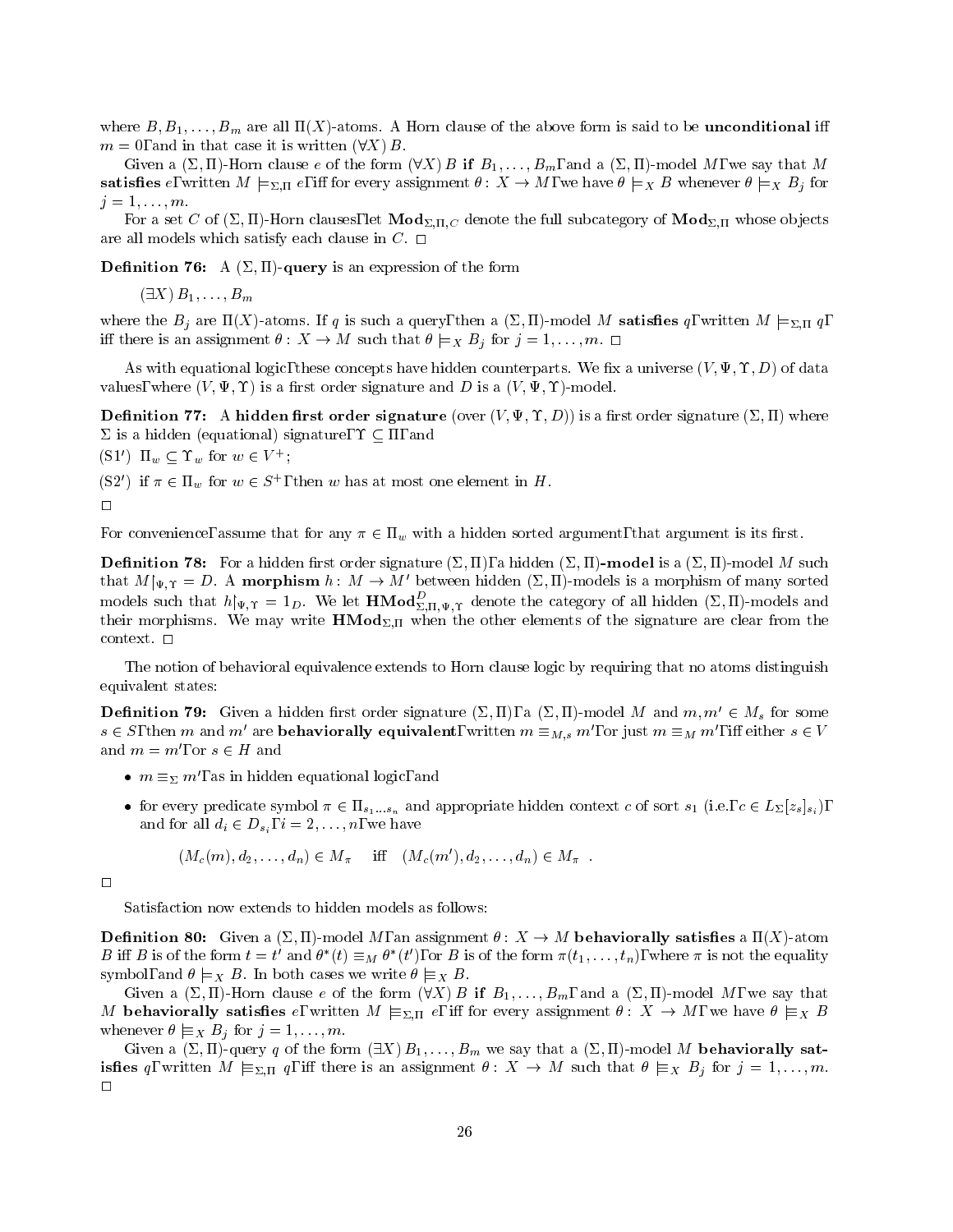Diaconescu [10] gives a way of translating a first order signature into an algebraic signature by treating the predicate symbols as function symbols with result sort *Bool*, where *Bool* is a new sort with a single new constant true. Here we extend his definition to a translation between hidden signatures.

**Definition 81:** For any hidden first order signature  $(\Sigma, \Pi)$ , define a hidden algebraic signature  $(\Sigma \cup \Pi^b)$ over a data universe ( $V$  ,  $\Psi \cup I$  ,  $D$  ) by

- $V^b = V \cup \{Bool\}$ , where *Bool* is a new sort name;
- If is a signature defined by  $\Pi_{w,Bool}^* = \Pi_{w}$  and  $\Pi_{w,s}^* = \emptyset$  for s different from *Boot*;
- **i** is a signature defined by  $\mathbf{F}_{w,Bool} = \mathbf{F}_{w}$
- D is the ( $\Psi \cup \Gamma$ )-algebra with  $D_v = D_v$  for  $v \in V$  and  $D_{Bool} = \{true, false\}$ , with  $\Psi$ -operation symbols interpreted as in D, and with  $D_{\pi}^{b}(d_1,\ldots,d_n) = true$  if  $(d_1,\ldots,d_n) \in D_{\pi}$  and false otherwise, for  $2^{n}$   $2^{n}$   $2^{n}$   $2^{n}$   $2^{n}$   $2^{n}$   $2^{n}$   $2^{n}$   $2^{n}$   $2^{n}$   $2^{n}$   $2^{n}$   $2^{n}$   $2^{n}$   $2^{n}$   $2^{n}$   $2^{n}$   $2^{n}$   $2^{n}$   $2^{n}$   $2^{n}$   $2^{n}$   $2^{n}$   $2^{n}$   $2^{n}$   $2^{n}$   $2^{n}$   $2^{n}$   $2^{n}$   $2^{n}$   $2^{n}$

 $\Box$ 

Again generalizing Diaconescu [10], the corresponding translation from algebras to models uses an adjunction:

**Definition 82:** Given a hidden first order signature  $(\Sigma, \Pi)$ , define the forgetful functor

 $W_{\Sigma,\Pi}$ :  $\textbf{HAlg}_{\Sigma\sqcup\Pi^b}^{D^b} \rightarrow \textbf{HMod}_{\Sigma,\Pi}^{D}$ ;

to map a  $(\Sigma \cup \Pi^b)$ -algebra A to the  $(\Sigma, \Pi)$ -model whose S-indexed carriers are those of A, with operations those of A restricted to  $\Sigma$ , and with relations in  $\Pi$  defined by  $(a_1,\ldots,a_n) \in W(A)_{\pi}$  iff  $A_{\pi}(a_1,\ldots,a_n) = true$ . If  $f : A \to A$  is a morphism in  $\mathbf{HAlg}_{\Sigma \cup \Pi}$  then  $W\Sigma,\Pi(f) \equiv f$  . We may write W instead of  $W\Sigma,\Pi$  if the context permits.  $\square$ 

**Fact 83:**  $W_{\Sigma,\Pi}$  is well-defined.

**Proof:** We have to check that applying  $W_{\Sigma,\Pi}$  to a hidden sorted algebra really does give a hidden sorted model. If A is a  $(\Sigma \cup \Pi^b)$ -algebra then  $W_{\Sigma,\Pi}(A)|_{\Psi,\Upsilon}$  is the  $(\Psi,\Upsilon)$ -model whose carriers are the visible sorted carriers of  $A$ . By the definition of  $D^*$ , this is the model  $D$ .

The preservation of composition and identity and the homomorphic property of  $W_{\Sigma,\Pi}(f)$ , for any homomorphism f in  $\textbf{HAlg}_{\Sigma\cup\Pi^b}$ , follow easily from the fact that  $W_{\Sigma,\Pi}(f) = f$ . Finally, for such a homomorphism  $f: A \to A$ , if  $(a_1,\ldots,a_n) \in W(A)_{\pi}$  then  $A_{\pi}(a_1,\ldots,a_n) = true$ , so  $A_{\pi}(f(a_1),\ldots,f(a_n)) = true$ , i.e.,  $(f(a_1),\ldots,f(a_n)) \in W(A')_{\pi}$ .  $\Box$ 

**Theorem 84:** Given a hidden signature  $(\Sigma, \Pi)$ ,  $W_{\Sigma,\Pi}$  has an inverse  $F_{\Sigma,\Pi}$ .

**Proof:** For brevity, we write F instead of  $F_{\Sigma,\Pi}$ . Given a  $(\Sigma,\Pi)$ -model M the carriers of  $F(M)$  are the same as those of M. The  $\Sigma$ -operation symbols are interpreted as in M and, for each  $\pi \in \Pi_{s_1...s_n}$  with  $m_i \in M_{s_i}$ ,  $F(M)_{\pi}(m_1,\ldots,m_n) = true$  if  $(m_1,\ldots,m_n) \in M_{\pi}$  and false otherwise. To show that  $F(M)$  is indeed a hidden algebra, note that  $F(M)|_{\Psi \cup \Upsilon^b}$  is the  $(\Psi \cup \Upsilon^b)$ -algebra whose carriers are the visible sorted carriers of  $M$ ; by definition, this is the algebra  $D$ .

To see that W and F are each other's inverse, please note: that neither changes the carriers or  $\Sigma$ interpretations of their arguments; that they alternately view symbols in  $\Pi$  as predicate symbols and as Boolean-valued operation symbols; and that for any  $(\Sigma, \Pi)$ -model M, predicate symbol  $\pi \in \Pi_w$ , and  $m \in M_w$ ,

$$
m \in W(F(M))_{\pi}
$$
 iff  $F(M)_{\pi}(m) = true$  iff  $m \in M_{\pi}$ .

 $\Box$ 

As in the above proof, we often write  $F_{\Sigma,\Pi}$  as just F.

We now consider Horn clause specifications and their models.

**Definition 85:** Given a set C of  $(\Sigma, \Pi)$ -Horn clauses, let  $HMod_{\Sigma,\Pi,\Psi,\Upsilon,C}$  denote the full subcategory of HIMO $\mathbf{d}_{\Sigma,\Pi,\Psi,\Upsilon}$  whose objects behaviorally satisfy each clause in  $C$  . We shall often write this as HMO $\mathbf{d}_{\Sigma,\Pi,C}$ and call its objects  $(\Sigma, \Pi, \Psi, \Upsilon, C)$ -models or just  $(\Sigma, \Pi, C)$ -models if context permits.  $\Box$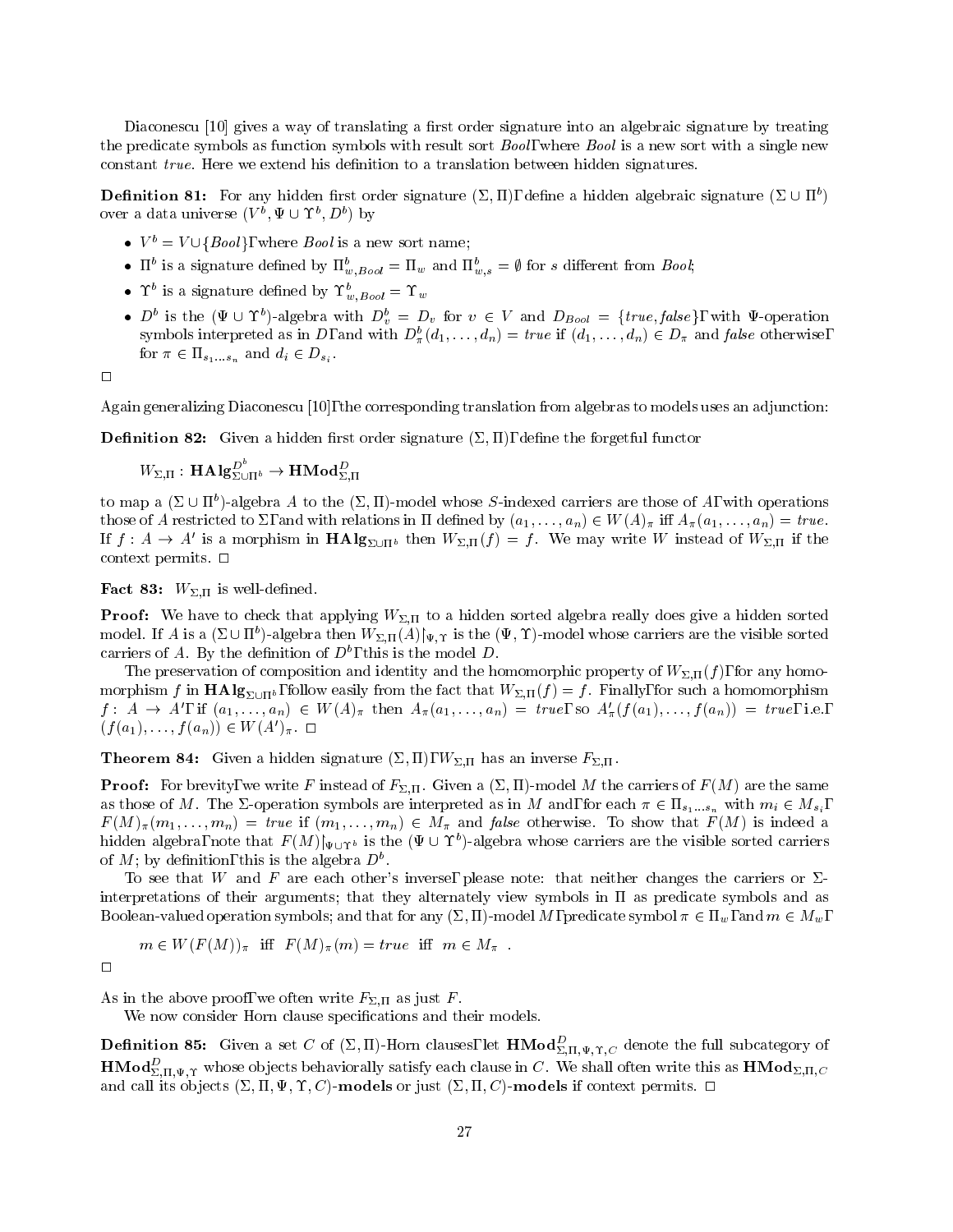Diaconescu [10] defines a translation from Horn clauses to conditional equations; we extend this to include queries:

**Definition 86:** Given a  $(\Sigma, \Pi)$ -Horn clause e and a  $(\Sigma, \Pi)$ -query q, define  $\alpha(e)$ , a conditional  $(\Sigma \cup \Pi^b)$ equation, and  $\alpha(q)$ , a  $\geq$   $\cup$   $\pi$ -query, as follows:

1. Every equation  $t_1 = t_2$  is left untouched;

2. every atom  $\pi(t_1,\ldots,t_n)$  not of the above form is translated as  $\pi(t_1,\ldots,t_n) = true$ .

Also  $\alpha$  extends in the obvious way to sets of Horn clauses.  $\Box$ 

**Lemma 87:** Given a  $(\Sigma \cup \Pi^b)$ -algebra A and elements  $a, a' \in A_s$  for some  $s \in S$ , we have

 $a \equiv_{\Sigma} a$  in  $a \equiv_{W_{\Sigma,\Pi}(A)} a$ .

**Proof:** The 'if' direction is straightforward, because for any  $\Sigma$ -context c, we have  $W(A)_c = A_c$ . Moreover, any  $(\Sigma \cup \Pi^b)$ -context is either a  $\Sigma$ -context or of the form  $\pi(c[z], d_1, \ldots, d_n)$ , in which case, if  $a \equiv_{W_{\Sigma,\Pi}(A)} a'$ , then  $a$  and  $a'$  give the same results in such contexts.

Conversely, if  $a \equiv_{\Sigma} a'$  then for any  $\pi \in \Pi_{h v_1 ... v_n}$  and appropriate hidden context  $c \in L_{\Sigma}[z]_h$ 

$$
(W(A)_c(a), d_1, \ldots, d_n) \in W(A)_{\pi} \quad \text{iff} \quad A_{\pi}(A_c(a), d_1, \ldots, d_n) = true
$$

iff, because  $a \equiv_{\Sigma} a'$ ,

 $A_{\pi}(A_c(a), a_1, \ldots, a_n) = \text{true}$  in  $(W(A)_c(a), a_1, \ldots, a_n) \in W(A)_{\pi},$ 

and so  $a \equiv_{W_{\Sigma,\Pi}(A)} a'$ .  $\Box$ 

**Corollary 88:** Given a  $(\Sigma \cup \Pi^b)$ -algebra A, for any  $\Pi(X)$ -atom B and any  $\theta : X \to A$ , we have  $\theta \models_X B$ in  $\theta$  (t)  $\equiv_{\Sigma} \theta$  (t), where  $\alpha(B) = (t = t)$ .

**Proof:** Lemma 87 proves this for the case where B is the atom ( $t = t$ ). If B is of the form  $\pi(t_1,\ldots,t_n)$ , then  $\sigma \models_X D$  in  $(\sigma \ (t_1),\ldots,\sigma \ (t_n)) \in W(A)_{\pi}$ , in  $A_{\pi}(\sigma \ (t_1),\ldots,\sigma \ (t_n)) = true$ , in  $\sigma \ (\pi(t_1,\ldots,t_n)) = \Sigma \sigma \ (true)$ as desired.  $\square$ 

Finally, we can formalize the validity of translating behavioral satisfaction of Horn clauses into behavioral satisfaction of conditional equations:

**Proposition 89:** For any  $(\Sigma \cup \Pi^b)$ -algebra A, we have

(1) for e a  $(\Sigma, \Pi)$ -Horn clause,

$$
A \models_{\Sigma \cup \Pi^b}^{D^b} \alpha(e) \quad \text{iff} \quad W_{\Sigma,\Pi}(A) \models_{\Sigma,\Pi}^{D} e
$$

(2) for q a  $(\Sigma, \Pi)$ -query,

$$
A \models_{\Sigma \cup \Pi^b}^{D^o} \alpha(q)
$$
 iff  $W_{\Sigma,\Pi}(A) \models_{\Sigma,\Pi}^{D} q$ 

**Proof:** To see (1), let e be a Horn clause of the form  $(\forall X) B$  if  $B_1, \ldots, B_m$ , and let  $\alpha(e)$  be  $(\forall X) t =$  $t_1$  if  $t_1 = t_1, \ldots, t_m = t_m$ . Then  $A \models e$  is equivalent to: for every  $\sigma : A \rightarrow A$  we have  $\sigma$   $(t) = \sum \sigma(t)$ whenever  $\sigma$   $(t_j) = \sum \sigma$   $(t_j)$  for  $j = 1, \ldots, m$ . By Corollary 88, this is equivalent to saying that for every : X is a well-computed that whenever  $\alpha$  in the  $\alpha$  is the  $\alpha$  is equivalent to W(A) j e. The  $\alpha$ proof of (2) is similar.  $\square$ 

**Corollary 90:** (Translation) Given a  $(\Sigma, \Pi)$ -Horn clause e and a  $(\Sigma, \Pi)$ -query q, if M is any  $(\Sigma, \Pi)$ -model then

(1) M behaviorally satisfies e iff  $F_{\Sigma,\Pi}(M)$  behaviorally satisfies  $\alpha(e)$ , and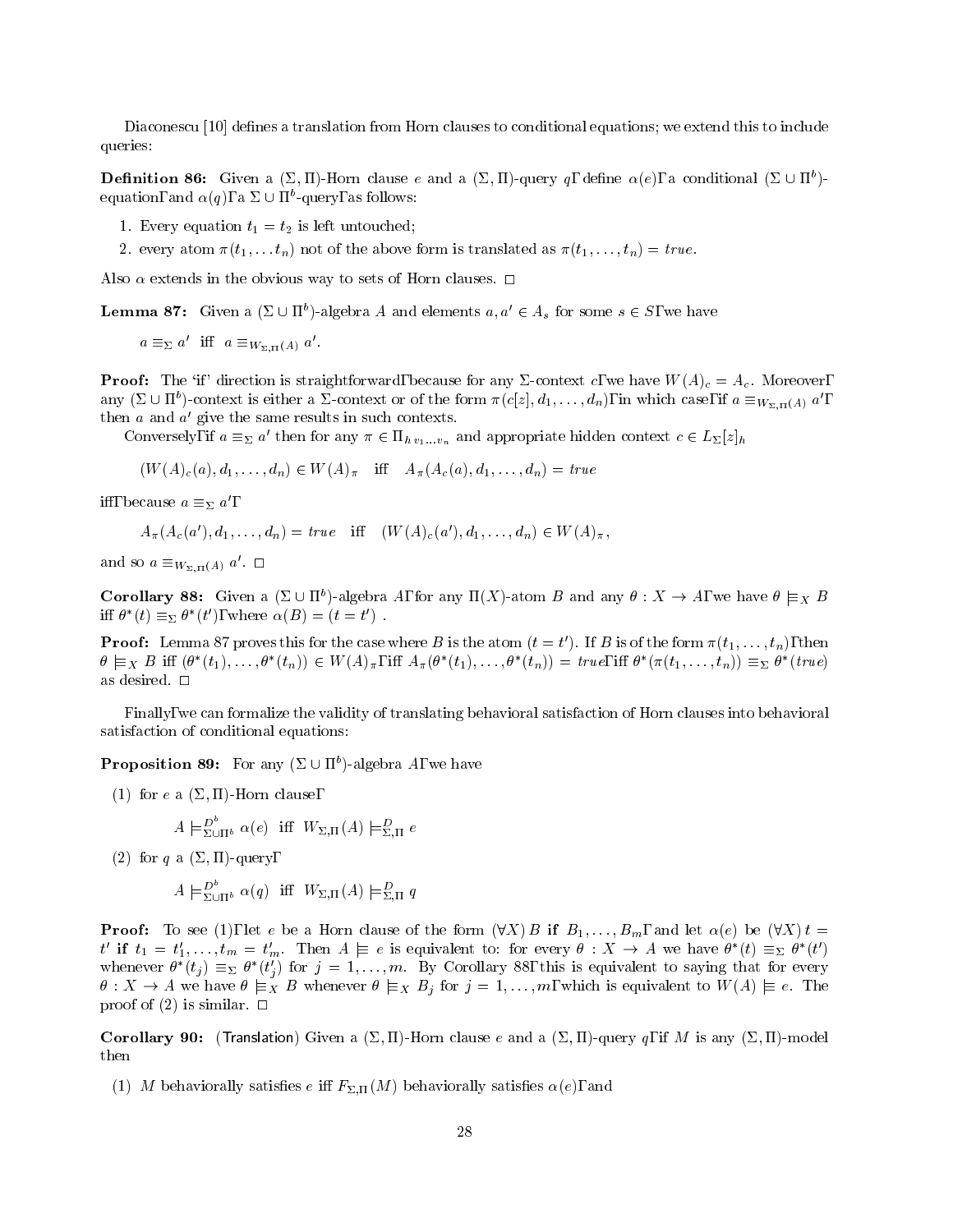(2) M behaviorally satisfies q iff  $F_{\Sigma,\Pi}(M)$  behaviorally satisfies  $\alpha(q)$ .

**Proof:** Since these assertions have very similar proofs, we only prove (1). By Proposition 89 and the fact that  $F_{\Sigma,\Pi}$  is a left inverse for  $W_{\Sigma,\Pi}$ , we have

$$
M \models^D e
$$
 iff  $W_{\Sigma,\Pi}(F_{\Sigma,\Pi}(M)) \models e$  iff  $F_{\Sigma,\Pi}(M) \models \alpha(e)$ .

 $\Box$ 

Proposition 89 and the above corollary imply that we can check whether a model behaviorally satisfies a Horn clause by testing whether an algebra behaviorally satisfies a conditional equation. We now examine initial and final models of Horn clause specifications.

**Definition 91:** A set C of  $(\Sigma, \Pi)$ -Horn clauses is lexic iff  $\alpha(C)$  is lexic.  $\square$ 

Using this, we can extend Theorem 69 to obtain a hidden Herbrand theorem for hidden sorted Horn clause logic with equality:

**Theorem 92:** (Hidden Herbrand Theorem) Given a consistent lexic set C of  $(\Sigma,\Pi)$ -Horn clauses, then  $IP \models \alpha(q)$  in  $M \models q$  for every model M in **HIMOd**,  $\Pi$ , where  $P = (\Delta \cup \Pi, \alpha(\cup))$ .

**Proof:** By Theorem 69,  $I_P \equiv \alpha(q)$  iff every P-algebra behaviorally satisfies  $\alpha(q)$ ; by Corollary 90, this in turn is equivalent to saying that q is behaviorally satisfied by every C-model  $M$ .  $\Box$ 

In fact, all of the results of the previous section can be pushed through the equivalence between hidden equational algebras and hidden first order models, in the same way as the above Herbrand theorem. For example, narrowing for first order specifications is justified by Theorem 71 to give

**Theorem 93:** Let q be a  $(2, 11)$ -query such that  $\alpha(q)$  is of the form  $(3\lambda)$   $t_1 \equiv t_1, \ldots, t_m \equiv t_m$ . For a set C or  $(2, 11)$ -Horn clauses, and assignment  $\theta : X \to T_\Sigma$ , if  $\alpha(\mathcal{C}) \models (\forall \emptyset) \ \theta \ \ (c[t_i]) = \theta \ \ (c[t_i])$  for all appropriate c and for  $i = 1, \ldots, m$ , then q is behaviorally satisfied by every hidden  $(\Sigma, \Pi, C)$ -model.  $\Box$ 

Example 94: To illustrate this result, we add a relation, ascending, to the STACK theory of Example 13, defined by two axioms, using a notation like that of Eqlog  $[34, 11]$ ,

```
rel ascending : Stack .
var N : Nat .
var S : Stack .
ax ascending(empty) .
ax ascending(push(N,S)) if N > top(S), ascending(S).
```
where  $\geq$  : Nat Nat is a built in predicate symbol. To make things more interesting, let us also add a new attribute height, defined as follows,

```
op height : Stack -> Nat .
var N : Nat .
var S : Stack .
eq height(empty) = 0 .
eq height(push(N, S)) = 1 + height(S).
```
giving a Horn clause specication STACKA. Translating to a strictly equational form would mean replacing the definition of ascending with

```
op ascending : Stack -> Bool .
var N : Nat .
var S : Stack .
eq ascending(empty) = true.
eq ascending(push(N,S)) = true if N > top(S) = true, ascending(S) = true.
```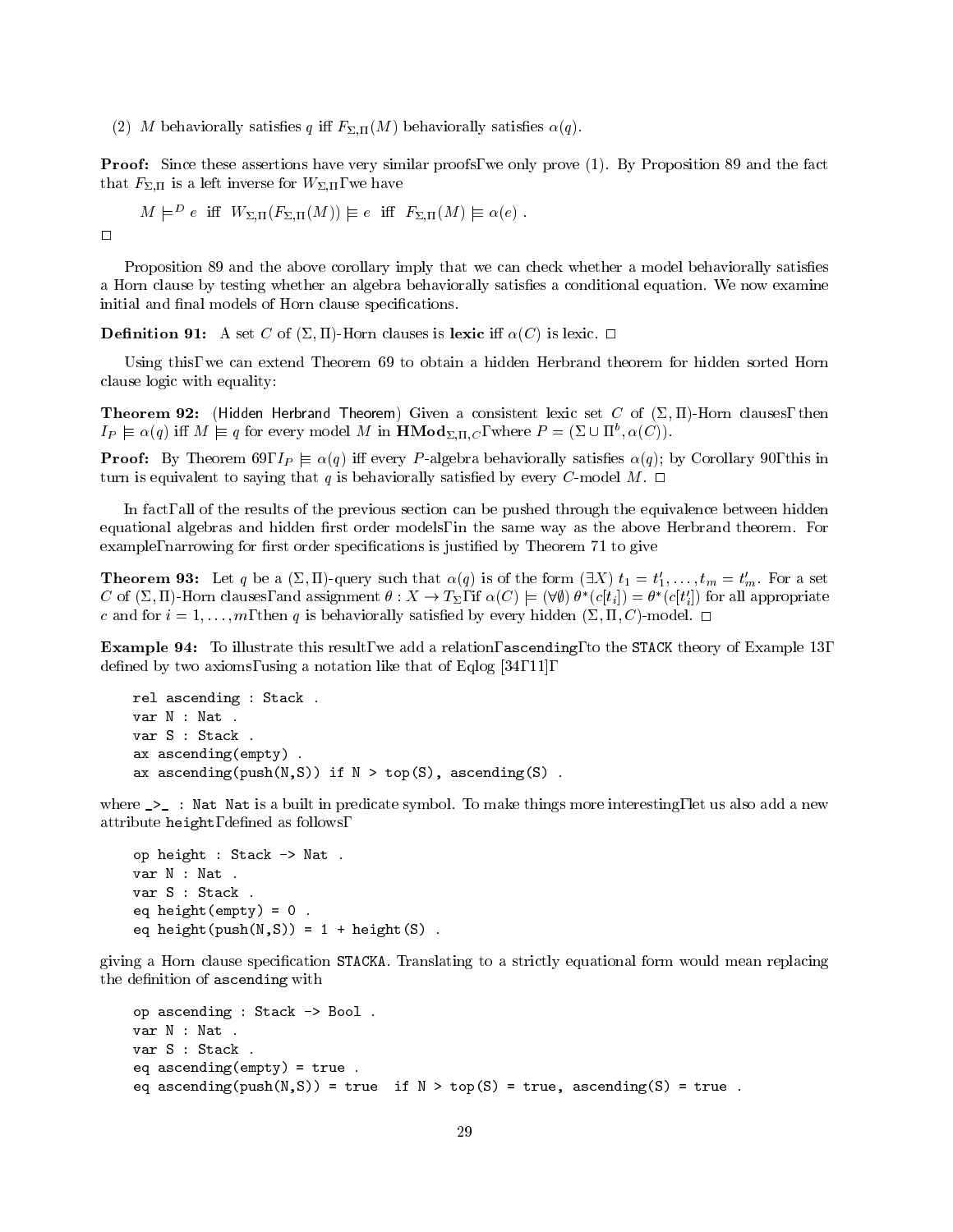to give us an equational specification STACKE (the definition of height is already equational and so remains the same). We assume that the sort Bool is a visible sort with constants true and false; note that we have translated the predicate \_>\_ into a function symbol \_>\_ : Nat Nat -> Bool.

Now suppose we want to know whether

 $(\exists S : Stack)$  ascending(S), height(S) = 4

is behaviorally satised by all models of STACKM. By Theorem 93, we can try to do this using equational techniques on the specification STACKE. For example, narrowing reduces the goal ascending(S) = true to

 $N > top(S') = true$ , ascending(S') = true

with  $S = push(N, S')$ ; thus height(S) = 4 reduces to 1 + height(S') = 4. Iterating this by means of backtracking amongst the equations and narrowing, we reach a solution (among many others),

 $S = push(4, push(3, push(2, push(1, empty))))$ ,

and Theorem 93 shows that this is a solution for all STACKA-models.  $\Box$ 

#### $\overline{7}$ **Conclusions**

This paper lays foundations for a novel programming paradigm combining the advantages of the logic, ob ject, and functional paradigms. The Herbrand theorems are our main results, but the hidden model theory in Sections 3 and 4 further develops the research programme of [31], and the coinductive proof technique of Section 4 is useful in hidden algebra and related coalgebraic approaches [56, 42, 46, 8]. The consistency results in Section 3.3.1 are novel and useful.

The hidden approach differs from classical algebraic approaches in using behavioral satisfaction except for a fixed interpretation of visible sorts. This loose semantics allows hidden algebra to capture nondeterminism by underspecification [31]. Hidden algebra differs from Diaconescu's categorical approach to the constraint paradigm [11, 12], which has loose ordinary satisfaction even for its built in data types.

We have shown that a hidden theory has initial and final models iff it is consistent and lexic. The final model consists of abstract behaviors, and an equation is behaviorally satisfied by all models iff it is behaviorally satisfied by the final model. Dually, the initial, term-based model behaviorally satisfies an existential query iff all models behaviorally satisfy it. This gives rise to the two Herbrand theorems, for hidden equational logic and hidden Horn clause logic, which allow solutions to be constructed in initial term algebras. There is no completeness result for hidden algebra [5]; intuitively, solving constraints in hidden specifications can be arbitrarily complex; however, coinduction techniques can considerably simplify proofs, and often (e.g., in the FLAG example) reduce behavioral satisfaction to standard satisfaction. Such techniques have been implemented in the CafeOBJ [14, 13] algebraic specification language, and the more recent BOBJ [25] language and system implements some even more advanced techniques.

A useful direction for future research is to extend our results to include the kind of subtyping given by order sorted algebra [37]. Burstall and Diaconescu [4] have extended the hiding process to many other institutions, and in particular, to order sorted algebra (in the sense of [37, 23]). Malcolm and Goguen [48] show that hidden order sorted logic forms an institution, using a construction that differs from Burstall and Diaconescu's in its treatment of error-handling; yet another treatment of ordered sorts in hidden algebra preserves the relationship between hidden algebra and coalgebra [6]. The relationships between these different extensions of hidden algebra need further study.

## References

- [1] Krzystof Apt. From Logic Programming to Prolog. Prentice-Hall, 1997.
- [2] Michael Barr and Charles Wells. Category Theory for Computing Science. Prentice-Hall, 1990.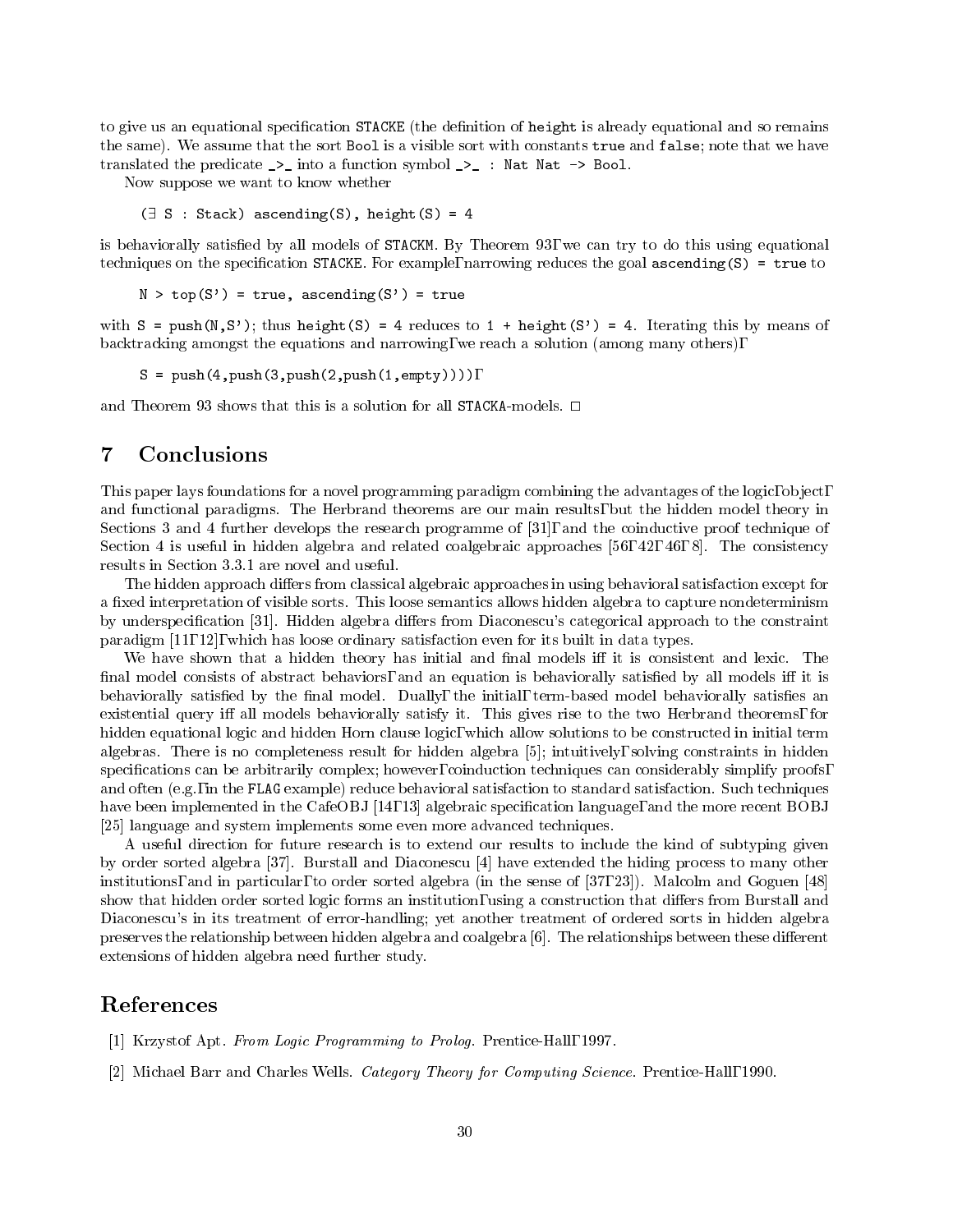- [3] Garrett Birkhoff. On the structure of abstract algebras. Proceedings of the Cambridge Philosophical  $Society, 31:433–454, 1935.$
- [4] Rod Burstall and Razvan Diaconescu. Hiding and behaviour: an institutional approach. In Andrew William Roscoe, editor, A Classical Mind: Essays in Honour of C.A.R. Hoare, pages  $75{-}92$ . Prentice-Hall, 1994.
- [5] Samuel Buss and Grigore Rosu. Incompleteness of behavioral logics. In Horst Reichel, editor, Proceedings, Coalgebraic Methods in Computer Science (CMCS'00), volume 33 of Electronic Notes in Theoretical Computer Science, pages 61-79. Elsevier Science, March 2000.
- [6] Corina Cîrstea, Grant Malcolm, and James Worrell. Hidden order sorted algebra: subtypes for objects, 1999. Draft, Department of Computer Science, University of Liverpool.
- [7] Paul M. Cohn. Universal Algebra. Harper and Row, 1965. Revised edition 1980.
- [8] Corina Cîrstea. Coalgebra semantics for hidden algebra: parameterized objects and inheritance. In Francisco Parisi-Presicce, editor, 12th Workshop on Algebraic Development Techniques, pages 174–189. Springer, 1998. Lecture Notes in Computer Science, Volume 1376.
- [9] Nachum Dershowitz and Jean-Pierre Jouannaud. Rewriting systems. In Jan van Leeuwen, editor, Handbook of Theoretical Computer Science, Volume B: Formal Methods and Semantics, pages 243–320. North-Holland, 1990.
- [10] Răzvan Diaconescu. The logic of Horn clauses is equational. Technical Report PRG-TR-3-93, Programming Research Group, University of Oxford, 1993. Written 1990.
- [11] Razvan Diaconescu. Category-based Semantics for Equational and Constraint Logic Programming. PhD thesis, Programming Research Group, Oxford University, 1994.
- [12] Razvan Diaconescu. A category-based equational logic semantics to constraint programming. In Magne Haveraaen, Olaf Owe, and Ole-Johan Dahl, editors, Recent Trends in Data Type Specification, pages 200{222. Springer, 1996. Lecture Notes in Computer Science, Volume 389.
- [13] Răzvan Diaconescu and Kokichi Futatsugi. CafeOBJ Report: The Language, Proof Techniques, and Methodologies for Object-Oriented Algebraic Specification. World Scientific, 1998. AMAST Series in Computing, Volume 6.
- [14] Razvan Diaconescu and Kokichi Futatsugi. Logical semantics for CafeOBJ. In Precise Semantics for Software Modelling Techniques, pages 31–54. Technical University of München, 1998. Report TUM 19803, Proceedings of an ICSE'98 workshop (Kyoto, Japan).
- [15] Răzvan Diaconescu and Kokichi Futatsugi. Behavioural coherence in object-oriented algebraic specification. Journal of Universal Computer Science,  $6(1)$ :74-96, 2000. Also technical report IS-RR-98-0017F, Japan Advanced Institute for Science and Technology, June 1998.
- [16] Marie-Claude Gaudel and Igor Privara. Context induction: an exercise. Technical Report 687, LRI, Universite de Paris-Sud, 1991.
- [17] Joseph Goguen. Principles of parameterized programming. In Ted Biggerstaff and Alan Perlis, editors, Software Reusability, Volume I: Concepts and Models, pages 159–225. Addison Wesley, 1989.
- [18] Joseph Goguen. Hyperprogramming: A formal approach to software environments. In Proceedings, Symposium on Formal Approaches to Software Environment Technology. Joint System Development Corporation, Tokyo, Japan, January 1990.
- [19] Joseph Goguen. Types as theories. In George Michael Reed, Andrew William Roscoe, and Ralph F. Wachter, editors, Topology and Category Theory in Computer Science, pages 357-390. Oxford, 1991. Proceedings of a Conference held at Oxford, June 1989.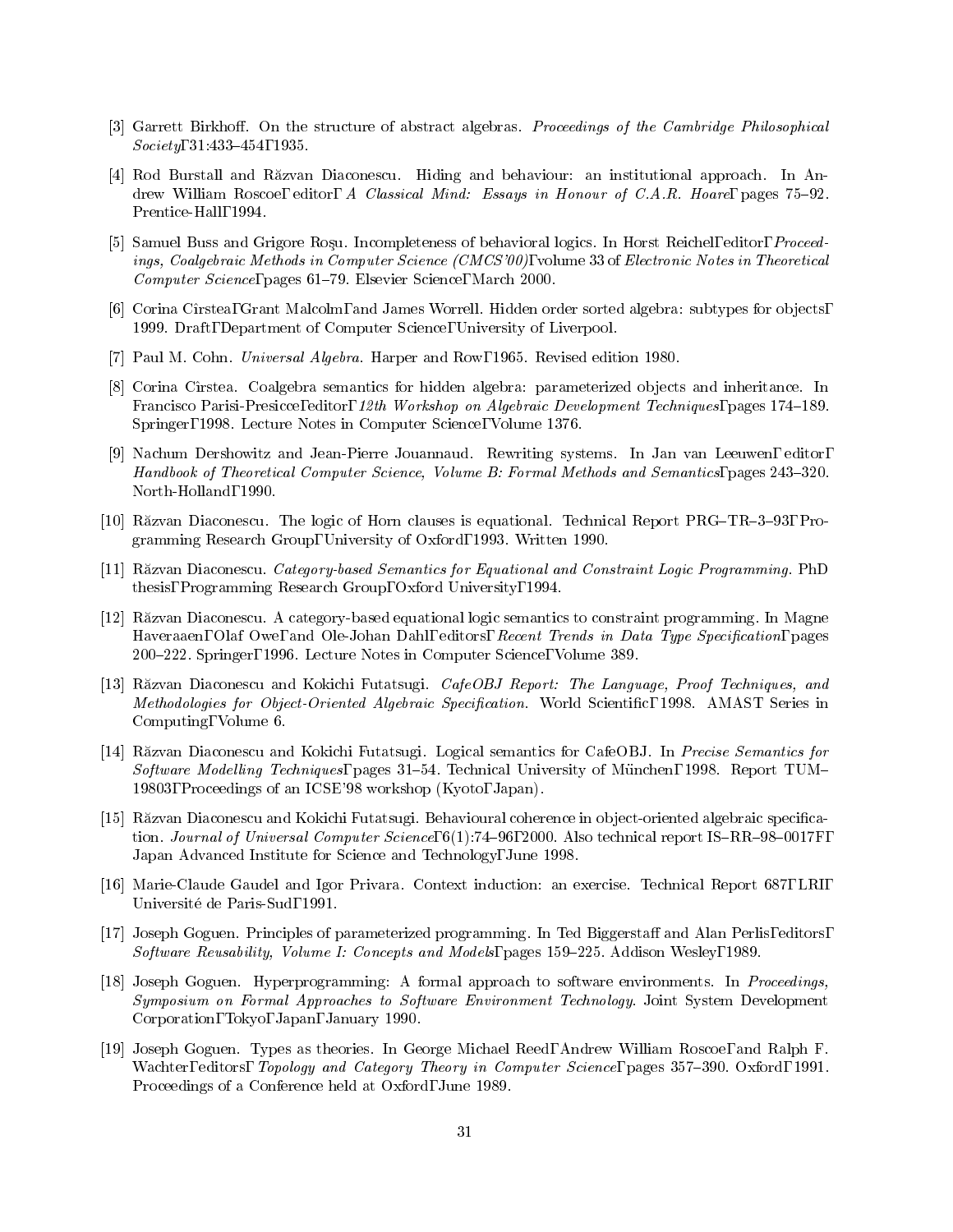- [20] Joseph Goguen. An approach to situated adaptive software. In Proceedings, International Workshop on New Models of Software Architecture, pages 7-20. NEDO, 1993. (Kanazawa, Japan).
- [21] Joseph Goguen. Theorem Proving and Algebra. MIT, to appear.
- [22] Joseph Goguen and Rod Burstall. Institutions: Abstract model theory for specification and programming. Journal of the Association for Computing Machinery,  $39(1):95{-}146$ , January 1992.
- [23] Joseph Goguen and Razvan Diaconescu. An Oxford survey of order sorted algebra. Mathematical Structures in Computer Science, 4:363-392, 1994.
- [24] Joseph Goguen and Răzvan Diaconescu. Towards an algebraic semantics for the object paradigm. In Hartmut Ehrig and Fernando Orejas, editors, Proceedings, Tenth Workshop on Abstract Data Types, pages 1{29. Springer, 1994. Lecture Notes in Computer Science, Volume 785.
- [25] Joseph Goguen, Kai Lin, and Grigore Rosu. Circular coinductive rewriting. In Proceedings, Automated Software Engineering '00, pages 123–131. IEEE, 2000. (Grenoble, France).
- [26] Joseph Goguen and Grant Malcolm. Proof of correctness of ob ject representation. In Andrew William Roscoe, editor, A Classical Mind: Essays in Honour of C.A.R. Hoare, pages 119-142. Prentice-Hall, 1994.
- [27] Joseph Goguen and Grant Malcolm. Situated adaptive software: beyond the object paradigm. In Proceedings, International Symposium on New Models of Software Architecture, pages 126-142. Information-Technology Promotion Agency, 1995. (Tokyo, Japan).
- [28] Joseph Goguen and Grant Malcolm. Algebraic Semantics of Imperative Programs. MIT Press, 1996.
- [29] Joseph Goguen and Grant Malcolm. Hidden coinduction: Behavioral correctness proofs for objects. Mathematical Structures in Computer Science, 9(3):287-319, June 1999.
- [30] Joseph Goguen and Grant Malcolm, editors. Software Engineering with OBJ: Algebraic Specification in Action. Kluwer, 2000.
- [31] Joseph Goguen and Grant Malcolm. A hidden agenda. *Theoretical Computer Science*, 245(1):55-101, August 2000. Also UCSD Dept. Computer Science & Eng. Technical Report CS97–538, May 1997.
- [32] Joseph Goguen, Grant Malcolm, and Tom Kemp. A hidden Herbrand theorem: Combining the ob ject, logic and functional paradigms. In Catuscia Palamidessi, Hugh Glaser, and Karl Meinke, editors, Principles of Declarative Programming, pages 445-462. Springer Lecture Notes in Computer Science, Volume 1490, 1998.
- [33] Joseph Goguen and Jose Meseguer. Universal realization, persistent interconnection and implementation of abstract modules. In M. Nielsen and E.M. Schmidt, editors, Proceedings, 9th International Conference on Automata, Languages and Programming, pages 265-281. Springer, 1982. Lecture Notes in Computer Science, Volume 140.
- [34] Joseph Goguen and Jose Meseguer. Eqlog: Equality, types, and generic modules for logic programming. In Douglas DeGroot and Gary Lindstrom, editors, Logic Programming: Functions, Relations and Equations, pages 295-363. Prentice-Hall, 1986. An earlier version appears in Journal of Logic Programming, Volume 1, Number 2, pages  $179-210$ , September 1984.
- [35] Joseph Goguen and Jose Meseguer. Models and equality for logical programming. In Hartmut Ehrig, Giorgio Levi, Robert Kowalski, and Ugo Montanari, editors, *Proceedings, 1987 TAPSOFT*, pages 1–22. Springer, 1987. Lecture Notes in Computer Science, Volume 250.
- [36] Joseph Goguen and Jose Meseguer. Unifying functional, ob ject-oriented and relational programming, with logical semantics. In Bruce Shriver and Peter Wegner, editors, Research Directions in Object- $Oriented$   $Programming$ , pages  $417–477$ . MIT, 1987.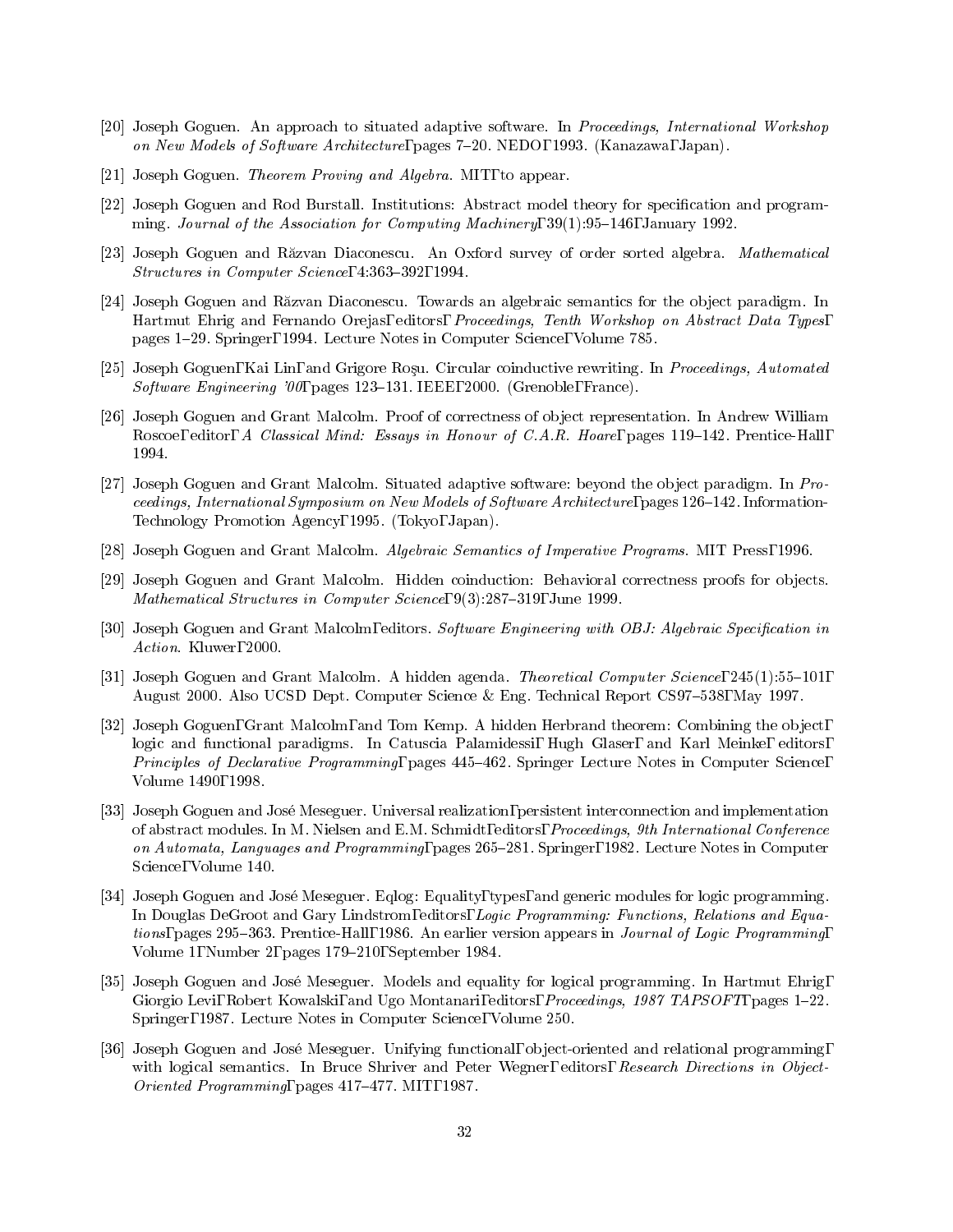- [37] Joseph Goguen and Jose Meseguer. Order-sorted algebra I: Equational deduction for multiple inheritance, overloading, exceptions and partial operations. Theoretical Computer Science,  $105(2):217{-}273$ , 1992. Drafts exist from as early as 1985.
- [38] Joseph Goguen and Grigore Rosu. Hiding more of hidden algebra. In Jeannette Wing, Jim Woodcock, and Jim Davies, editors,  $FM'99 - Formal Methods$ , pages 1704-1719. Springer, 1999. Lecture Notes in Computer Sciences, Volume 1709, Proceedings of World Congress on Formal Methods, Toulouse, France.
- [39] Joseph Goguen, James Thatcher, and Eric Wagner. An initial algebra approach to the specification, correctness and implementation of abstract data types. In Raymond Yeh, editor, Current Trends in Programming Methodology, IV, pages 80-149. Prentice-Hall, 1978.
- [40] Joseph Goguen, Timothy Winkler, Jose Meseguer, Kokichi Futatsugi, and Jean-Pierre Jouannaud. Introducing OBJ. In Joseph Goguen and Grant Malcolm, editors, Software Engineering with OBJ: Algebraic Specification in Action, pages 3-167. Kluwer, 2000. Also Technical Report SRI-CSL-88-9, August 1988, SRI International.
- [41] Jacques Herbrand. Recherches sur la théorie de la démonstration. Travaux de la Société des Sciences et des Lettres de Varsovie, Classe III, 33(128), 1930.
- [42] Bart Jacobs. Inheritance and cofree constructions. In Pierre Cointe, editor, European Conference on Object-Oriented Programming, pages 210-231. Springer, 1996. Lecture Notes in Computer Science, Volume 1098.
- [43] Saunders Mac Lane. Categories for the Working Mathematician. Springer, 1971.
- [44] John Wilcox Lloyd. Foundations of Logic Programming. Springer, 1987. Second edition.
- [45] Anatoly Ivanovich Malcev. Algebraic Systems. Springer, 1973.
- [46] Grant Malcolm. Behavioural equivalence, bisimilarity, and minimal realisation. In Magne Haveraaen, Olaf Owe, and Ole-Johan Dahl, editors, Recent Trends in Data Type Specications: 11th Workshop on Specification of Abstract Data Types, pages 359–378. Springer Lecture Notes in Computer Science, Volume 1130, 1996. (Oslo Norway, September 1995).
- [47] Grant Malcolm. Interconnection of object specifications. In Stephen Goldsack and Stuart Kent, editors, Formal Methods and Object Technology, pages 359–378. Springer, 1996. Workshops in Computing.
- [48] Grant Malcolm and Joseph Goguen. Proving correctness of refinement and implementation. Technical Report Technical Monograph PRG{114, Programming Research Group, University of Oxford, 1994.
- [49] Karl Meinke and John V. Tucker. Universal algebra. In Handbook of Logic in Computer Science, Volume 1. Oxford, 1993.
- [50] Jose Meseguer and Joseph Goguen. Initiality, induction and computability. In Maurice Nivat and John Reynolds, editors, *Algebraic Methods in Semantics*, pages 459-541. Cambridge, 1985.
- [51] Bertrand Meyer. Object-Oriented Software Construction. Prentice-Hall, 1988.
- [52] Robin Milner, Joachim Parrow, and David Walker. A calculus of mobile processes, Parts I and II. Technical Report ECS-LFCS-89-85 and -86, Computer Science Department, University of Edinburgh, 1989.
- [53] Robin Milner and Mads Tofte. Co-induction in relational semantics. Theoretical Computer Science,  $87(1):209-220, 1991.$
- [54] Horst Reichel. Behavioural equivalence a unifying concept for initial and final specifications. In Proceedings, Third Hungarian Computer Science Conference. Akademiai Kiado, 1981. Budapest.